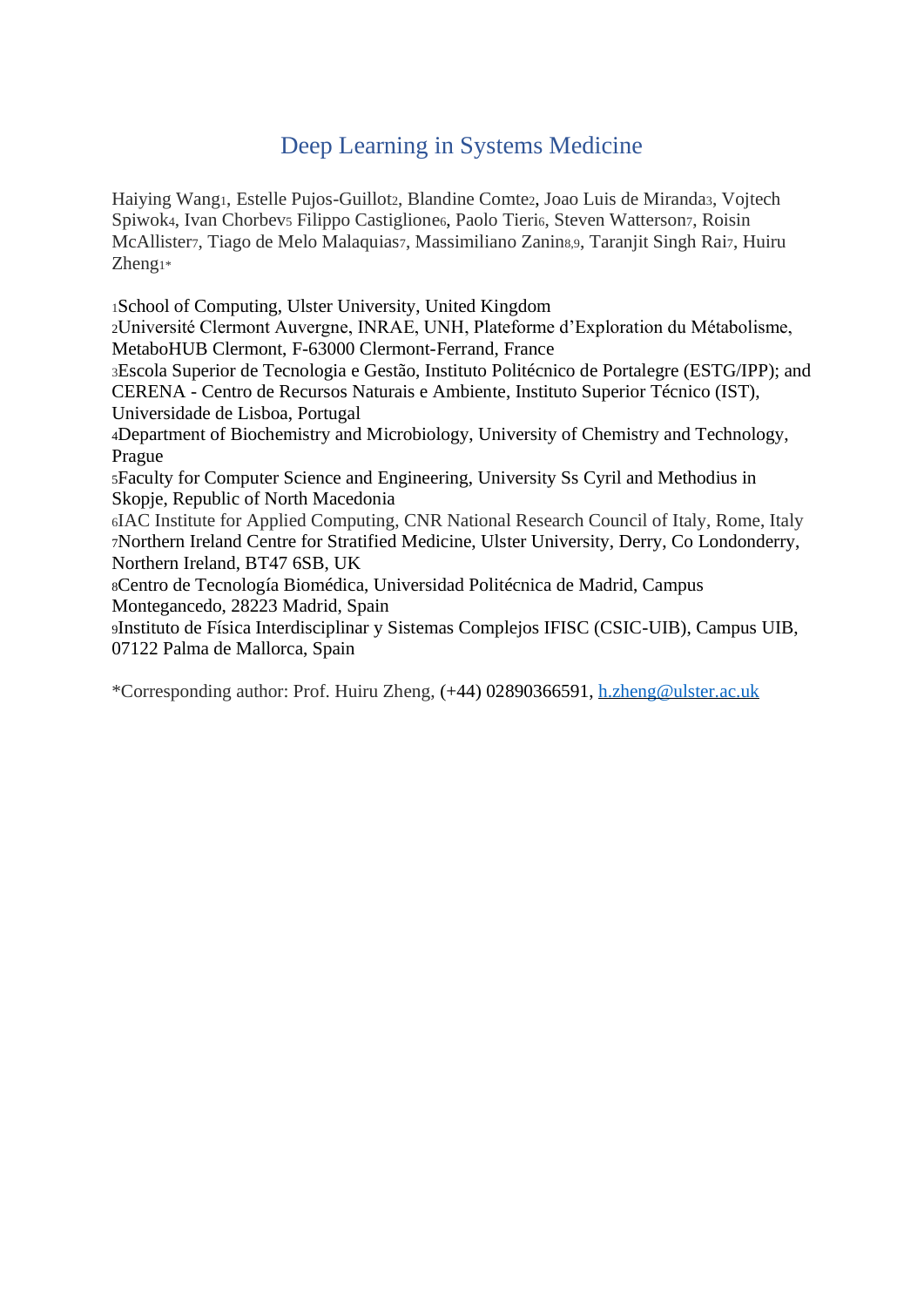#### Abstract

Systems Medicine has emerged as a powerful tool for studying the human body at the systems level with the aim of improving our understanding, prevention, and treatment of complex diseases. Being able to automatically extract relevant features needed for a given task from high-dimensional, heterogeneous data, Deep Learning holds great promise in this endeavour. This review paper addressed the main developments of Deep Learning algorithms and a set of general topics where Deep Learning is decisive; namely, within the Systems Medicine landscape. It discusses how Deep Learning can be applied to Systems Medicine with an emphasis on the applications to predictive, preventive, and precision medicine. Several key challenges have been highlighted including delivering clinical impact and improving interpretability. We used some prototypical examples to highlight the relevance and significance of the adoption of Deep Learning in Systems Medicine, one of them is involving the creation of a model for personalised Parkinson's disease. The review offers valuable insights and informs the research in Deep Learning and Systems Medicine.

KEYWORDS – Deep Learning (DL); Systems Medicine (SM); Data integration, biomarker discovery, disease classification.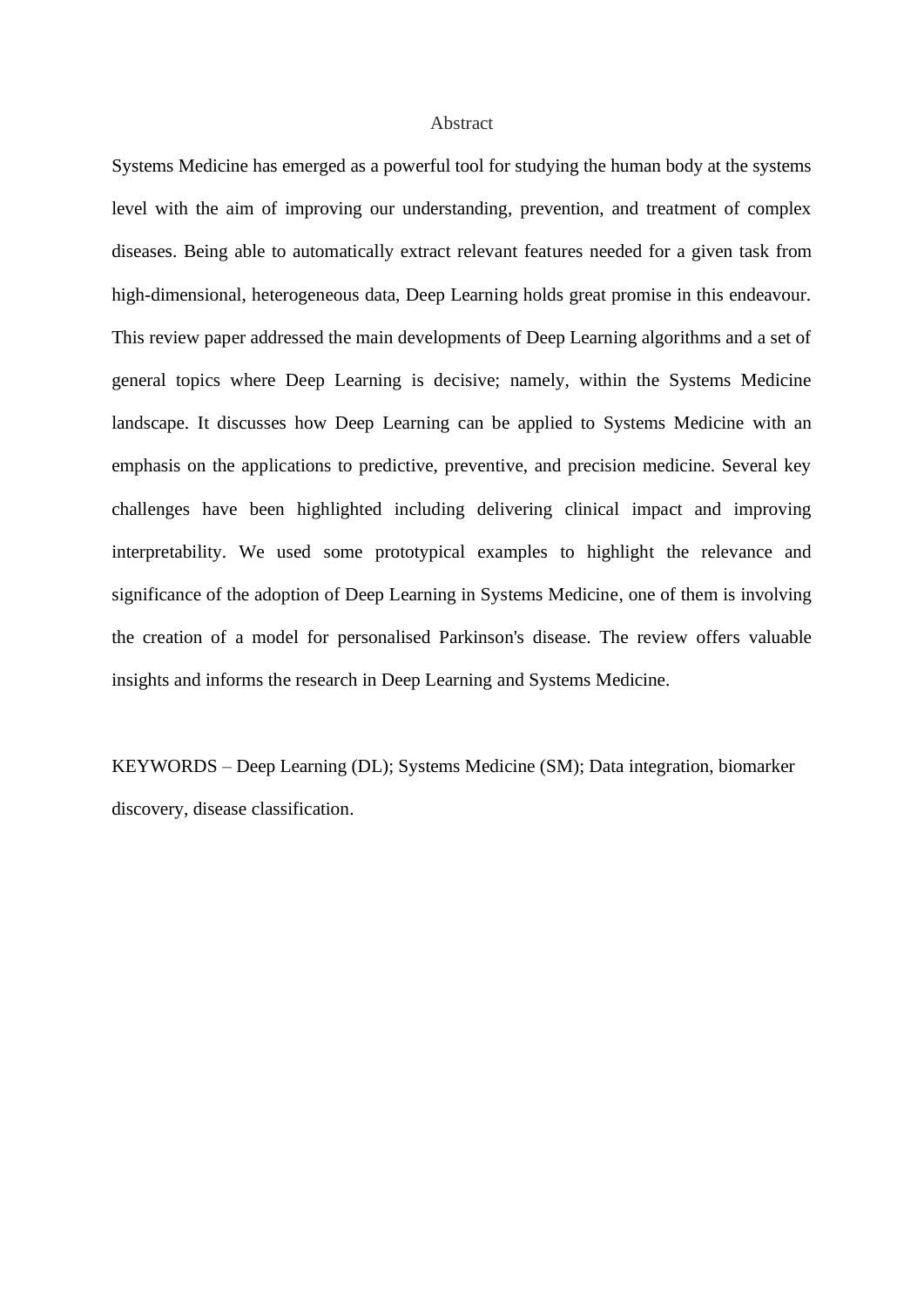## 1 Introduction

Systems medicine (SM) has emerged as an interdisciplinary field, which promotes an integrative and holistic approach to studying the human body at the systems level with the aim of improving our understanding, prevention, and treatment of complex diseases [[1](#page-29-0), [2](#page-30-0)]. The ultimate challenge and vision is a radical shift from a reductionist paradigm to multiscale SM [\[](#page-30-1)[3](#page-30-1)] and its real-world validation and patient-relevant application.

As a multiscale, multidisciplinary approach to medicine, SM is characterised by the presence of large amounts of high-dimensional, heterogeneous data ranging from electronic health records (EHRs) to sequencing and multi-omics technologies across levels in tissues and organs [[2](#page-30-0)-[4](#page-30-2)]. It has been suggested that in order to tackle complicated tasks such as the discovery of complex disease patterns with multiple facets from data and realize the full potential of machine learning (ML) in the era of big data, learning models need to go deep and various Deep Learning (DL) architectures hold great promise in this endeavour [[5](#page-30-3)-[7](#page-30-4)].

Here we tackle the applications in SM. Other DL reviews are being published under various approaches; some reviews are addressing models and/or methodologies [\[8,](#page-30-5) [9,](#page-30-6) [10\]](#page-30-7), others are focussing either general applications [\[11\]](#page-30-8), or specific tools (*e.g*., embedding graphs [\[12,](#page-31-0) [13\]](#page-31-1)) or even DL works targeting a certain field (*e.g*., pharmaceutical research and drug design/discovery [\[14,](#page-31-2) [15,](#page-31-3) [16\]](#page-31-4)).

#### 1.1 Introduction to Deep Learning

Deep learning is a branch of ML and artificial intelligence (AI) that employs a layered structure of computation to learn data representation with multiple levels of abstraction [[17](#page-31-5)]. The word *deep* in DL implies the number of processing layers through which the raw data are transformed. The ability to progressively build up abstract representation through layer-wise learning and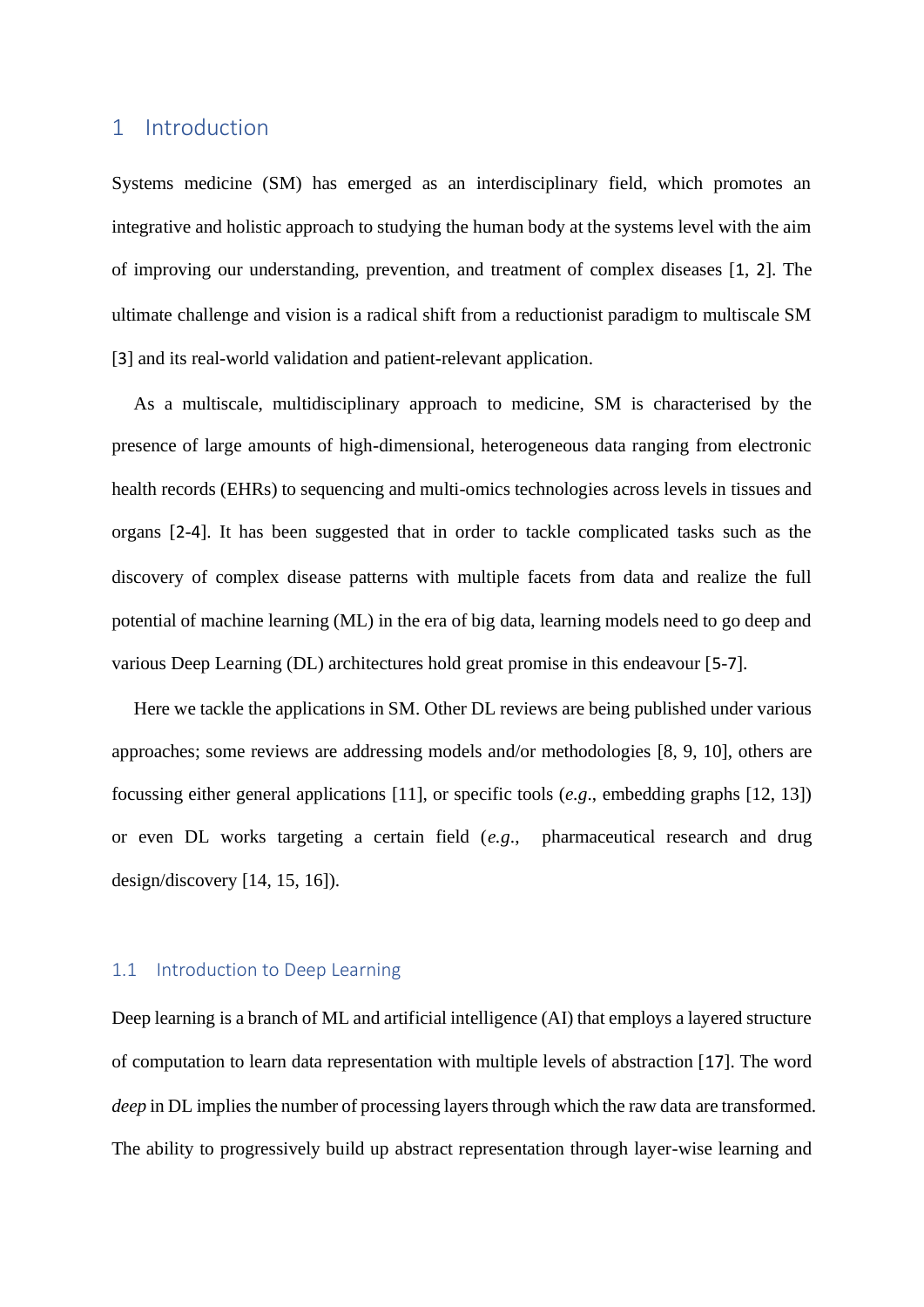automatically extract relevant features needed for a given task such as image classification and biomarker identification is one of the key advantages of DL [[17](#page-31-5)-[18](#page-31-6)]. Since the term was first coined and introduced in 1986, DL has brought tremendous performance and remarkable results in numerous domains including image classification [[19](#page-31-7)], signal processing [[20](#page-31-8)], and computational biology and bioinformatics [\[](#page-31-9)[21](#page-31-9), [22](#page-31-10)], to name a few.

#### 1.2 Multidimensional data in Systems Medicine

Progress in molecular and medical sciences has led to the accumulation of massive amount of high-dimensional heterogeneous data in SM, which can be structured and unstructured and may come in a variety of fuzzy and noisy forms.

#### 1.2.1 Lifestyle data

One major challenge in healthcare systems is to better understand how environmental and lifestyle factors affect health. In particular, the modifiable lifestyle factors are of special interest, especially in non-communicable diseases (NCDs) in which the concept of lifestyle medicine was proposed [\[23\]](#page-31-11). In humans, because of the ethical and practical constraints, the capacity of experimentations is limited and therefore research studies are using observational data, without controlled conditions to analyse links between health status and environmental factors [[24](#page-32-0)]. For a long time, conceptual frameworks were proposed to structure categories of health determinants [[25](#page-32-1)]. More recently, the nutritional epidemiology community has successfully implemented data integration platforms (e.g. the Nutritional Phenotype database (www.dbnp.org)) in order to allow joint data analyses at the individual level from multiple nutrition studies. Within the context of the *European Nutritional Phenotype Assessment and Data Sharing Initiative* (ENPADASI), a metadata was built including the minimal information to connect existing and future studies and increase data sharing [\[](#page-32-2)[26](#page-32-2)]. All the efforts will facilitate the integration of data from different sources in order to identify lifestyle determinants at multiple levels in the context of SM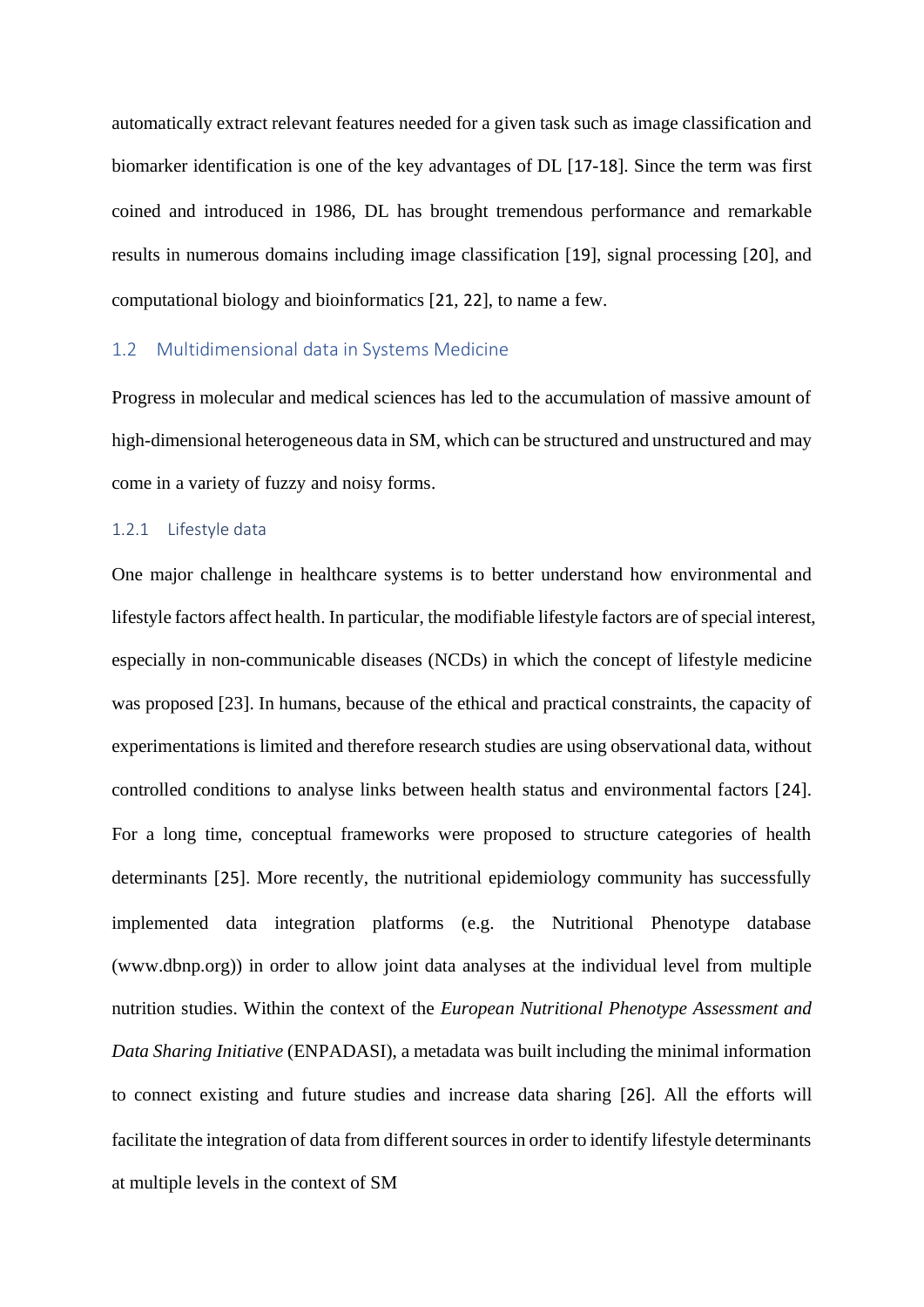#### 1.2.2 Multi-omics data

The development of omics approaches (e.g., genomics, transcriptomics, proteomics, and metabolomics) allowed getting a better understanding of organisms and systems that is the key component of systems biology. However, such analytical platforms generate large and complex data including high analytical variance, intrinsic collinearity, and noise presence. Despite large inter-individual variabilities, sample sizes are usually limited by experimental design in comparison to the huge number of collected variables. In this context, dedicated algorithms and tools have been applied to extract the relevant biological knowledge, particularly in the field of machine learning methods. This challenging task requires minimal reporting guidelines, formats and standards for data management that have been set up in an open science research perspective [[27](#page-32-3), [28](#page-32-4)]. At present, large scale omics data are becoming more available and multi-scale studies requiring multi-omic integration are generalizing because such approaches are of major interest to characterize phenotypes complexity [[29](#page-32-5)]. In this context, DL has emerged as a powerful methodology to both process omic datasets and integrate them for SM [\[30\]](#page-32-6).

## 1.2.3 Electronic health records

Electronic health records generally describe an extremely secure healthcare database comprising patient personal information, health-service encounter information, medical histories and diagnoses, management/treatment details, copies of clinical correspondence (such as referral and discharge letters), lab test results, imaging and other specialist investigation data. They are notoriously heterogeneous in their representations and include numerical and categorical values, datetime objects and natural language free-text. The wealth of information contained within free-text sections is especially unstructured and prone to individual clinician writing styles and abbreviations.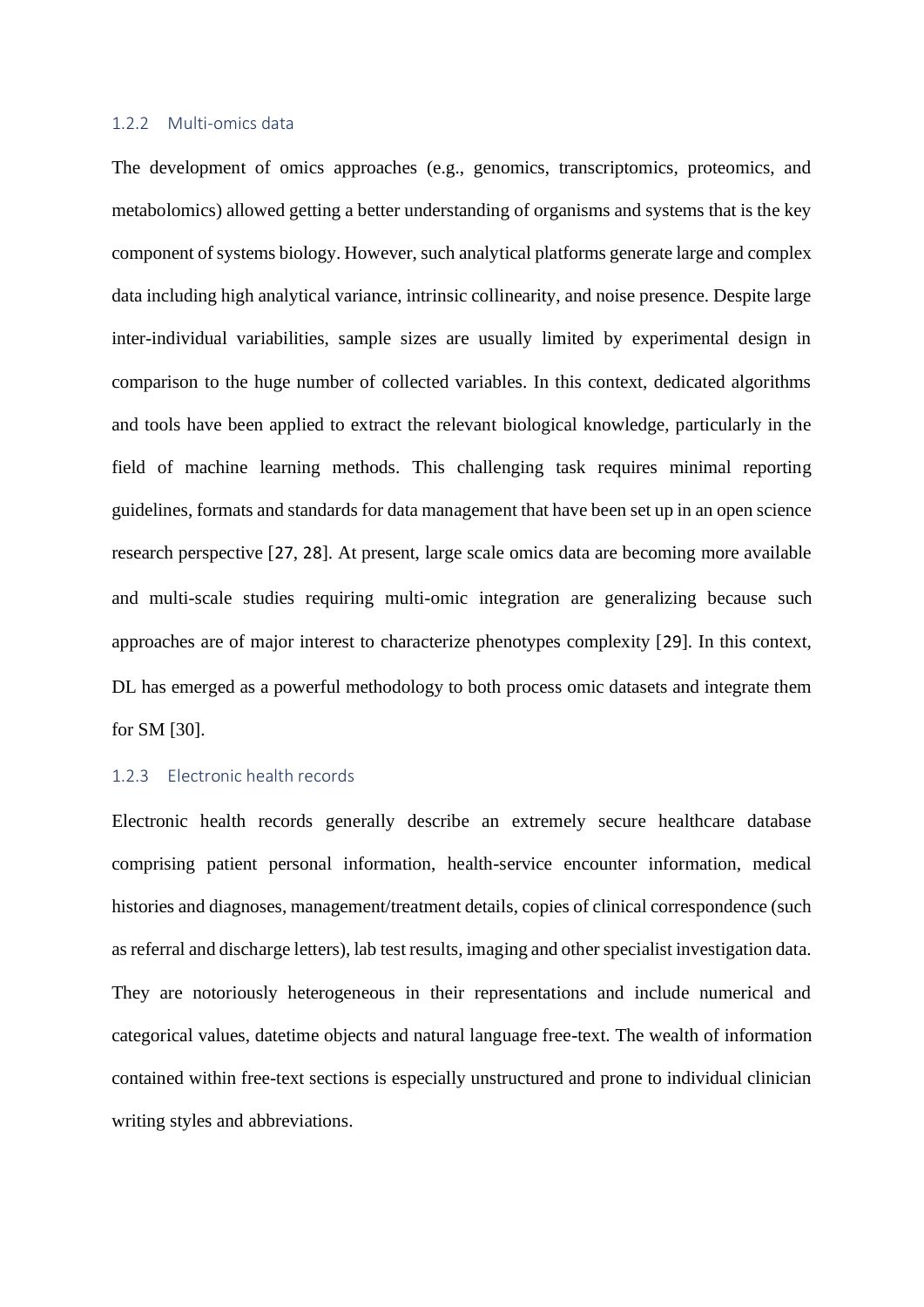Current progress towards integrating ECRs with the demands of data analysis is still at the developmental stage. OpenEHR [\[31\]](#page-32-7) offers a series of data architectures and standards that have been developed to maximise interoperability and is under consideration for adoption (at least partially) in the future planning of a number of healthcare providers. FHIR (Fast Healthcare Interoperability Resources) proposes data storage standards; but also standards for the accompanying application programming interfaces (APIs) through which the data can be accessed [[32](#page-32-8)]. Commercial vendors are also beginning to recognise this opportunity, proposing proprietary EHCR systems such as Encompass (Epic Systems Inc.) and propriety infrastructure (e.g. Dell EMC Healthcare). Initiatives like NHS Digital have been created to curate the digital offering of the UK's National Health Service (NHS) (https://digital.nhs.uk), including the management of secure access to restricted data sets. Academic units have also emerged as organisations that can curate data to support analysis, such as the OpenPrescribing data set that contains historical prescription data [[33](#page-33-0)] and the Connected Health Cities Initiative, which has sought to build an interoperable system with patient engagement on top of existing NHS infrastructure [\[](#page-33-1)[34](#page-33-1)].

## <span id="page-5-0"></span>1.3 Deep Learning and Systems Medicine

Given the numerous applications of classical statistics and data mining in medicine over the past decade [\[2,](#page-30-0) [4\]](#page-30-2), one may argue why a new paradigm, i.e. the DL one, is required. To tackle this question, we here consider a prototypical example, involving the creation of a model for personalised Parkinson's disease (PD) risk estimation. PD is the second most common agerelated neurodegenerative disease after Alzheimer's disease (AD), with an average onset at 55 years, and with symptoms including tremor at rest, rigidity, slowness, or absence of voluntary movement, postural instability, and freezing episodes [\[](#page-33-2)[35](#page-33-2), [36](#page-33-3)]. A key question is still to be answered: can the risk of developing PD be assessed on a personal basis? In other words, given all data that can be collected from a person, can a personalised risk probability be synthesised?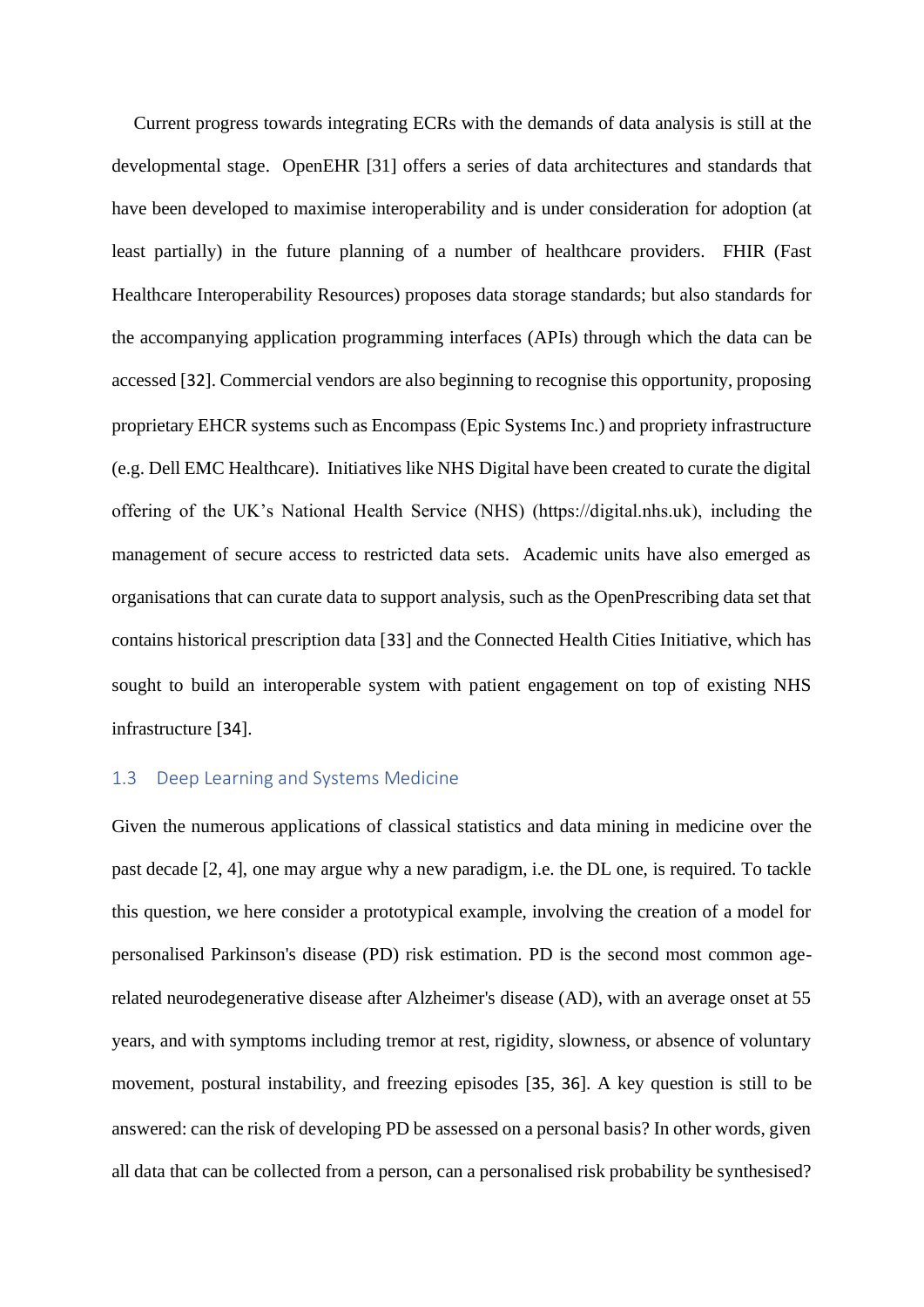As we will here see, the complexity of the problem implies that no simple answer can be manually created, and the nature and structure of the data encoding such answer prevent a solution based on classical data mining algorithms.

One of key components in SM is to use advanced mathematical modelling to integrate multidimensional and multiscale data including both biological and medical data. Recent development and implementation of SM and DL have been possible thanks to the emergence of new tools for multidimensional data generation and integration.

It is now well-known that many cases of PD have a genetic origin, with mutations in the genes encoding the lysosomal enzyme beta-glucocerebrosidase (GBA) and the α-synuclein being associated with respectively a 13.6- and 1.23-fold change in the risk of developing PD [\[](#page-33-4)[37](#page-33-4), [38](#page-33-5)]; strong associations have also been observed for loci GAK-DGKQ, SNCA, and the HLA region [[39](#page-33-6)]. Still, a large share of cases is associated with specific behavioural and lifestyle aspects. During the last two decades, it has been shown that exposure (environment, nutrition, etc) multiplies the risk of PD [[40](#page-33-7)[-47\]](#page-34-0). Most interestingly, various negatively correlated associations are observed with heavy smoking [\[](#page-33-8)[41](#page-33-8)-[43](#page-34-1)], alcohol consumption [\[](#page-34-2)[48](#page-34-2)], milk and carbohydrates intake [[47](#page-34-0)], and polyunsaturated fat intake [[42](#page-34-3),[47](#page-34-0)].

Looking back at the clinical trajectory of each subject, it has been shown that the concomitance of pesticide use, family history of neurologic disease, and depression lead to a probability of developing PD of 92% [[40](#page-33-7)]. Olfaction dysfunctions can predate clinical PD in men by at least 4 years, and can thus be a powerful predictor of the disease [\[](#page-34-4)[49](#page-34-4)]. Hazard ratios among people with type 2 diabetes, compared with those without it, were around 1.9 [[50](#page-34-5)]. Similarly, prior head injuries with amnesia or loss of consciousness are associated with an increased risk for PD [\[](#page-35-0)[52](#page-35-0)], while the use of ibuprofen is associated with a marked decreased risk [\[](#page-35-1)[53](#page-35-1)].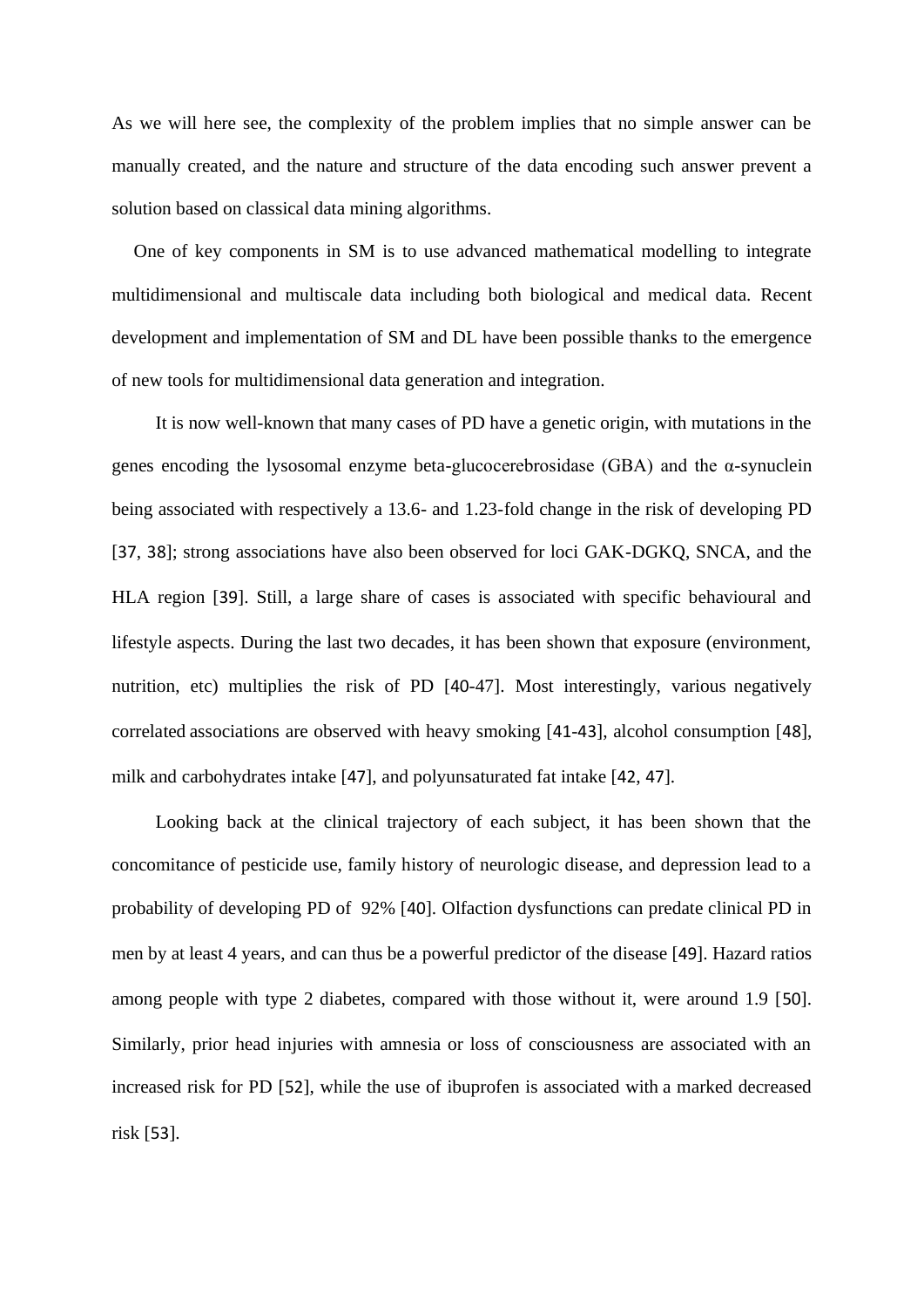Several medical tests can be used to refine PD risk. For instance, PD incidence is higher in the presence of alterations in the human microbiome, due to the relationship between PD, brain, and gut [\[](#page-35-2)[54](#page-35-2)]. Prodromal stages of PD can manifest as alterations of brain dynamics, as measured by an electro-encephalogram; the risk of developing dementia is then 13 times higher in subjects with low background rhythm frequency [[55](#page-35-3)]. Additionally, a simple blood test can measure levels of interleukin-6, which are positively correlated with PD [\[](#page-35-1)[53](#page-35-1)]; and of urate and cholesterol, which are negatively correlated [[56](#page-35-4), [57](#page-35-5)]. To conclude, some additional symptoms of early onset of PD have been identified, although being more difficult to measure and, in many cases, only of a subjective nature. These include sleep disturbances, behavioural and emotional dysfunction like changes of personality, constipation, urinary dysfunction, depressive symptoms, and chronic pain in joint and muscle [[58](#page-35-6), [59](#page-35-7)].

As clearly appears from even this simple review, creating an automated model for forecasting the risk of developing PD is far from being a trivial task, and one not easily accomplishable with standard statistical and data mining techniques. Large quantities of data have to be collected for each individual; and highly heterogeneous sources processed, like blood sample analysis, free texts in large collections of EHRs, genetic data, and personal interviews. Afterward, all these elements have to be combined into a single model, where relationships may be highly non-linear, and may be masked or enhanced by confounding effects. By overpassing these issues, the solution may be at hand thanks to DL.

The purpose of this paper is thus to review DL algorithms and applications in SM, namely: in Section 2, the fundamentals of DL models are presented, followed by key contributions of DL to data analytics in medicine; in Section 4, applications of DL in SM are revisited; in Section 5, the main challenges and future trends are summarized; and finally, in Section 6, the conclusions and future developments on DL are discussed.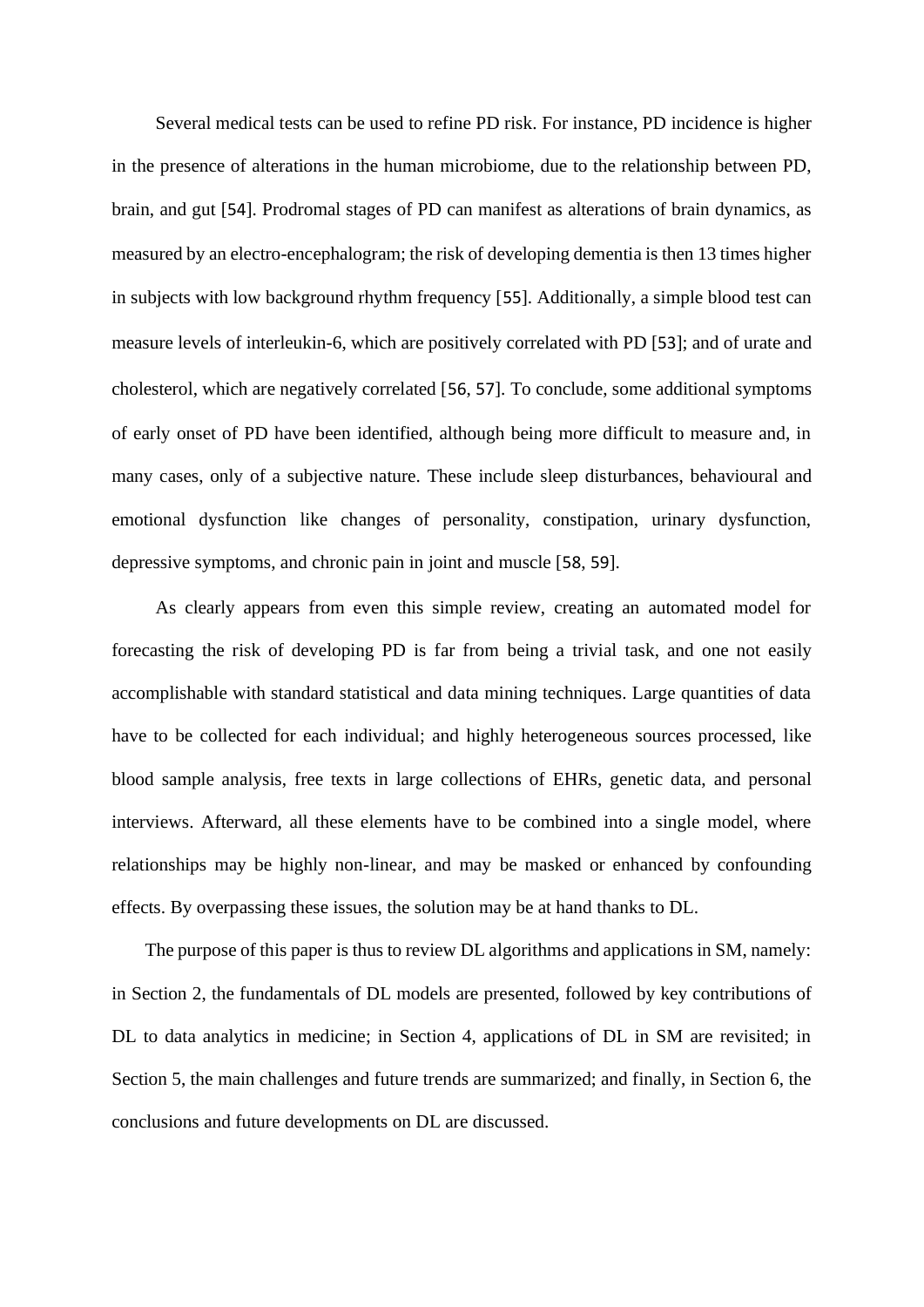# 2 Fundamentals of Deep Learning models

While various DL models have been proposed and developed each exhibiting unique features in its implementation, the core concept behind their success [[17](#page-31-5), [60](#page-35-8)] is their ability to perform feature transformation layer by layer. A DL network can be considered as a multi-layer perceptron (MLP), i.e. a computer model conceived to represent or simulate the ability of the brain to recognize and discriminate, which follows specified rules in the choice of the number of neurons in each layer and in the wiring between layers to enact different representation layers corresponding to conceptual characteristics whose higher layers concepts are defined on the basis of the lower ones.

As illustrated in Figure 1, regardless of its architecture, a DL model always works in layers typically consisting of an input layer, multiple hidden layers, and an output layer. Each layer contains a certain number of computational units carrying out the transformation of the data received from the previous layer and then passing the results to the next layer as depicted in Equation 1.

$$
y_{k,t} = f(x_{1,t-1}, \cdots, x_{n,t-1})
$$
 (1)

Where *n* is the number of computational units in the  $(t - 1)$ <sup>th</sup> layer; and *y<sub>k,t</sub>* and *x<sub>i,t</sub>* stand for the output from the  $k$ <sup>th</sup> unit in the  $t$ <sup>th</sup> layer and the input from the  $i$ <sup>th</sup> unit in the  $(t - 1)$ <sup>th</sup> layer respectively.

## [Insert Figure 1 here]

With the layer-wise data transformation, deep models are capable of progressively abstracting data representation layer by layer, leading to automatic feature engineering from low-level features such as edges to higher, more abstract features like face [\[](#page-31-5)[17](#page-31-5),[61](#page-36-0)]. In an image classification application in which a raw image is encoded using an array of pixels, the first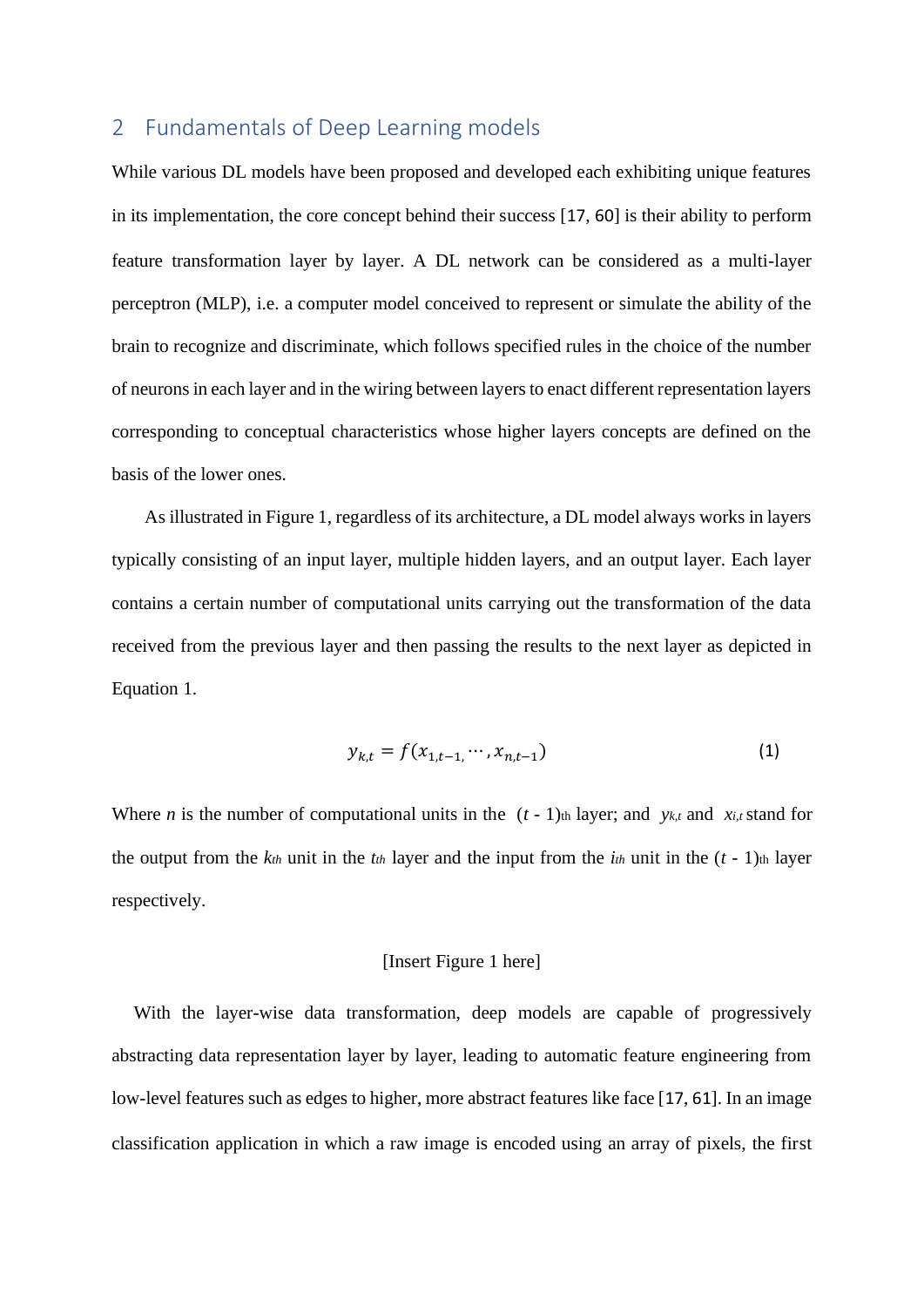hidden layer typically detects the presence of various oriented edges at particular locations in the image. The extracted edges are then passed to the next layer which is involved in the detection of some simple shapes like corners, and subsequent layers would extract more abstract and composite representation such as facial shapes (Figure 1). This represents a huge advantage over traditional shallow ML models in which features need to be extracted and prepared in advance [[62](#page-36-1), [63](#page-36-2)]. In particular, the transformation taking place in each layer is performed usually with non-linear functions, generating a set of new features not found in the raw feature space. For example, most current deep models are derived from the artificial neural network and are models using layers of artificial neurons [[2](#page-30-0)]. Each neuron is fully connected to nodes in the previous layer in a manner analogous to biological synaptic connections [[64](#page-36-3)]. To model the behaviour of a biological neuron, a weight representing the strength of each connection to the previous layer is introduced and an activation function is applied on the weighted sum to determine its output to the next level as shown in Figure 2.

## [Insert Figure 2 here]

Hereinafter, several widely utilized models in DL literature along with their applications in SM are reviewed.

#### 2.1 Recurrent neural networks

A recurrent neural network (RNN) is a DL model designed to make use of sequential information. It has a basic structure with cyclic connection and recurrent units as illustrated in Figure 3, in which the structure is unrolled forward through time.

#### [Insert Figure 3 here]

One of the key features of an RNN is its hidden state which works as the memory of the network by storing the past information in the hidden units. The state at each time step t is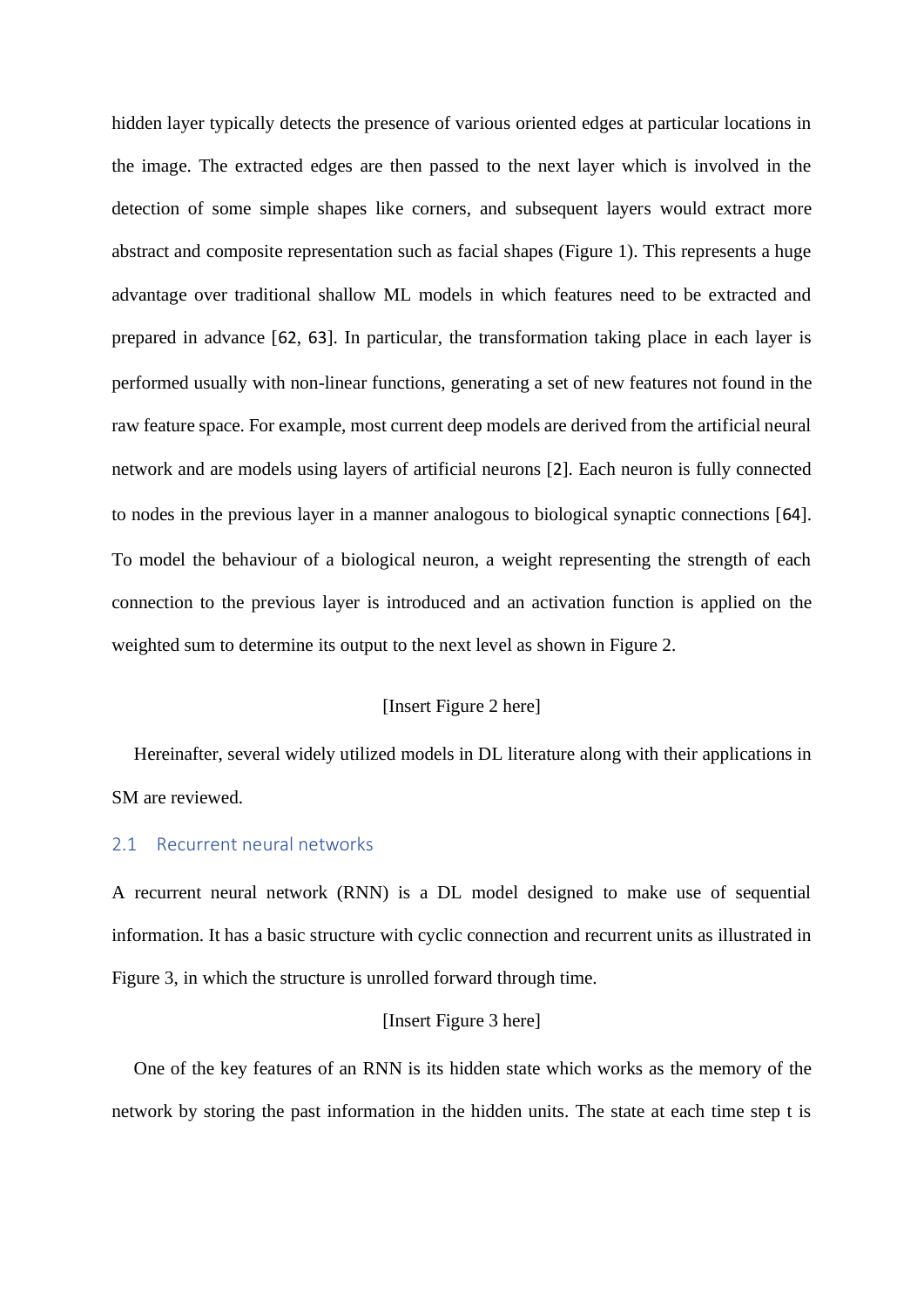estimated based on the previous hidden state and the current input as defined in Equation 2, allowing the network to integrate the states previously learnt through a recurrent approach [\[](#page-31-10)[22](#page-31-10)].

$$
h_t = f(W_R h_{t-1} + W_X X_t)
$$
\n<sup>(2)</sup>

The structure of an RNN lends itself naturally to the analysis of omics data and biomedical signals which are typically sequential and to modelling temporal dynamic behaviour exhibited by biological processes [\[](#page-32-6)[30](#page-32-6)]. For example, a novel RNN approach was introduced to modelling temporal dynamics and dependencies in brain networks observed based on functional magnetic resonance imaging (fMRI) [[65](#page-36-4)]. It has been shown that temporal dynamics can be predicted directly from the recurrent states of the RNN in both task and resting state fMRI. However, due to its recurrent nature, RNN suffers from high computational cost and the problem of gradient vanishing and exploding [\[66\]](#page-36-5).

### 2.2 Convolutional neural networks

Inspired by the biological structure and function of the visual cortex, convolutional neural networks (CNNs) have been extensively studied and have become one of the most successful DL models especially in the area of image classification [[17](#page-31-5)]. Pioneering works include the seminal studies published by LeCun et al. [[67](#page-36-6), [68](#page-36-7)] which established the modern framework of CNNs.

A typical CNN architecture includes the following 4 building blocks as illustrated in Figure 4, in which multiple convolutional and pooling layers are stacked in an alternating fashion in an attempt to learn data with different levels of abstraction.

• Convolution which is central to any CNN models and is used to extract features from data that the spatial arrangement of pixels is preserved. It is a linear operation that involves combining an input matrix with a kernel to produce a feature map whose size is determined by 3 parameters, i.e. depth (the number of kernels), stride (the number of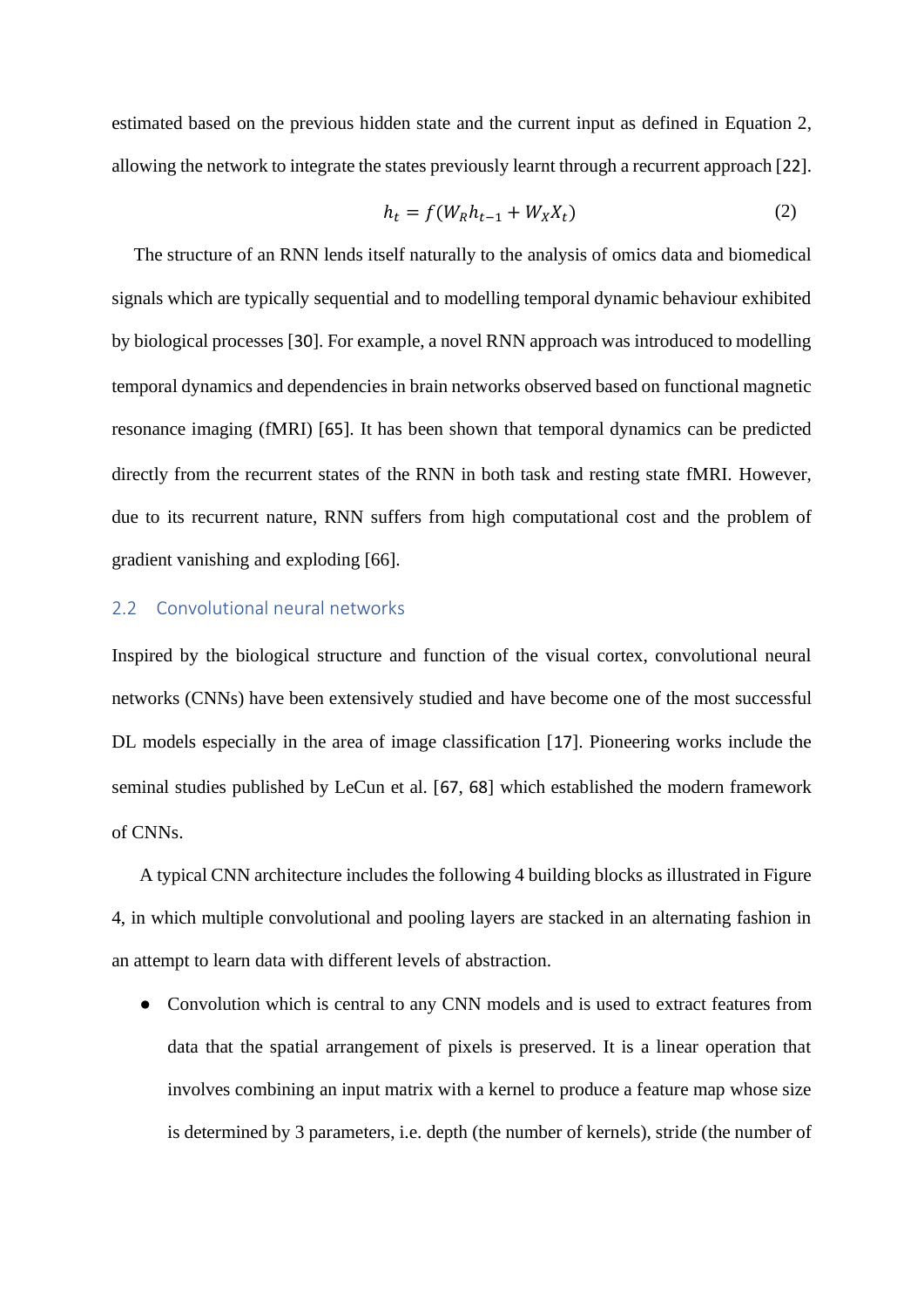pixels shifted over the input matrix each time) and padding (the amount of additional pixels added to the edge of an image).

- Rectified linear units (ReLU) which is a non-linear operation applied to convolved feature maps with the purpose of introducing non-linearities in the network.
- Pooling which is a downsampling operation on a rectified feature map aiming to reduce the dimensionality of each map while retaining the most salient features. It involves sliding a 2d filter across a map and summarising the features selected by the filter. Popular pooling operations include max, average and sum functions with max pooling being the most widely used.
- Classification which is performed based on the output from the convolutional and pooling layers using a fully connected network.

#### [Insert Figure 4 here]

While CNNs require a large amount of annotated data for its proper learning and interpretation of features constructed proves challenging due to its black box nature [\[69\]](#page-36-8), they have revolutionized the field of computer vision and have been applied to a wide variety of tasks such as medical image segmentation and diagnosis each achieving remarkable performance [\[](#page-36-9)[70](#page-36-9), [71](#page-37-0)]. Examples include a CNN-based computer-aided detection system developed for detection and classification of lesions in mammograms without any human intervention [[72](#page-37-1)]. The proposed method achieved the state-of-the-art performance on the public INbreast database with  $AUC = 0.95$  and the 2nd place in the Digital Mammography DREAM Challenge with  $AUC = 0.85$ .

It is worth noting that while CNNs have been primarily applied to image processing, much effort has been made to apply them to non-image data, which need to be carefully transformed to a well-organized image form [\[73\]](#page-37-2). The key component in such applications is to define neighbourhood information ensuring that similar elements are positioned close to each other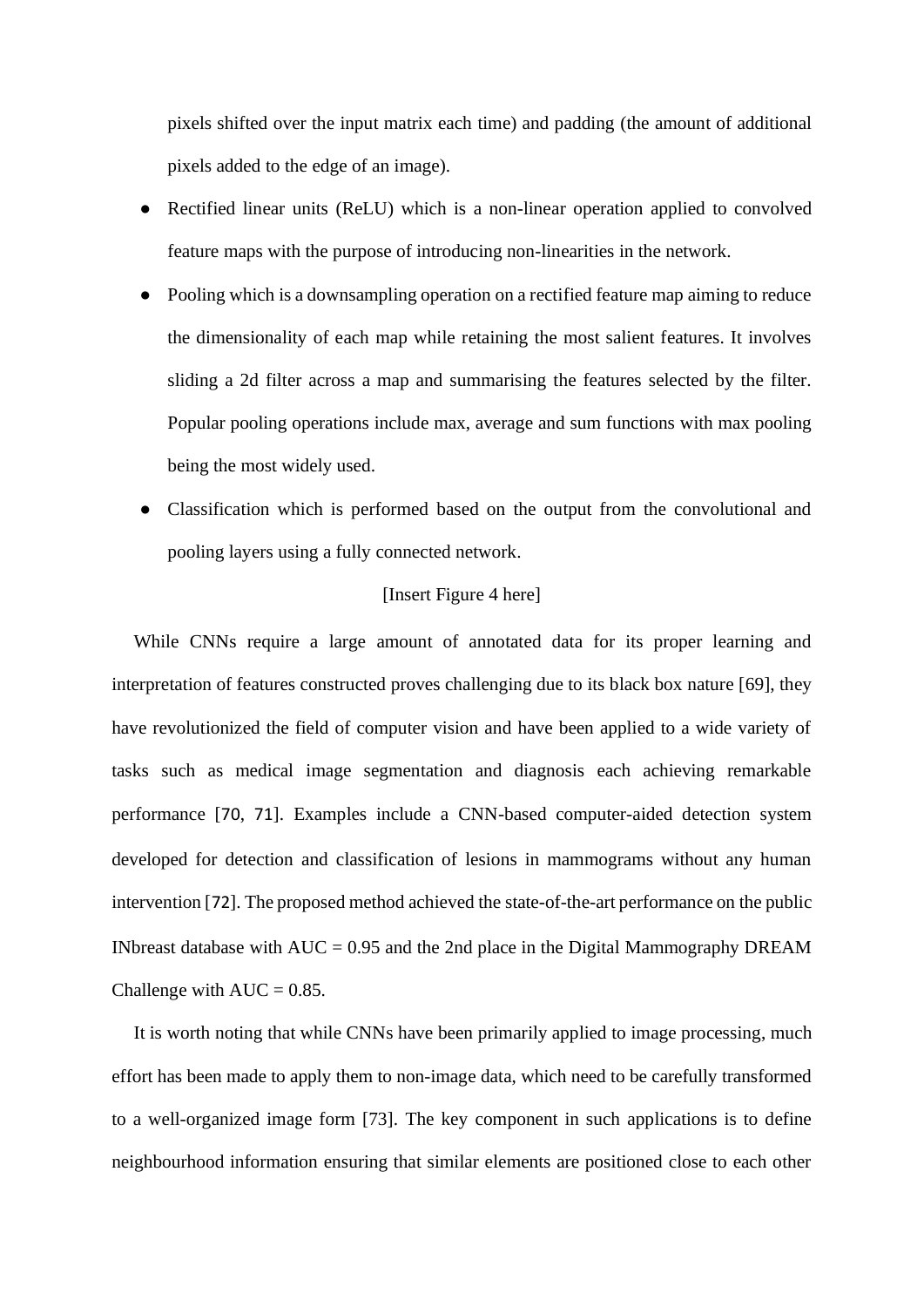and dissimilar ones further apart. By converting genomic sequences into 2D image-like data, DeepBind [\[74\]](#page-37-3) has been successfully applied CNN models to predict the sequence specificities of DNA- and RNA-binding proteins.

#### 2.3 Autoencoders

Autoencoders [\[](#page-37-4)[75](#page-37-4)] are a typical DL model designed to learn efficient data representation in an unsupervised fashion. The simplest autoencoder is a feed-forward neural network with an hourglass architecture/shape. The central bottleneck layer separates the neural network into encoding and decoding parts (encoder and decoder). The central layer contains very few neurons, precisely the number of neurons is equal to the desired dimension of dimensionalityreduced data. The autoencoder is trained to provide a maximum agreement between the signal going into and the signal going out from the autoencoder. A good agreement between the input and output signal reached by the training process implies that high-dimensional data can be dimensionally reduced by an encoder and expanded back by decoder without significant loss of information. Signals in the central bottleneck layer can be used as low-dimensional embeddings of the input data. Autoencoders can be simple (not "deep") neural networks, but they can be deepened by using multiple hidden layers, convolutional and deconvolutional layers, using advanced training methods or other extensions. Autoencoders, however, are dataspecific and thus their utility is restricted to applications in which data are considerably similar to the ones used to train the models. In addition, when applied as a data compression algorithm, autoencoders tend to produce a lossy output [\[76\]](#page-37-5).

Common applications of autoencoders include image denoising [[77](#page-37-6)] and dimension reduction [[78](#page-37-7)]. Since it was introduced in the 1980s [\[](#page-37-8)[79](#page-37-8)], a variety of deep autoencoder architectures have been proposed each showing great potential in Bioinformatics and SM. Based on a DL strategy, Xu et al. [[80](#page-37-9)] introduced a Stacked Sparse Autoencoder (SSAE) to identify distinguishing features of nuclei on high-resolution breast cancer histopathology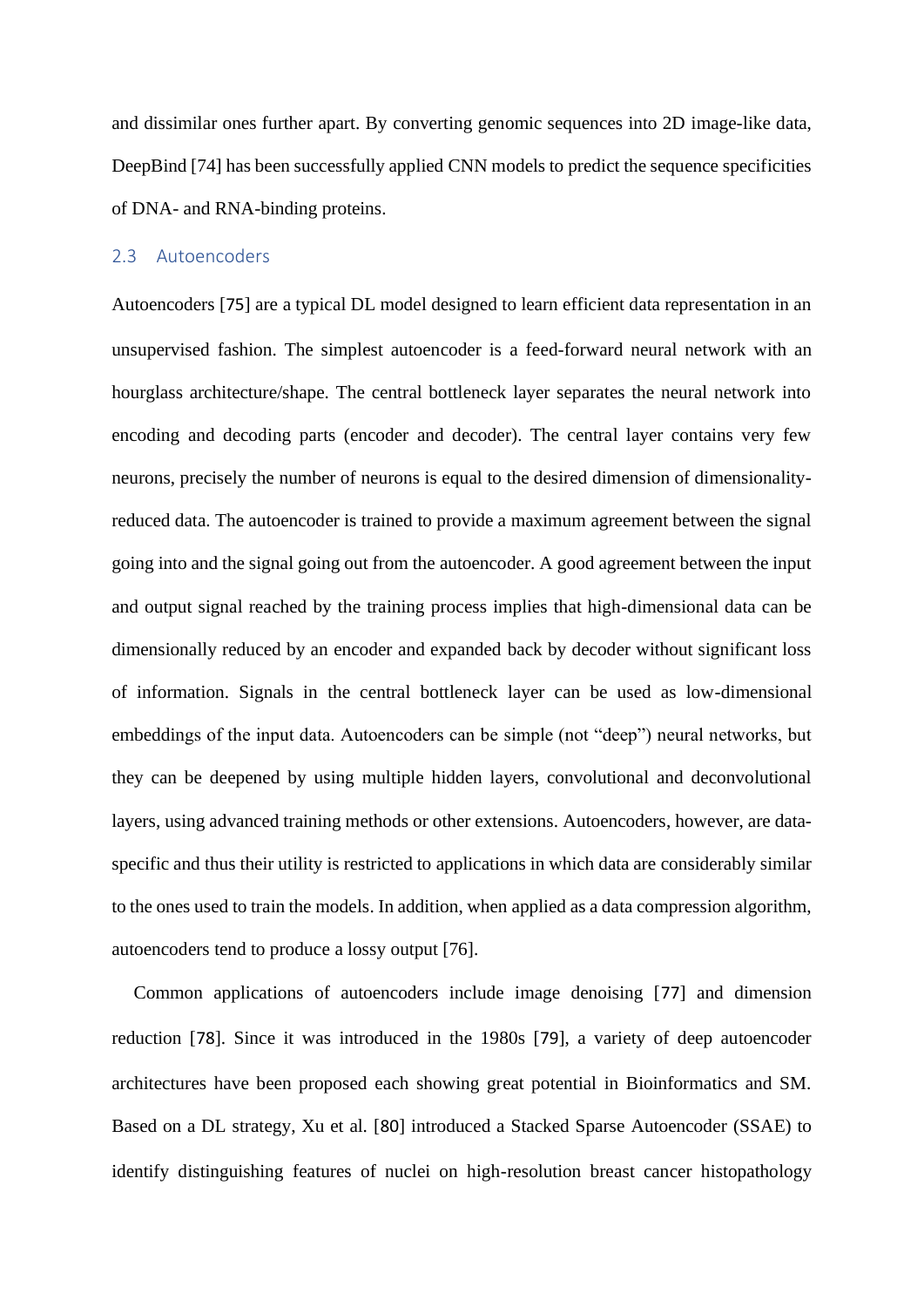images. An improved F-measure 84.49% and an average area under Precision-Recall curve 78.83% have been achieved. A three-layer of denoising autoencoder was implemented within a novel framework called "deep patient" used to infer a set of generate features from a largescale EHR database to facilitate clinical predictive modelling [[81](#page-38-0)].

#### 2.4 Deep generative models

Variational autoencoders [\[82\]](#page-38-1) and Generative Adversarial Networks [\[83\]](#page-38-2) belong to a group of deep generative methods. The term generative indicates that these models can generate something. In standard autoencoders, it is possible to point a finger into a random point in the low-dimensional space in the central bottleneck layer. Next, it is possible to decode this signal into the output layer. However, this output signal usually does not have any meaning, especially if the random point lies outside low-dimensional embeddings of the input data. Unlike standard autoencoders, variational autoencoders can generate meaningful output from a random point in the low-dimensional space in the central bottleneck layer. Therefore, they can interpolate and extrapolate high-dimensional training sets. This feature of deep generative models also addresses the fact that dimensionality reduction by standard autoencoders is arbitrary.

As a probabilistic generative model, a deep belief network (DBN) pre-trained using the greedy layer-by-layer learning algorithm was introduced in 2006 [\[84\]](#page-38-3) which can provide joint probability distributions between input data and labels. It is composed of multiple non-linear layers of latent variables with the connection between top two layers being undirected. One of key advantages exhibited by DBNs is the model can be pre trained in a completely unsupervised fashion using a large set of unlabelled data [\[85\]](#page-38-4). However it has been highlighted that DBNs do not take the spatial structure of an image into account which may significantly affect their performance in some applications [\[86\]](#page-38-5).

Deep generative models are behind popular applications such as FaceApp (https://www.faceapp.com/), which can modify (extrapolate) an image of a person according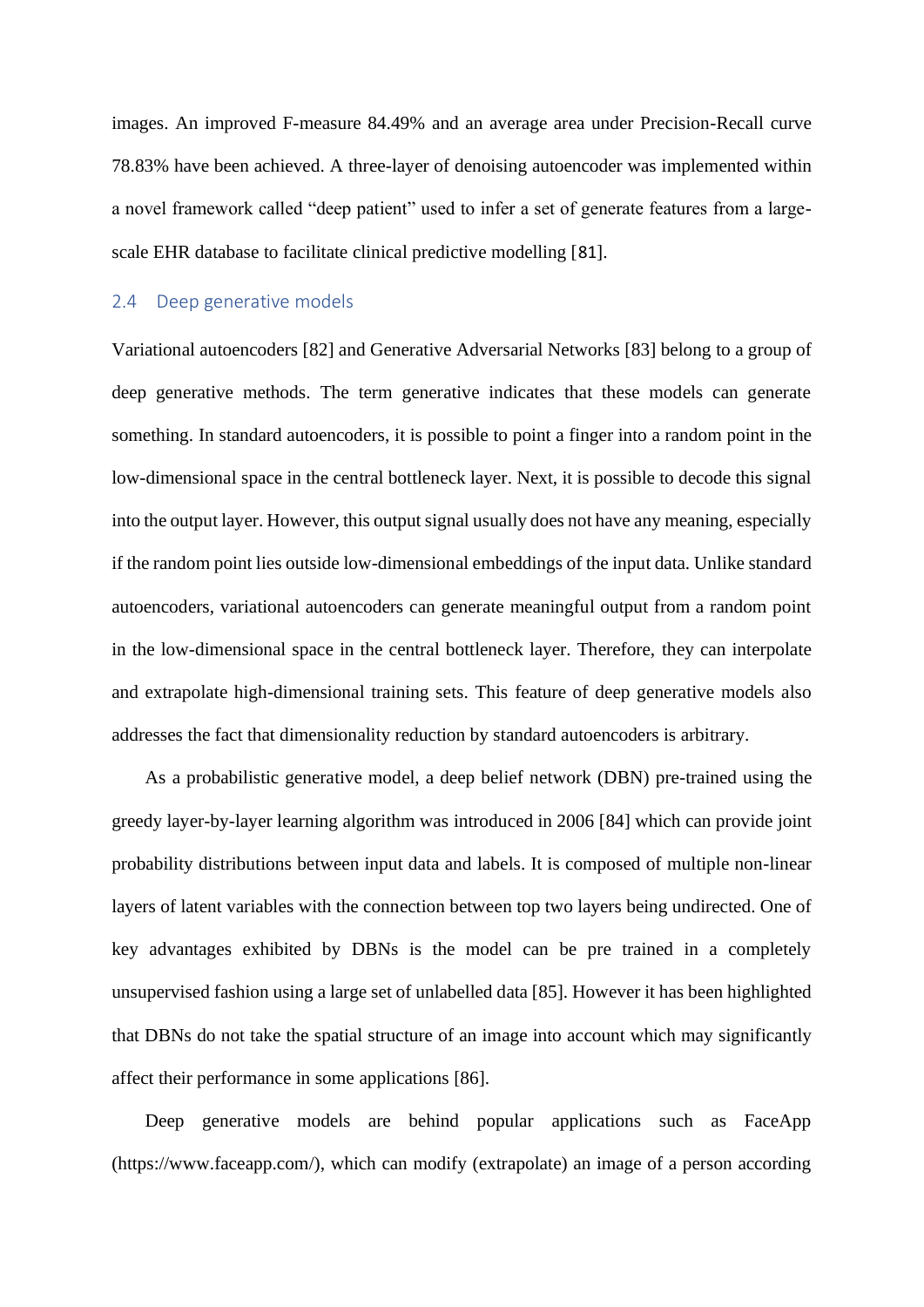to age, visage or gender. Beside such popular applications, deep generative models have a great potential in bioinformatics and SM. Aghdam et al. [\[87\]](#page-38-6) applied DBNs to automatically learn complex mapping from both fMRI and structural magnetic resonance imaging (sMRI) for discrimination of autism spectrum disorders in young children. Abstract high-level features encoded in fMRI and sMRI were extracted and the best performance was achieved with a DBN of depth 3 outperforming the results previously published using Autism Brain Imaging Data Exchange I data.

#### 2.5 Hyperparameters in Deep Learning

While each DL model exhibits unique features as summarized in [Table 1](#page-50-0), there are two types of hyperparameters used in all DL models [\[88\]](#page-38-7). The first type is related to model design such as the number of hidden layers in a model, the number of hidden units in a layer, and the number of filters in a DNN. The second type is those associated with a learning algorithm including learning rates, activation functions and the number of epochs. The selection of hyperparameters may have a significant impact on the complexity of a DL model and its performance. It has been shown that, in order to realize the full potential of DL, these hyperparameters need to be careful designed [\[88\]](#page-38-7). Fortunately, many online DL libraries written in different languages have been made publicly available which greatly facilitate experimentation. Examples include python-based Keras [\[89\]](#page-38-8), C++based Caffe [\[90\]](#page-38-9) and TensorFlow [\[91\]](#page-38-10), and Deeplearning4j in Java [\(https://deeplearning4j.org/\)](https://deeplearning4j.org/).

One of potentially serious problems when applying DL is overfitting especially when sufficient amount of adequate training is not available. Common techniques to reduce overfitting include the use of regularization [\[92\]](#page-39-0). Examples include weight regularization and the dropout approach introduced in 2014 [\[93\]](#page-39-1). Parameter sharing in which a set of parameters are shared across layers is another approach for controlling the complexity of a DL model [\[94\]](#page-39-2).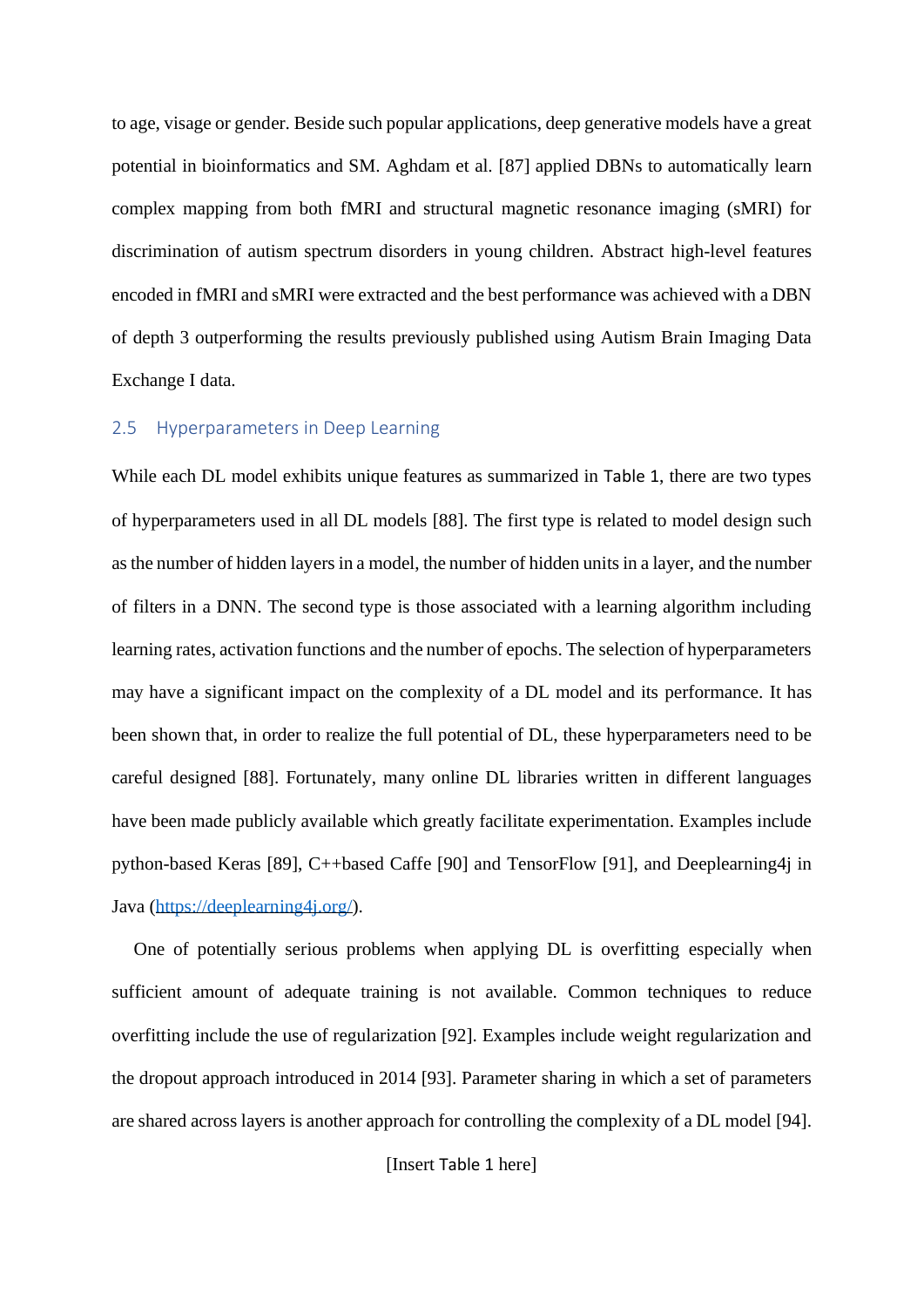# 3 Enhancing data analytics in medicine with Deep Learning

## 3.1 Multidimensional and multiscale data analysis and integration

The amount of heterogeneous biological and medical data that are collected and stored on a daily basis is immense and rapidly expanding. However, vast collections of raw data are not in themselves useful. To be meaningful, data must be analysed and converted into information, or even better, into knowledge. Metabolomics, for example, generates large amounts of complex data reflecting the integration of multilevel regulations. Therefore, modelling approaches adopted in SM are increasingly multiscale [\[95\]](#page-39-3) and the data processing workflows consist of a multi-step strategy involving various chemometrics and bioinformatics tools [\[96\]](#page-39-4) in which DL has recently brought new horizons. As an example, DNN has been used for spectral peak classification in the development of several tools that improve data extraction [\[](#page-39-5)[97](#page-39-5), [98](#page-39-6)]. A DNN-MDA approach has also been shown of interest in determining important variables in complex datasets, in the context of biomarker discovery [\[](#page-39-7)[99](#page-39-7)]. Then, DL has shown its powerfulness to explore structural relations between annotated metabolites or proteins, using structural-similarity scoring [[100](#page-39-8)[-](#page-40-0)[102](#page-40-0)]. Finally, Hierarchical Multi-Label DL was applied to predict enzyme function that can be of great interest for new enzyme design or enzyme-related disease diagnosis [[102](#page-40-0)].

Multidimensional and multiscale data integration is of major interest to model complex biological systems. Using either statistical methods (e.g., correlations), functional analyses or meta-analyses from different studies, they are generally performed to investigate multiscale relations within systems or validity of links between multi datasets across various health status conditions [[103](#page-40-1)]. In this context, DL methodologies were more recently applied to integrate these data. Indeed, such methods have been shown as powerful approaches in their capacity to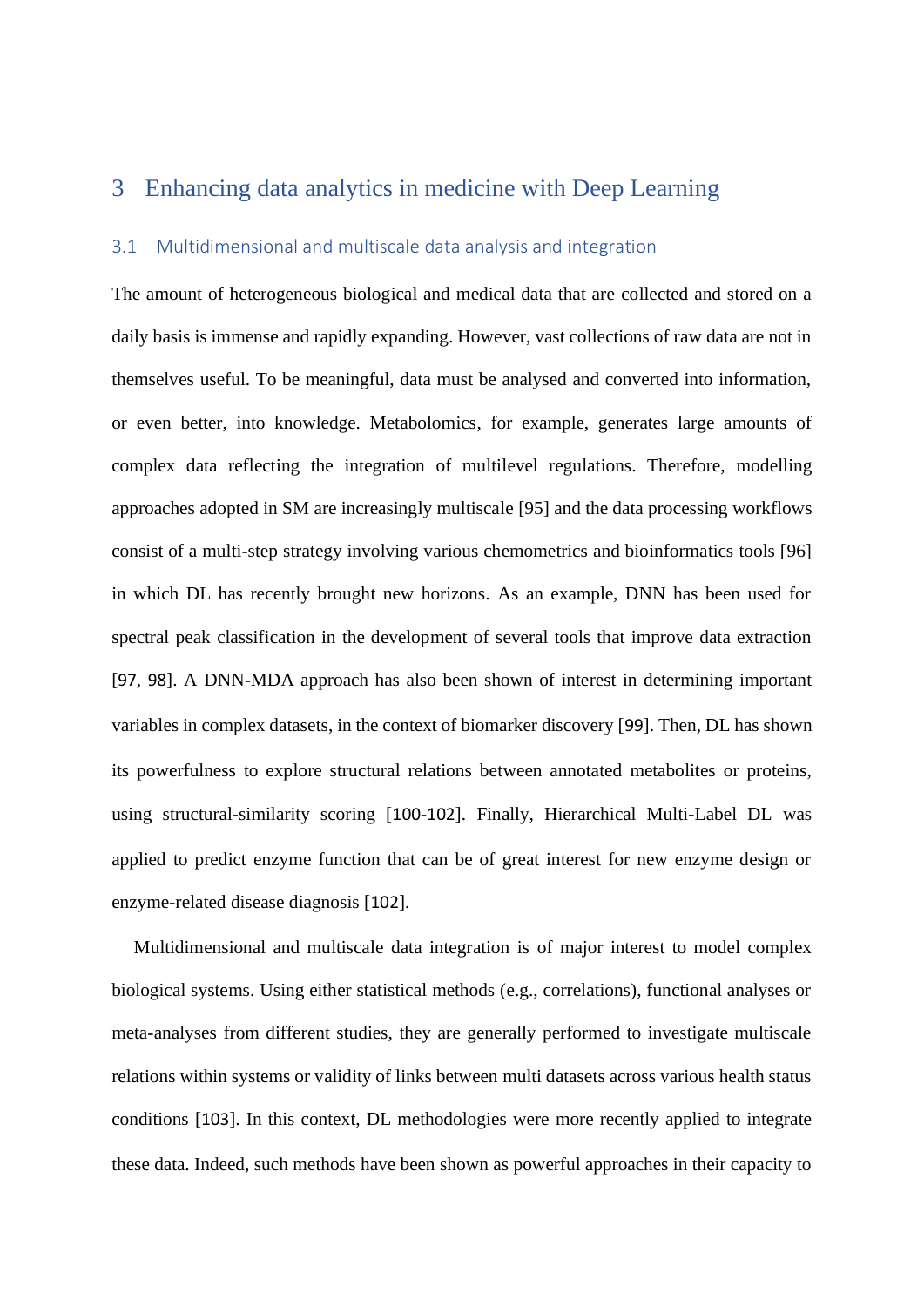learn and fit data through representation at multiple levels of abstraction or hidden layer. In fact, Grapov et al. [\[30\]](#page-32-6) reviewed the different DL architectures and their omics applications. One advantage of DL is its capacity to integrate heterogeneous data from different origins, such as clinical data, medical images, molecular multiscale data, and even epidemiological ones or parameters from EHR devices.

Inspired by recent successes of DL in computer vision and speech recognition, a promising relatively-recent methodology has been proposed to encode time series data as images and to classify them using techniques from computer vision, which can be used to apply DL models to analyse various physiological signals such as heart rate, electrocardiogram (ECG), electroencephalogram, electromyography and so forth [[104](#page-40-2), [105\]](#page-40-3). As illustrated in Figure 5, this method transforms a time series into polar coordinates and then into Gramian Angular Fields (GAF) images [\[105\]](#page-40-3), i.e., the visual representation of the Gramian matrix, a linear algebra structure used to compute linear independence.

#### [Insert Figure 5 here]

## 3.2 Biomarker identification

Deep learning has been widely applied in medical image analysis [\[](#page-40-4)[106](#page-40-4)] in particular to replace known classifiers and identify new biomarkers [[107](#page-40-5)]. Also, DL algorithms have been used to develop an accurate biomarker of chronological age using eye cornea images [[108](#page-40-6)] and also applied in neuroimaging to identify biomarkers of brain aging using CNNs [[109](#page-40-7)].

In addition, DL methodologies can help tease out correct combinations of proteins/genetic signatures that can differentiate between different patient groups from large datasets (Figure 6).

### [Insert Figure 6 here]

Although the field is still in its infancy, some studies have started to apply the framework. For example, a recent study on atrial fibrillation (AF) integrated genomic, epigenomic and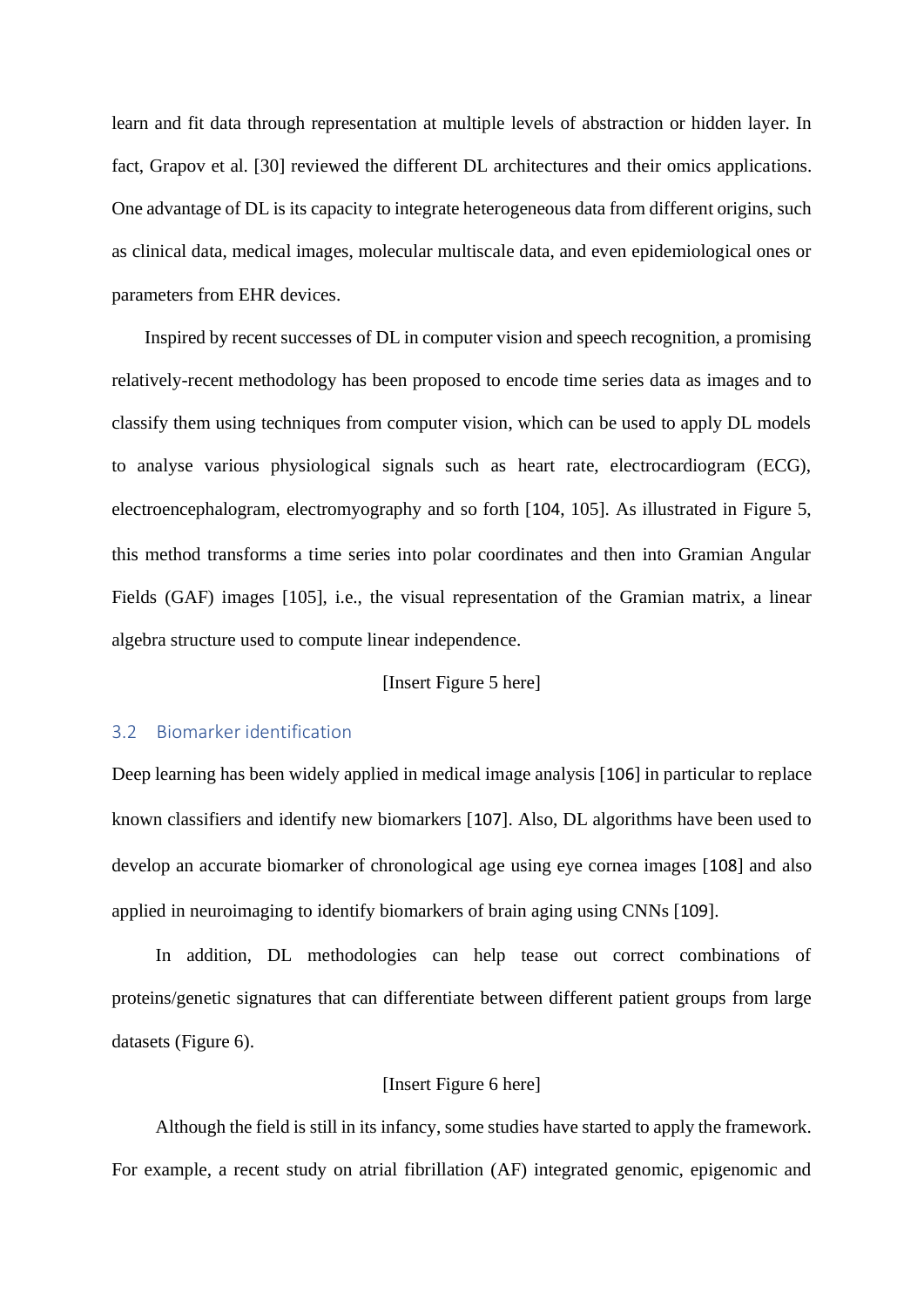transcriptomic datasets to identify AF related genes [[110](#page-40-8)]. This study was able to explain the AF variance much better than GWAS alone [[110](#page-40-8)]. Another AF study combined biomarker levels with known clinical risk factors and imaging parameters to differentiate various AF subgroups [\[](#page-40-9)[111](#page-40-9)]. ML algorithms were combined with logistic regression. Results not only confirmed previously published findings such as BNP elevation but also identified FGF-23 as a robust biomarker for AF [\[](#page-40-9)[111](#page-40-9)]. AF is an age-associated disease. Traditionally, ageing is viewed as a normal physiological progression towards the death of an organism. However, ageing is the single biggest risk factor for many chronic diseases. One way to address this issue is to radically view ageing as a disease, paving the way to interventions for treating ageing and ageing associated diseases. DL methodologies will be the key to advancement of these ideas. Indeed, a recent study identified undulating changes in the human ageing process [[112](#page-41-0)]. Using deep mining approaches, the authors suggest these changes as hard coding factors (genomic) to soft coding factors (disease causing) [[112](#page-41-0)]. Similarly, extending such observations to deep multiomics, Ahadi et al. [\[](#page-41-1)[113](#page-41-1)] showed personal ageing markers change over a short window of 2-3 years. Further, the authors identified what they term "ageotypes" that can reflect ageing, lifestyle and medical history. Ultimately, such discoveries will help in targeting the ageing process [\[](#page-41-1)[113](#page-41-1)].

## 3.3 Disease classification

Deep learning has been extensively applied for disease classification, particularly in cancer research. Tran et al. applied DL to identify subtypes from breast cancer gene expression data but also the activity of key transcription factors [\[](#page-40-0)[102](#page-40-0)]. Interestingly, this study showed that the deep architecture trained on one dataset could extract the same biological features in other datasets acquired with different technology. DL models also allowed multi-omics integration for identifying survival subgroups of hepatocellular carcinoma [[114](#page-41-2)]. More recently, the DL approach was applied with the same objective to metabolomics data, as an alternative to ML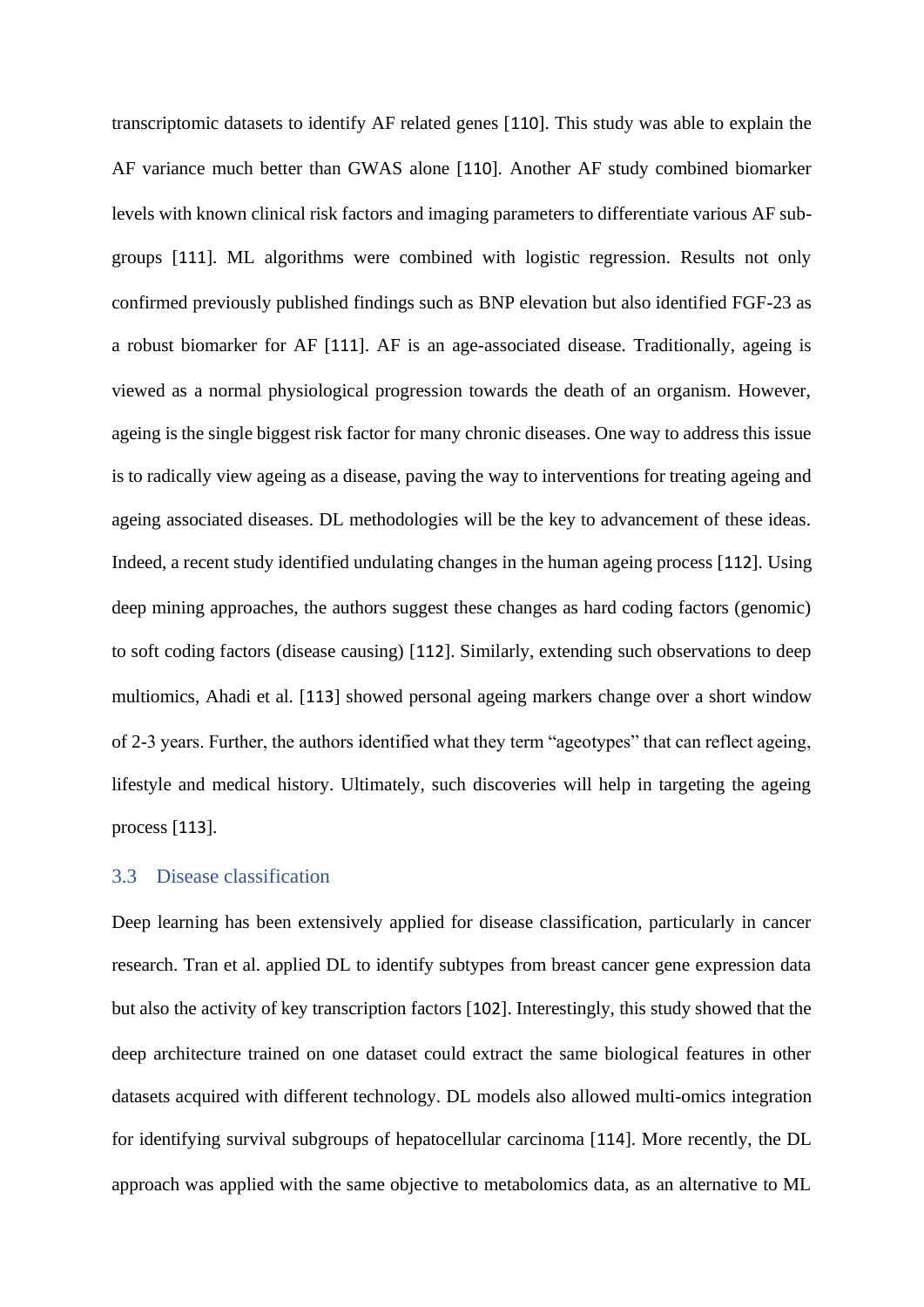methods. Alakwaa et al. [\[](#page-41-3)[115](#page-41-3)] showed the higher accuracy of the DL model to predict oestrogen receptor status in breast cancer using a public dataset than when using SVM and RF methods. Moreover, the interpretation of hidden layers allowed identifying 8 underlying pathways. In all these publications, DL was undoubtedly of major interest both, for an integrative classification of disease subtypes from omics data, but also in terms of interpretation.

The increasing availability of large clinical datasets and medical insurance data with diagnosis and treatment details opened the opportunity to map diseases comorbidities [\[](#page-41-4)[116](#page-41-4)]. One of the most interesting papers which are a motivation behind this work is the human disease network [[117](#page-41-5)] in which a scalable DL approach was adopted to forecasting disease trajectories over time. The human disease network consists of disorders and diseases linked by the known disorder–gene associations, which offers a platform to explore in a single graphtheoretic framework all known phenotype and disease-gene associations. An RNN containing a memory state was used to integrate medical history into a forecast. Zhang et al. [\[118\]](#page-41-6) proposed a novel CNN for risk prediction of multiple comorbid diseases from EHRs in which heterogeneous attributes e.g. diagnoses, procedures, and medication were represented by a graph.

# 4 Deep Learning applications in Systems Medicine

One of the clinical and societal drivers of SM is predictive, preventive, personalized and participatory medicine (P4 medicine) [\[119\]](#page-41-7). The vision of P4 medicine has long been advocated by the pioneers of SM [\[120\]](#page-41-8). In this section we describe some successful and promising fields of application for DL in SM with a focus on applications on predictive, preventive and personalized medicine.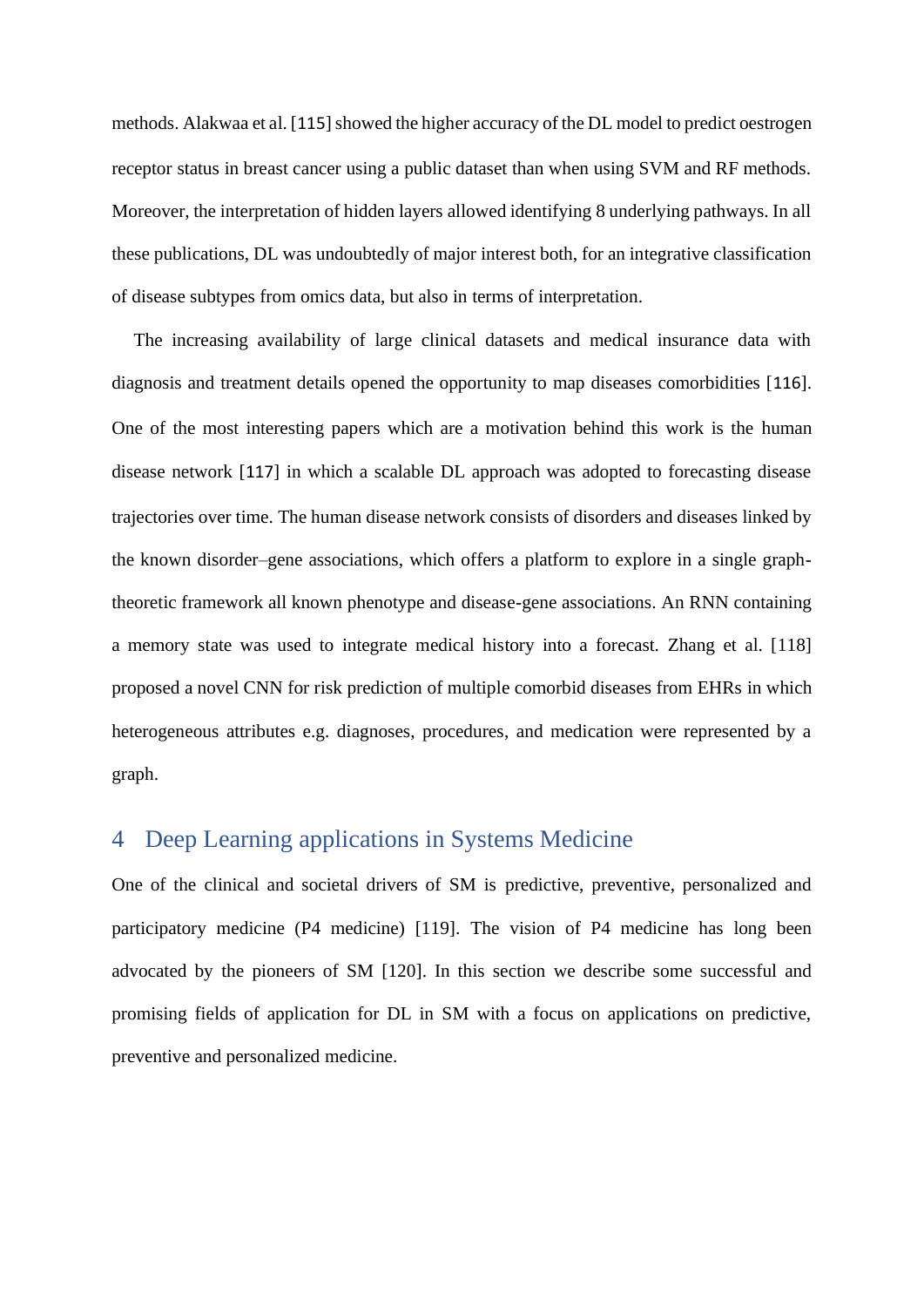### 4.1 Personalized medicine

Personalized medicine is an overarching approach to medicine where diagnostics, prognostics and prediction of treatment response considers individual-specific factors, rather than those derived from patient populations. Its future role in clinical practice is widely accepted, where it has the potential to streamline and enhance the quality of patient management by improving on the "one-size fits all/average patient" philosophy. The focus is on the individual patient: considering their genotype, phenotype, epigenetics, lifestyle, environmental exposures, etc. With the expanding volume and complexity of medical databases that characterize patients, their diseases and responses; precision medicine is becoming an increasingly viable premise to augment traditional methods [\[121\]](#page-42-0).

Personized medicine requires a large amount of regularly updated patient-specific data: sociodemographic parameters (e.g. age and gender); medical history; genomics, proteomics and epigenomics; microbiome and infecting pathogens; environmental monitoring, diet and nutrition tracking; metabolomics, physiological signals and medical imaging [[119](#page-41-7), [122](#page-42-1)]. The data are not only of high dimensionality; but also, unstructured and heterogeneous [\[](#page-42-2)[123](#page-42-2)].

Extracting clinical meaning from these data is the first challenge; making robust AI systems crucial. Traditional ML techniques can deal with large amounts of data and can discover hidden patterns and relationships. However, they are ineffective as data dimensionality becomes too large. Deep learning solves this problem as it can deal with a high level of complexity and multi-dimensionality [[119](#page-41-7)]. In medical imaging, it has already demonstrated high potential, powered by the availability of networked architectures and comprehensive labelled datasets [\[](#page-42-3)[124](#page-42-3)].

State-of-the-art applications of DL models in SM include tailored treatment plans, drug discovery and development, and accurate disease characteristic identification [[119](#page-41-7)], [\[](#page-42-3)[124](#page-42-3)]. For example, Liu et al. [[125](#page-42-4)] developed a CNN-based pipeline for MR-based treatment planning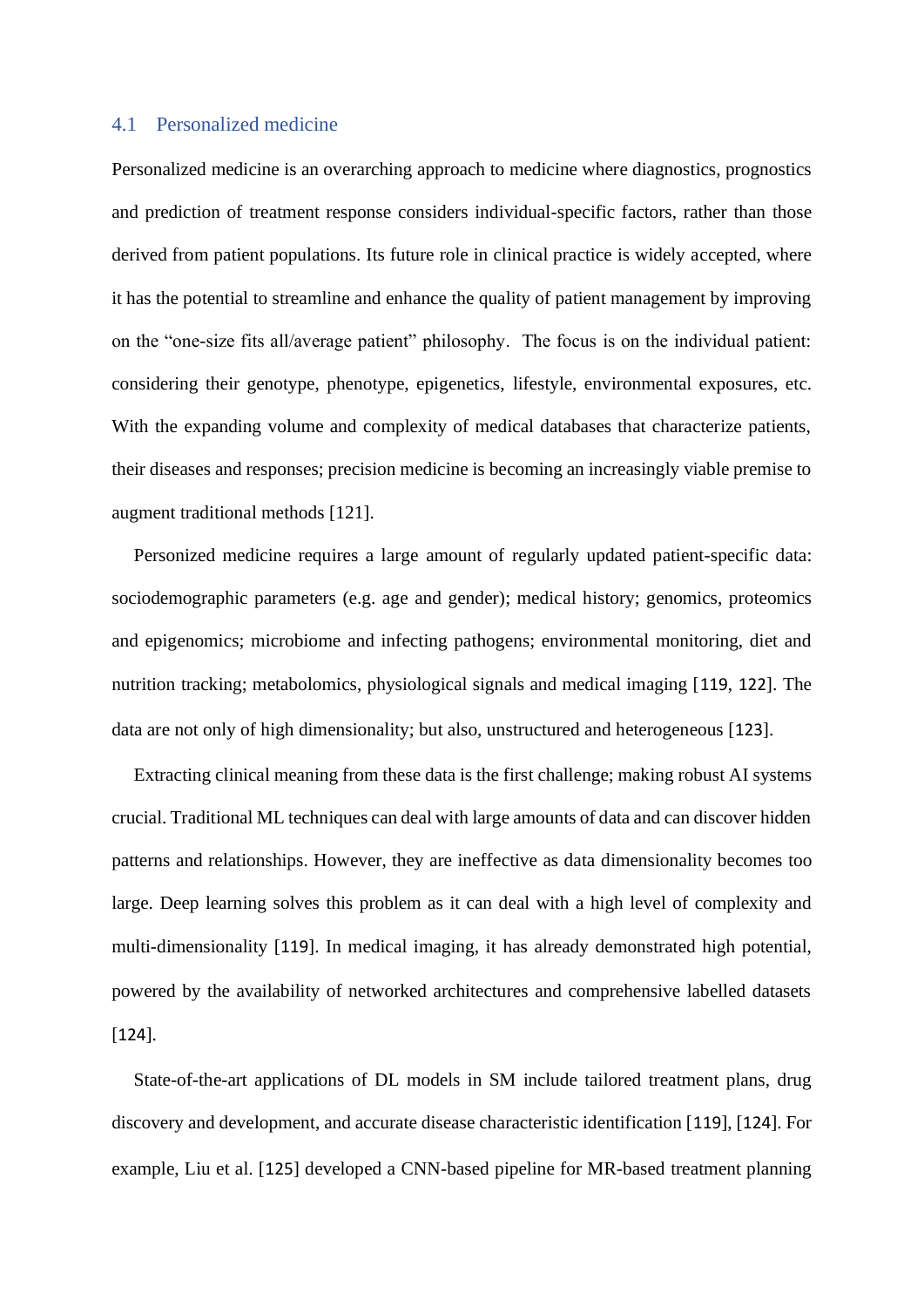in radiation therapy on brain tumor patients, which can produce comparable plans relative to CT-based methods. Suresh et al. [\[126\]](#page-42-5) proposed a CNN model for prediction of clinical intervention within intensive care units. Coupled with patient's clinical risk factors, an imagebased DL framework named Deep Profiler which is capable of individualising radiation dose has been developed to deliver personalized radiation therapy to patients [[127](#page-42-6)]. Based on a multimodal DL approach, an integrative framework [[128](#page-42-7)] was developed for the identification of cancer subtypes from multi-platform genomic data e.g. gene expression, miRNA expression and DNA methylation. By linking to clinical data including patient survival time, time to recurrence, and response to drug, it has been demonstrated that the proposed DL-based approach holds promises for understanding subtype-specific transcription programs that controls cancer pathogenesis and tailoring cancer treatment to genetic profiles. To support the development of individualized drug response prediction, Rampasek et al. [\[](#page-42-8)[129](#page-42-8)] utilized a deep generative model based on variational Autoencoders to predict drug response from transcriptomic perturbation signatures. The significant improvement has been achieved demonstrating that the low dimensional latent space derived from the DL model has the potential to encode the essential characteristics of the observed transcriptomic profiles. Thanks to the plethora of the available data and the flexible architecture of DL-based systems, the application of DL in drug discovery for the personalization of therapy has gone beyond compound property and bioactivity prediction [[124](#page-42-3), [130](#page-43-0)]. Recent years have seen the rapid development of DL models to address diverse problems in drug discovery such as *de novo* molecular design. Based on a trained deep neural network (DNN), Gómez-Bombarelli et al. [\[](#page-43-1)[131](#page-43-1)] proposed a novel method to generate chemical structures with desirable properties. Using the deep generative models, Kadurin et al. [[132](#page-43-2)] introduced a system which could help develop new molecules with specific anticancer properties.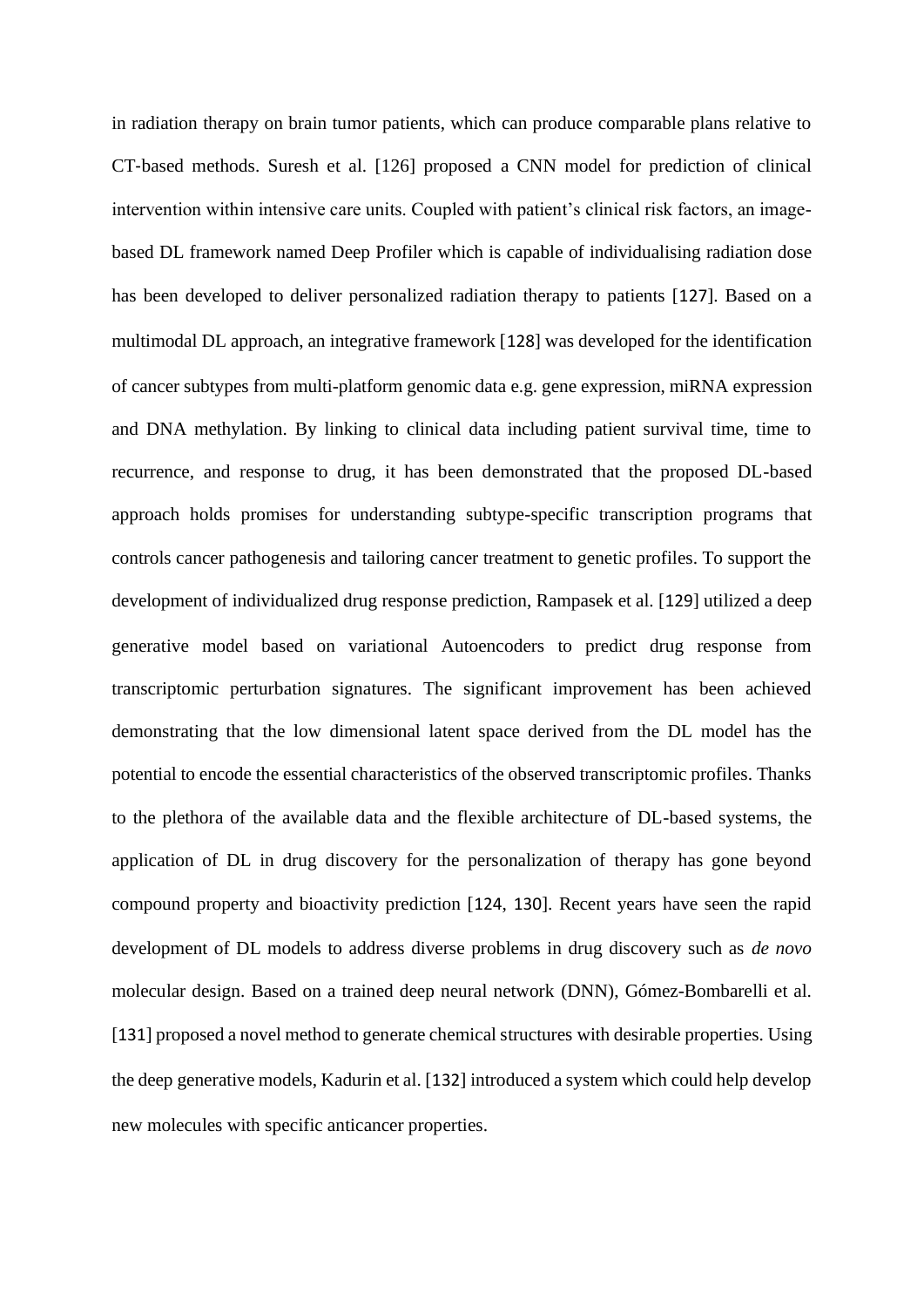Accurate disease diagnosis is one of the key milestones for the realization of personalized medicine [[124](#page-42-3)]. Over the past decade, DL-based approaches have achieved remarkable success in diagnosing various diseases thanks to their outstanding performance in biomedical image processing and the ability to incorporate a wide range of individualised features such as genomics, clinical data and lifestyle information. Examples include deep echocardiography representing a DL-based automated diagnosis of cardiac disease [\[](#page-43-3)[133](#page-43-3)] and advanced DL models for diagnosis of AD [[134](#page-43-4)] and breast cancer [[135](#page-43-5)]. More recently, a deep representation learning framework namely DeepMicro has been developed for disease prediction based on microbiome data [[136](#page-43-6)], whose role in precision diagnosis and precision medicine has been well recognized [\[](#page-44-0)[137](#page-44-0)].

It is anticipated that the incorporation of EHR into predictive modelling could drive personalized medicine. Indeed, several EHR-based DL systems have been developed [[138](#page-44-1)]. Using raw EHR data including free-text notes which formed the patient's personalized input in temporal order, Rajkomar et al. [\[139\]](#page-44-2) developed DL approaches for the extraction of curated predictor variables from normalized EHR data, and they were capable of accurately producing predictions for a variety of clinical problems (in-hospital mortality, 30-day unplanned readmission, prolonged length of stay, and patient's final discharge diagnoses). In an attempt to improve the characterization of a patient's clinical phenotype, Rashidian et al. [[140](#page-44-3)] applied DL methods to analyse a range of data extracted from EHR (e.g., demographic, laboratory and medication data plus past diagnoses), and to predict ICD (International Classification of Disease) codes with high accuracy for three test cases (diabetes, acute renal failure, and chronic kidney disease). These set of studies contributed to show the importance of DL methods for precision medicine; in addition, they were associated in a good manner with clinical approaches. Nevertheless, it is important to be stated that despite substantial progress has been made in the development of DL-based diagnosis tools, they are mainly used to augment and assist clinicians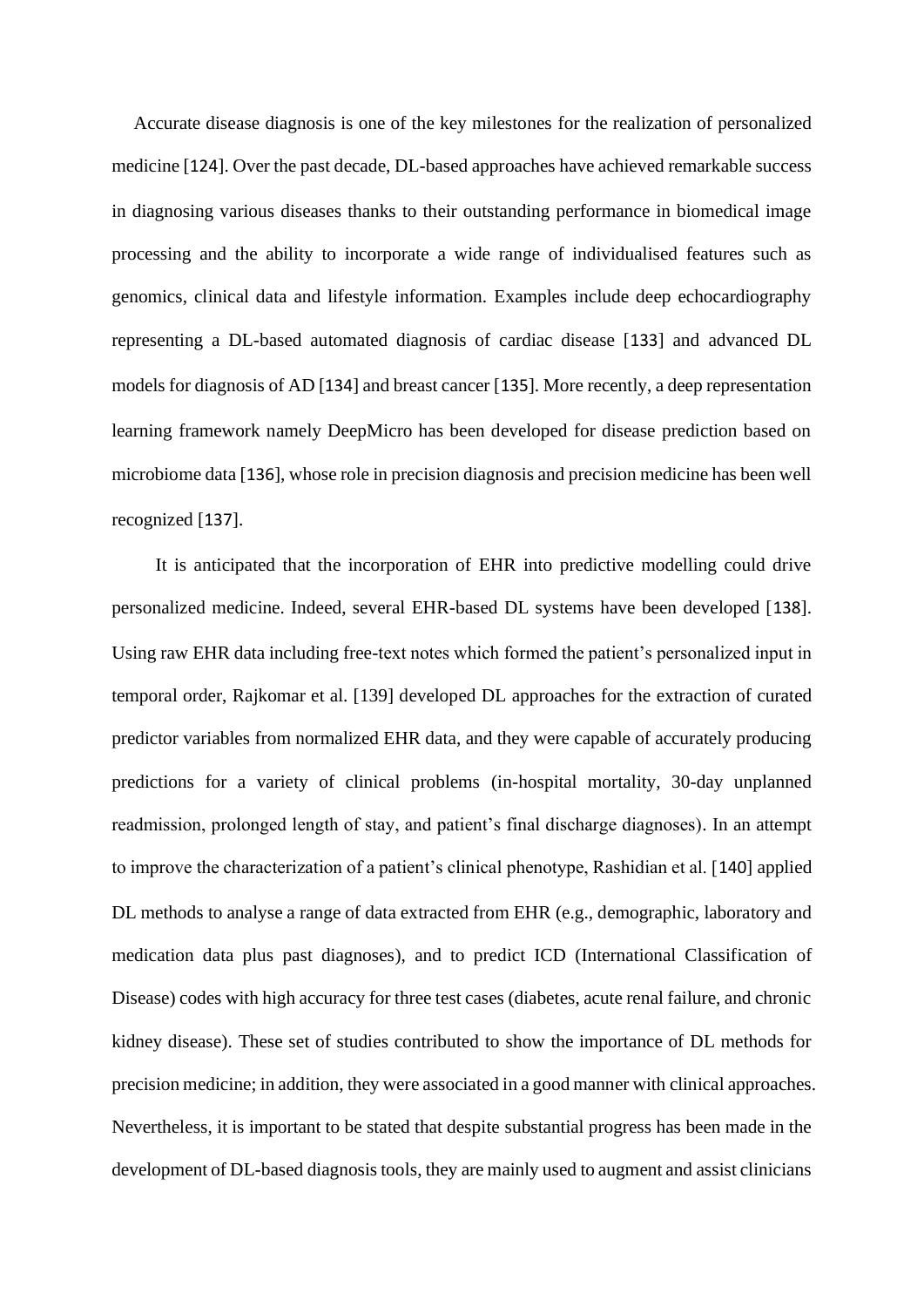for relevant tasks [\[133\]](#page-43-3). To be adopted for routine use by clinicians, more comprehensive and independent validation is required [\[127\]](#page-42-6)

### 4.2 Predictive and preventive medicine

Predictive and preventive medicine is an exciting new approach aiming to predict the probability of a patient developing a disease, thereby enabling either prevention or early diagnosis and treatment of that disease. It has been argued that the future of medicine will move towards predictive and preventive modes [[141](#page-44-4)]. With predictive analytics, both can go hand in hand with the aim of diagnosing disease in its earliest state and preventing its progression further [\[](#page-44-5)[142](#page-44-5)].

Deep learning models have been intensively explored in this changeling endeavour. Examples include the recent work by Lu et al [[143](#page-44-6)] which used a CNN to predict long-term mortality from chest radiograph findings and identify persons with an increased risk of mortality at 6 and 12 years, highlighting the prospect of using DL to identify subjects at high risk for adverse outcomes who could benefit from prevention, screening and lifestyle interventions. A deep neural network was applied to predict multiple cardiovascular risk factors including age, gender, smoking status and systolic blood pressure from fundoscopic eye images that will allow for better cardiovascular risk stratification [[144](#page-44-7)]. Tested in 11835 UK Biobank participants, the system demonstrates its ability to predict the onset of major adverse cardiovascular events within 5 years.

Deep learning has also been applied to disease staging and outcome prediction. Using chest computed tomography images, Gonzalez et al. [[145](#page-44-8)] developed a CNN to identify those individuals with chronic obstructive pulmonary disease (COPD), characterize disease severity, and predict clinical outcomes including acute respiratory disease events and mortality, which could be used as a powerful tool for risk assessment at a population level.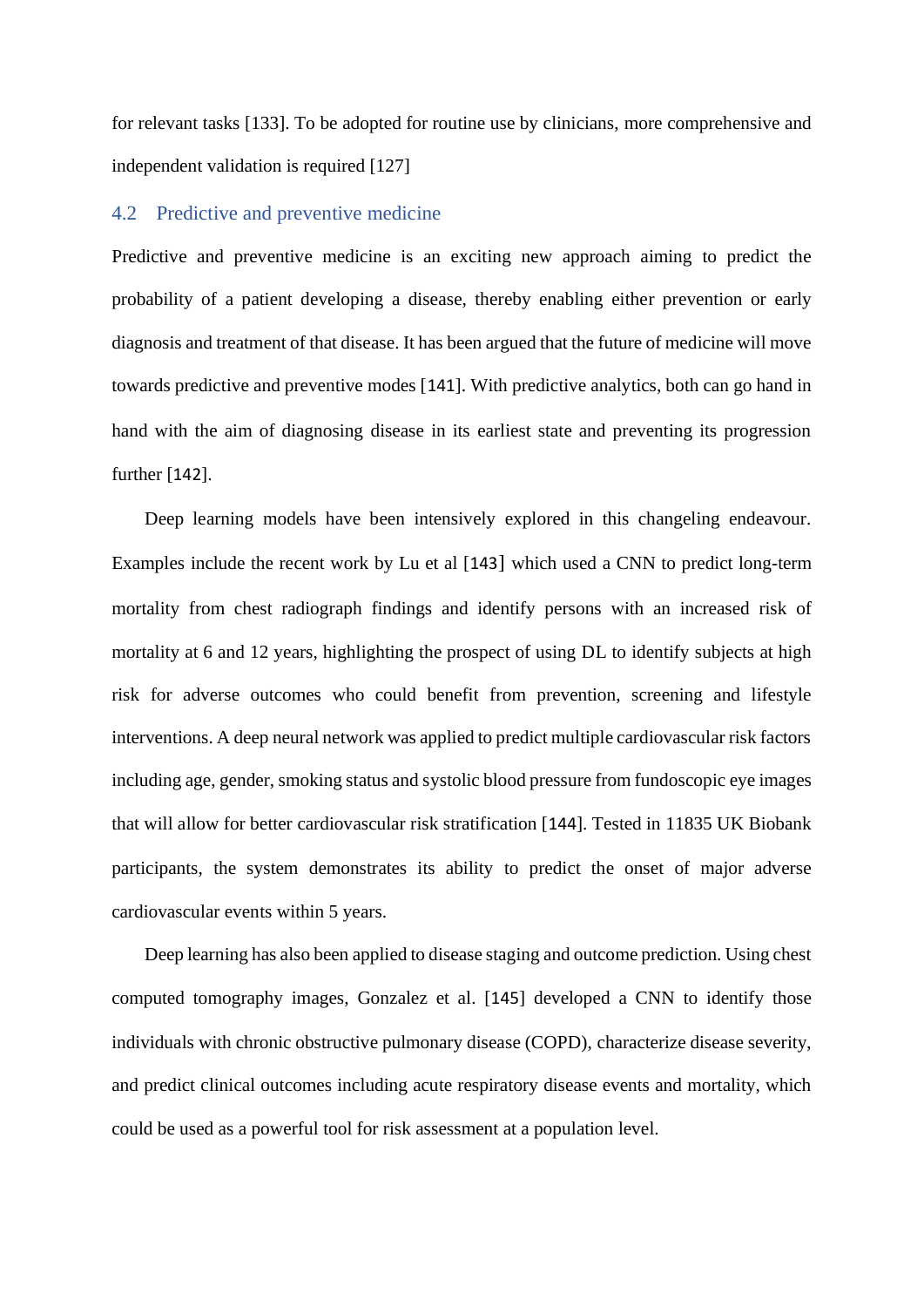It has been shown that DL approaches could support the clinician's decision during each stage of hospitalization, leading to the delivery of better care [[146](#page-45-0)]. Kim et al. developed and validated a CNN-based model for real-time prediction of all-cause mortality in critically ill children [[147](#page-45-1)], which may be used for the timely recognition of patients at increased risk of deterioration.

Clinical outcome prediction can be improved by the integration of data contained within patient EHR. The "Deep Patient" prediction system derived a generalizable patient representation [[81](#page-38-0)], using an unsupervised deep feature learning method. It was trained on 700,000 EHCRs and used a 3-level noise reduction autoencoder to capture hierarchical regularities within the heterogeneous data. It outperformed raw EHCR data in prediction of the development of severe diabetes, schizophrenia and various malignancies.

Beyond the applications for early diagnosis of a disease, DL has shown the potential to improve palliative care. Avati et al [[148](#page-45-2)] applied a fully connected DNN to evaluate all EHR data of all admitted patients and identify those at risk for death within the next 3 to 12-month period. Thus, a proactive approach could be taken to reach out to those who may benefit from palliative care consultation and engage patients and their families in informed decision making.

## 4.3 Deep Learning in action: a case study on Parkinson's disease

As previously introduced in Section [1.3](#page-5-0), PD is a good use case for DL, due to the complexity of the disease and its manifestation, with symptoms usually appearing late and hence preventing an early intervention; and due to the vast array of data that could be used for its study. To conclude this review, we here show some examples of how the previously described DL techniques have been put into action in this disease.

The first natural step towards a better treatment of PD is improving its diagnosis, especially in the case of atypical manifestations, and with the objective of reducing the subjectivity of the process. One of the most characteristic features of PD is that it modifies movement control,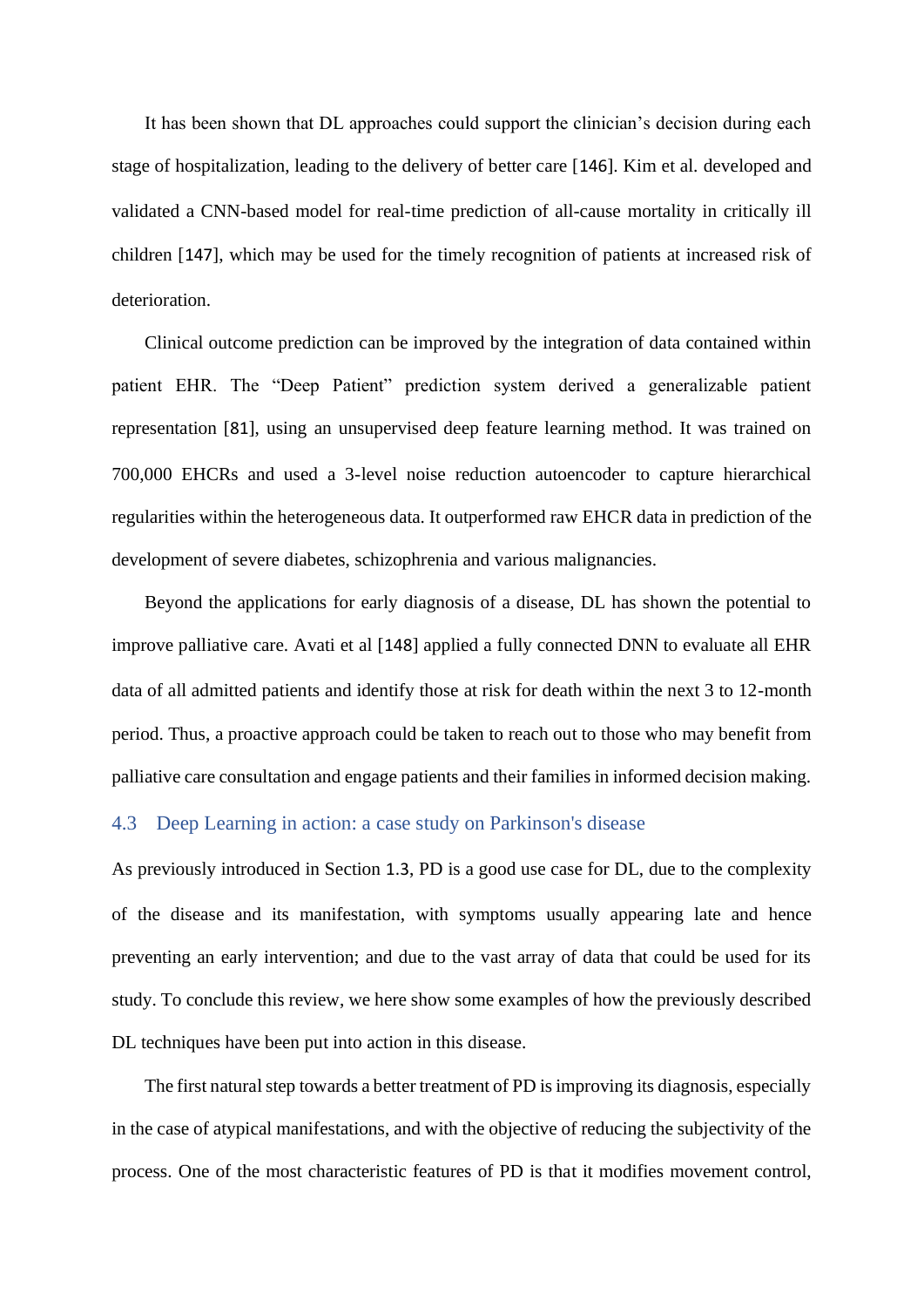and hence initially affects gestures like writing or drawing spirals. This aspect has been explored by several works, for instance by using CNN [\[](#page-45-3)[149](#page-45-3), [150](#page-45-4)] and deep Echo State Networks [\[](#page-45-5)[151](#page-45-5)], reaching classification scores up to 98% accuracy. Similar classification results have been obtained with features extracted from speech recordings and CNN [[152](#page-45-6)]. The same type of neural networks has further been used to analyse other data, including brain activity [\[](#page-45-7)[153](#page-45-7)] and dopamine transporter imaging [\[](#page-45-8)[154](#page-45-8)], reaching respectively 88.25% and 98.8% accuracy. Beyond the raw classification score, it is important to highlight that these results open the door to the use of data that have previously been disregarded, for being too complex or too subjective in their evaluation, thus expanding the array of tools for diagnosis.

As a second step, DL is expected to trigger a revolution in the way patients are followed, especially in conjunction with the Internet Of Things (IOT) concept. To illustrate, data were recorded with inertial measurement units [[155](#page-45-9)], and it has been shown that the precision in detecting events of bradykinesia, i.e. of the slowness of movement, with DL algorithms was at least 4.6% higher with respect to other state-of-the-art ML techniques. In a similar fashion, DL models have been shown to achieve a 90% precision, as opposed to the 83% of classical classification methods, in the problem of detecting events of freezing of gait. Other examples of the use of wearable sensors, and most notably of motion sensors included in standard smartphones are presented by several research teams [\[](#page-46-0)[156](#page-46-0)-[158](#page-46-1)]. 'DL will thus allow patients to be followed in their daily life, to analyse data provided by commonly available sensors, and to promptly detect adverse episodes and inform the physician about the real course of the disease.

Finally, the ultimate goal of any analysis is to detect ways for slowing down, or ideally stop the progression of the condition. In this sense, a promising line is yielded by drug repurposing. For example, Zeng et al. [[159](#page-46-2)] reported a methodology for in silico drug repurposing, based on a network deep-learning approach, which integrates known relationships between drugs, diseases, side effects and targets. When results were validated against the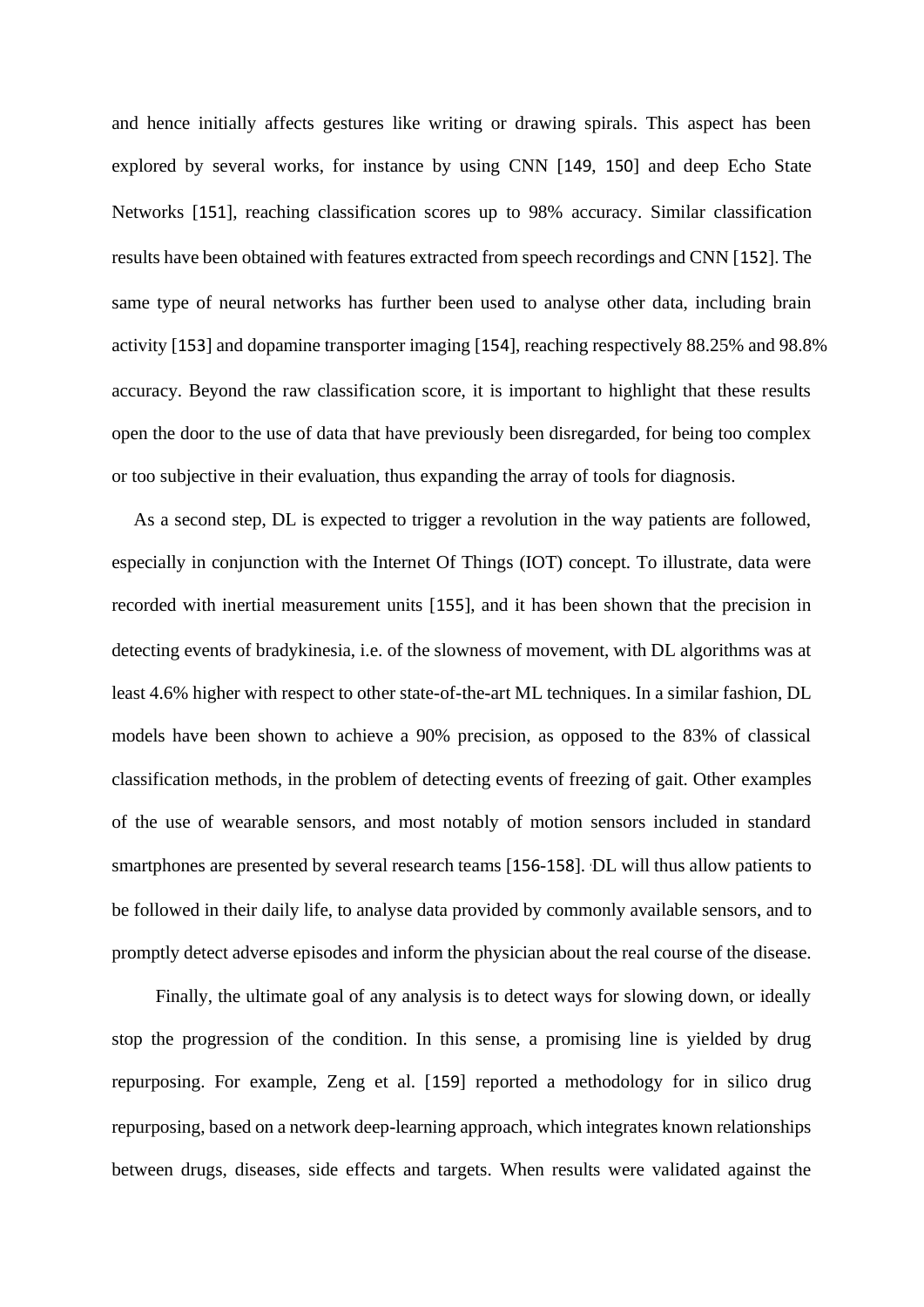ClinicalTrials.gov database, these included previously-approved drugs for PD (i.e. methylphenidate and pergolide).

# 5 Challenges and future trends

While massive successes have been achieved in applying DL in SM over the past decade, DL approaches are not without their own limitations [\[21,](#page-31-9) [146\]](#page-45-0). For example, Chen et al. argued that traditional ML approaches may produce more interpretable models in some clinical applications [\[6\]](#page-30-9). One of the main criticisms against DL is a general lack of interpretability due to its black-box nature [\[21,](#page-31-9) [160\]](#page-46-3). Nevertheless, progress has been made in improving the interpretability of DL in healthcare [\[115,](#page-41-3) [161,](#page-46-4) [162\]](#page-46-5). For example, by highlighting patient trajectories that maximally activate CNN predictions, Suresh et al. [\[126\]](#page-42-5) improved the interpretability when applying the CNN to predict clinical intervention

In contrast to traditional ML models, DNNs contain far more learning parameters that need to be determined. One may argue that the large number of hyperparameters shared by DNNs makes them an appropriate model of the brain [\[163\]](#page-47-0). It, however, poses two great challenges [\[21\]](#page-31-9). Most DL algorithms have assumed sufficient and balanced training data, which may not be the case in some SM applications. Chen et al. compared 5 ML methods with 2 DL models using 5 clinical datasets and found that conventional ML methods generated better performance when compared to the DL alternatives in most of cases when training data are relatively small. For instance, when applied to the prediction of time to first treatment or patients diagnosed with chronic lymphocytic leukemia, the highest AUC value (0.924) was obtained by Random Forest and the DL model only achieved an AUC of 0.802. In addition, having many parameters tends to make a model adapt to the data too much, though the risk of overfitting could be reduced through various regularization approaches such as dropout [\[17,](#page-31-5) [164\]](#page-47-1). To address these challenges, Zhou and Feng [\[5,](#page-30-3) [60\]](#page-35-8) proposed a new DL method named Deep Forest (gcForest)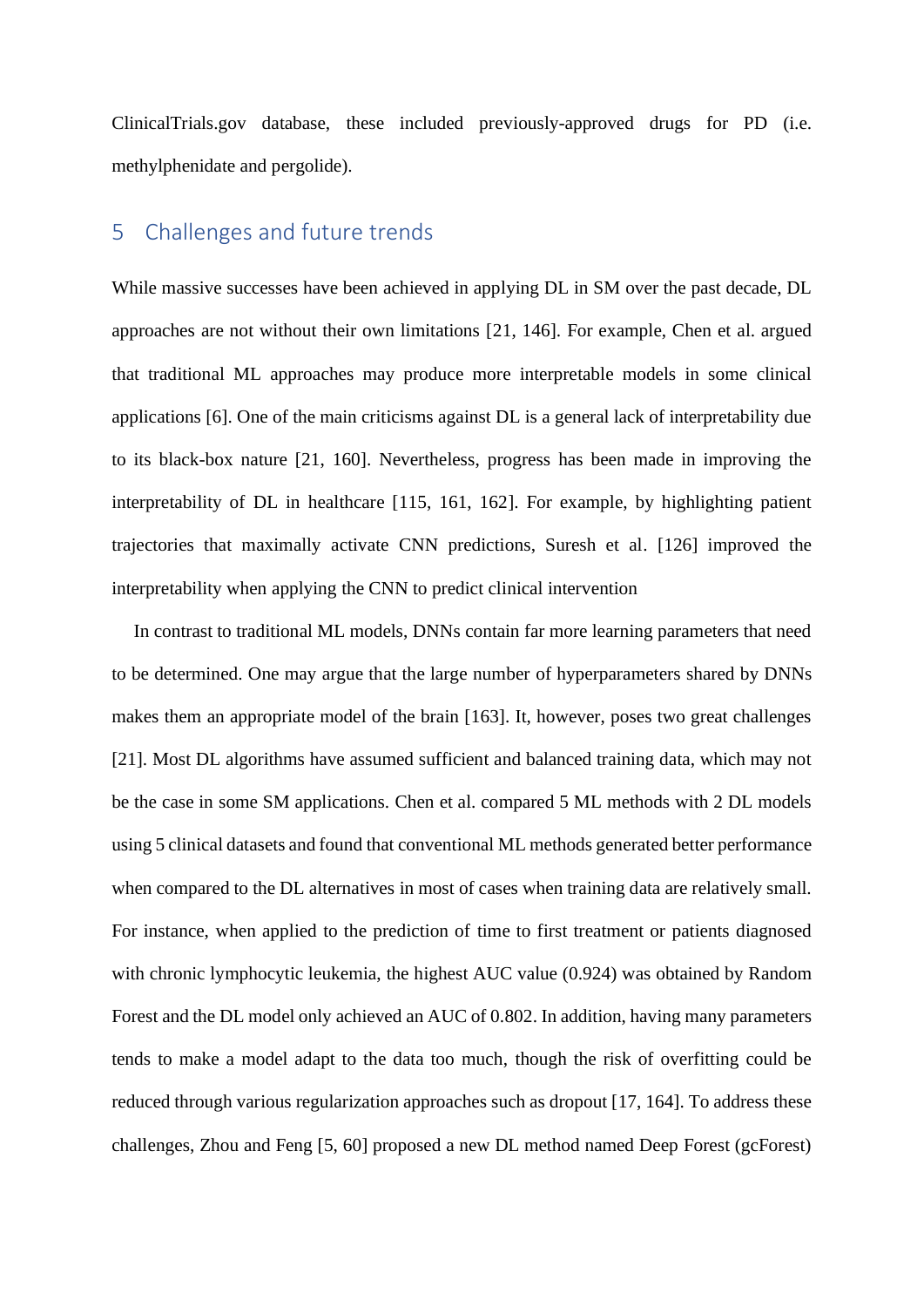which is realized by non-differentiable units. It has been shown that gcForest has much fewer parameters in comparison to DNN and can work well even when there are only small-scale data available. A multi-weighted gcForest has been proposed and developed as a staging model of lung adenocarcinoma based on multi- modal genetic data which could be used for the diagnosis and personalized treatment of lung cancer [\[165\]](#page-47-2).

It has been suggested that the promise of DL maybe 'overhyped' [\[166\]](#page-47-3). They predicted that DL expectations are inflated and that this bubble may burst. This is becoming a subject of heated debated. Abrol et al. [\[167\]](#page-47-4) argued that DL models have the potential to substantially improve compared to traditional ML techniques if implemented following the prevalent DL practices in particular when applied to the applications with the presence of non-linearities in data such as brain imaging data. Based on the analysis of 12,314 sMRI images taken from the UK Biobank repository, they demonstrated that DL approaches significantly surpassed ML models and consistently achieved better performance with an increase of sample size. Song et al. [\[168\]](#page-47-5) reported a CNN-based AI assistance system deployed at the Chinese PLA General Hospital for gastric cancer detection. It underwent a 3-month trial run with the daily gastric dataset and the stable performance with AUC above 0.98 was achieved across timeline. To prove its clinical utility, the system was tested using the data collected from o other hospitals, i.e. Peking Union Medical College Hospital and Cancer Hospital, Chinese Academy of Medical Sciences. Consistent performance was achieved, demonstrating the feasibility and benefits of using DL-based histopathological assistance systems in routine clinical practice scenarios. However, a recent investigation published by Nagendran et al. [\[169\]](#page-47-6) highlights that while DLbased approaches have the potential to improve clinical outcomes, claims of DL outperforming clinicians may be exaggerated which could pose a risk for patient safety. To avoid hype and protect patients, it has been suggested to enhance clinical relevance and develop a rigorous evidence base which are transparently reported in DL studies.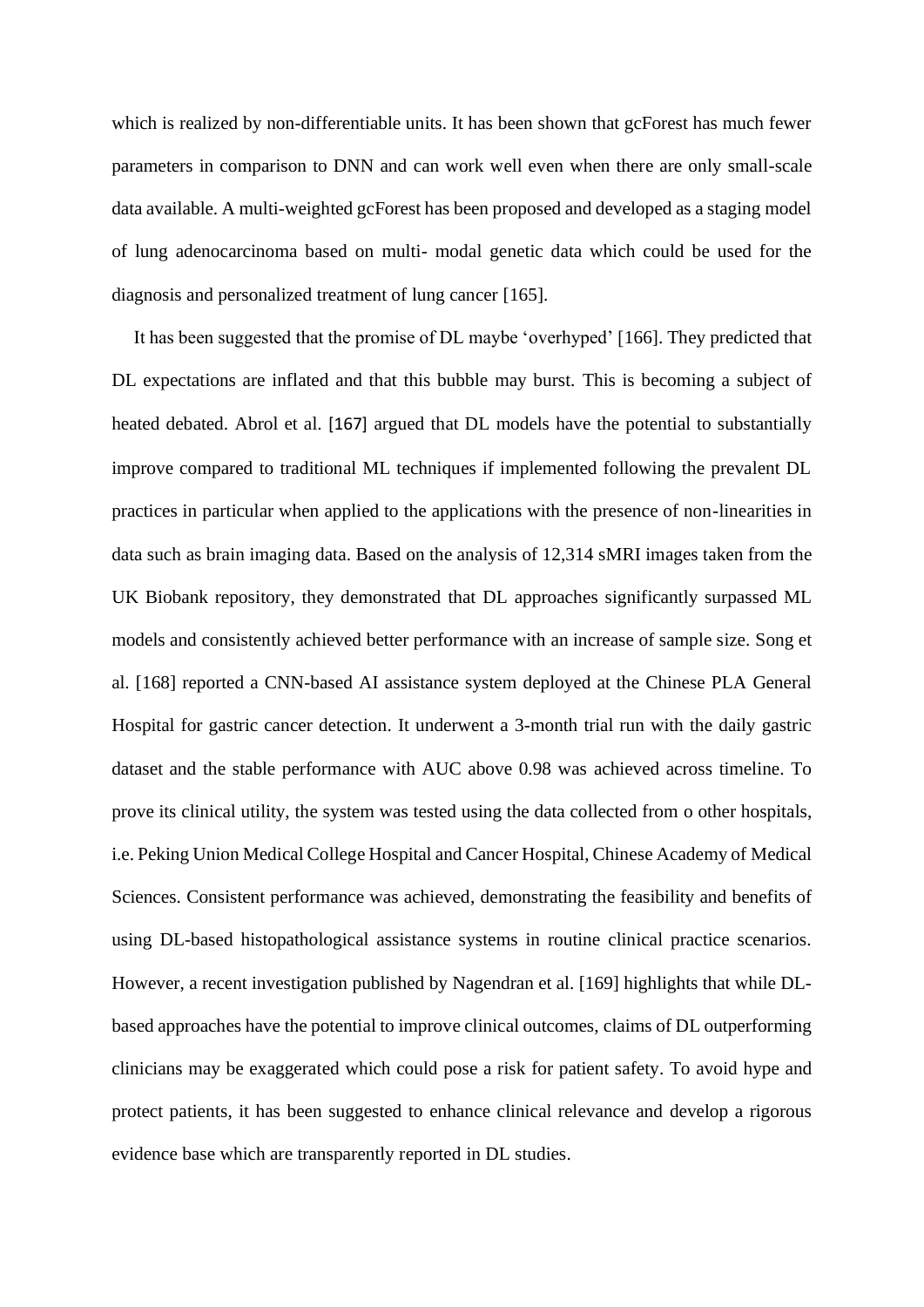Delivering clinical impact is one of the key challenges for applying DL in SM [\[160\]](#page-46-3). While several clinically applicable DL systems have been developed [\[168,](#page-47-5) [170,](#page-47-7) [171\]](#page-47-8), it has been argued that translating advanced DL technologies from research to clinical practice requires careful consideration and system design [\[160\]](#page-46-3). Robust clinical evaluation and using clinically applicable metrics that go beyond traditional assessment from a technical perspective are essential.

The challenges and future trends for DL and SM shall consider the available EU funding and networking opportunities and initiatives. Application of DL to SM has sparked many collaborative projects in industry and academia. For example, the interaction of young researchers with other scientific disciplines is ongoing on the crossroads of DL and multiscale computing within the COST Action *OpenMultiMed* (CA15120, [https://www.cost.eu/actions/CA15120/\)](https://www.cost.eu/actions/CA15120/#tabs|Name:overview)[.https://www.cost.eu/actions/CA15120/\)](https://www.cost.eu/actions/CA15120/). Such collaborations also permit the reinforcement of the current scientific areas and the emerging of new scientific fields within the CIG-COST Innovating Grants [\[172\]](#page-48-0). The role played by DL in data analytics in biomedicine has been highlighted in the report [\[173\]](#page-48-1) recently released by the Innovative Medicine Initiative (IMI) which includes the use of AI to select the best cancer treatment in its last Calls for proposals under the IMI2 programme [\(https://www.imi.europa.eu/news-events/press-releases/imi-launches-final-imi2-calls-](https://www.imi.europa.eu/news-events/press-releases/imi-launches-final-imi2-calls-proposals)

[proposals\)](https://www.imi.europa.eu/news-events/press-releases/imi-launches-final-imi2-calls-proposals). One of targeted impacts to be delivered by the next EU research and innovation framework program  $(2021 - 2027)$  i.e. Horizon Europe is to unlock the full potential of new tools, technologies and digital solutions for a healthy society [\[174\]](#page-48-2). It is envisaged that elements of new data analytics such as DL-base approaches would be found in the forthcoming programs.

# 6 Conclusions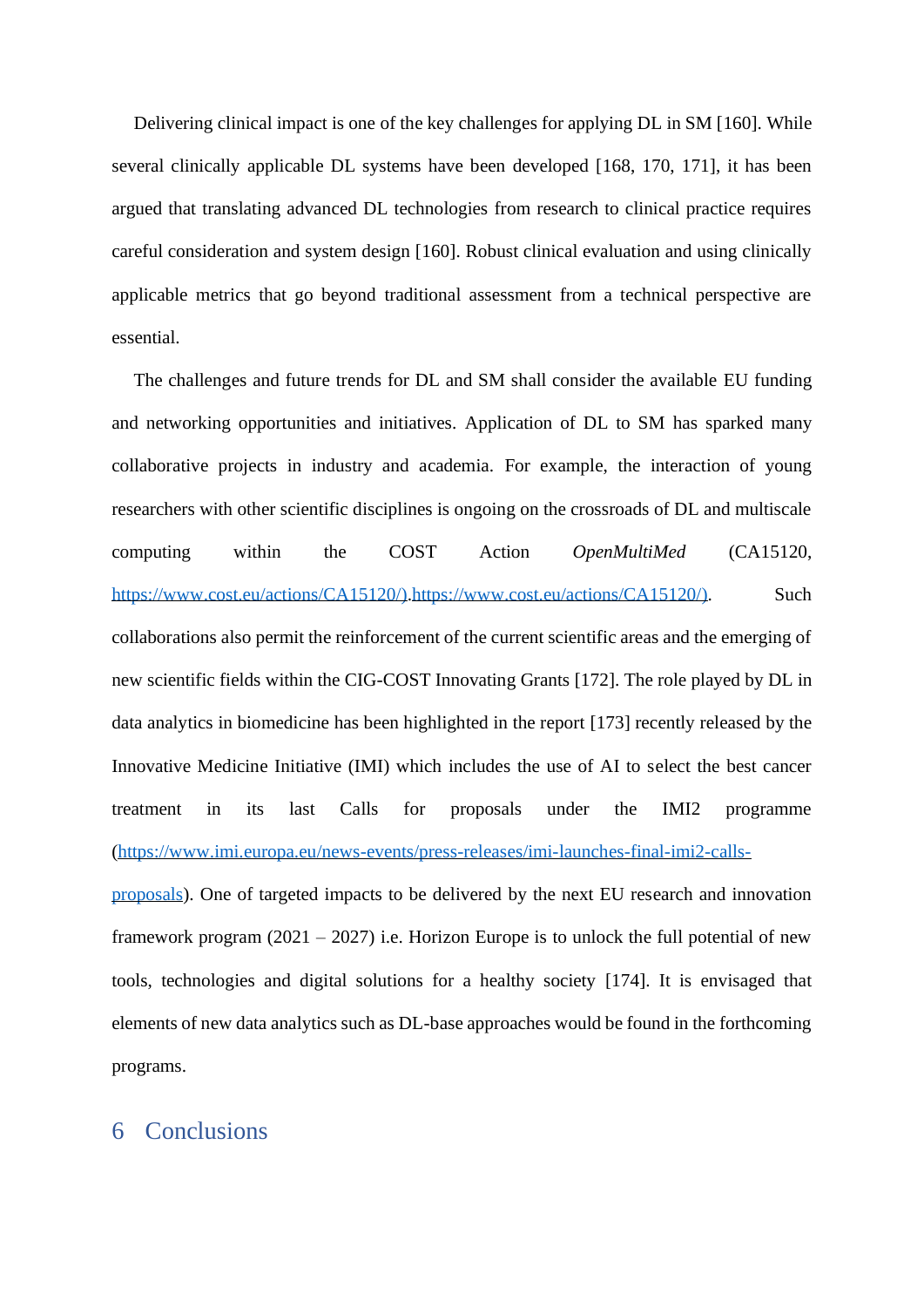Recent years have seen a growing interest in the adoption of DL models across various branches of SM research. This review paper addressed the main developments of DL algorithms and a set of general topics where DL is decisive; namely, within the SM landscape. It informs about the associated applications in SM with an emphasis on the applications to predictive, preventive and precision medicine. The key advantages and limitations were presented too, while challenges and future trends for the DL research are discussed.

While DL models have achieved outstanding performance in SM recently, translating the research into clinically applicable systems and delivering clinical impact represents a big challenging task. One of the key requirements is a robust clinical evaluation that needs to be based on the metrics taking the quality of care and patient outcomes into consideration [\[160\]](#page-46-3). Other factors to be considered include further improvement of the interpretability of DL predictions and transformation of DL away from its current black box model, through for example visualisation of hidden layers and enhancement of human-algorithm interactions [\[21,](#page-31-9) [160\]](#page-46-3).

It has been highlighted that participatory medicine is becoming a driving force for revolutionizing healthcare [\[175\]](#page-48-3). The evolution toward participatory medicine can be boosted by the application of the IOT involving the use of DL [\[176\]](#page-48-4). Examples include detection of AF using a commercially available smartwatch coupled with a DNN [\[177\]](#page-48-5) and CNN-based gesture pattern recognition [\[178\]](#page-48-6). Still, the application of DL to participatory medicine is at its early stage and its impact on patient care deserves further investigation [\[179\]](#page-48-7).

Deep learning is becoming an important computational tool to decipher the complexity of diseases and playing a significant role in analysing heterogeneous data generated in SM [\[120\]](#page-41-8). Nevertheless, it is important to mention that, DL is not a silver bullet [\[21\]](#page-31-9) and some claims of DL superiority may constitute a hype which deserves further scrutiny [\[169\]](#page-47-6). Translating DL technologies into a clinically validated system is still a challenging task but significant progress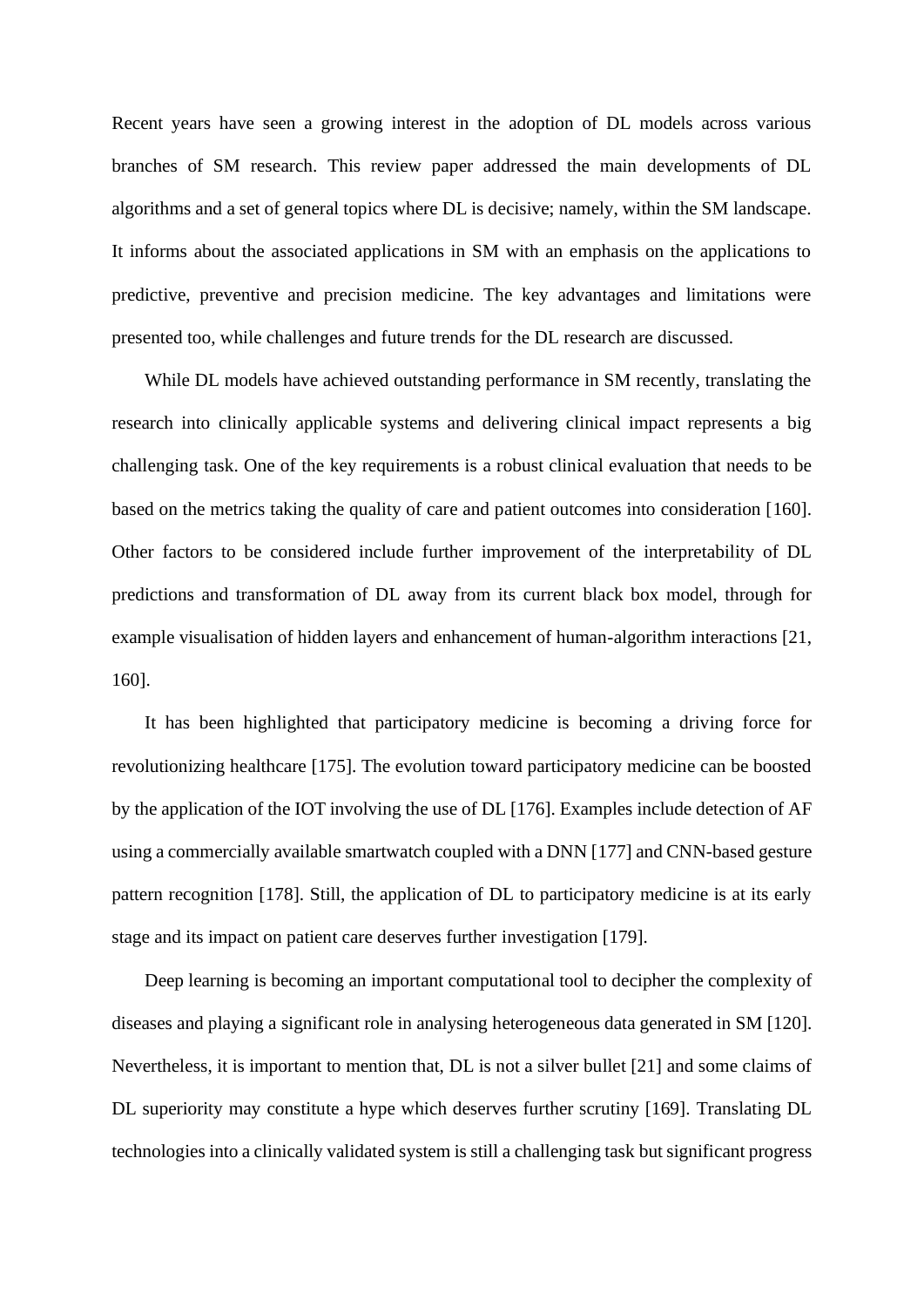has been made. The review presented offers valuable insights and informs the research in DL and SM.

# Acknowledgement

This publication is support by the COST Action Open Multiscale Systems Medicine (OpenMultiMed, CA15120), supported by COST (European Cooperation in Science and Technology).

HZ and HYW are also supported by the MetaPlat, SenseCare and STOP projects funded by H2020 RISE programme. FC and PT acknowledge the support of H2020 project iPC "individualized Paediatric Cure", Grant agreement ID: 826121.Participation of V.S. in OpenMultiMed is supported by the Czech Ministry of Education, Youth and Sports (project LTC18074).

J.L.M. thanks Escola Superior de Tecnologia e Gestão, Instituto Politécnico de Portalegre (ESTG/IPP); and Centro de Recursos Naturais e Ambiente, Instituto Superior Técnico (CERENA/IST) within the support f FCT-Fundação para a Ciência e a Tecnologia through the strategic project FCT-UIDB/04028/2020. This project has received funding from the European Research Council (ERC) under the European Union's Horizon 2020 research and innovation programme (grant agreement No 851255). M.Z. acknowledges the Spanish State Research Agency, through the Severo Ochoa and María de Maeztu Program for Centers and Units of Excellence in R&D (MDM-2017-0711 ).

# References

<span id="page-29-0"></span>1. Federoff HJ, Gostin LO. Evolving from reductionism to holism: is there a future for Systems Medicine. JAMA 2009. 302 (9): 994–996.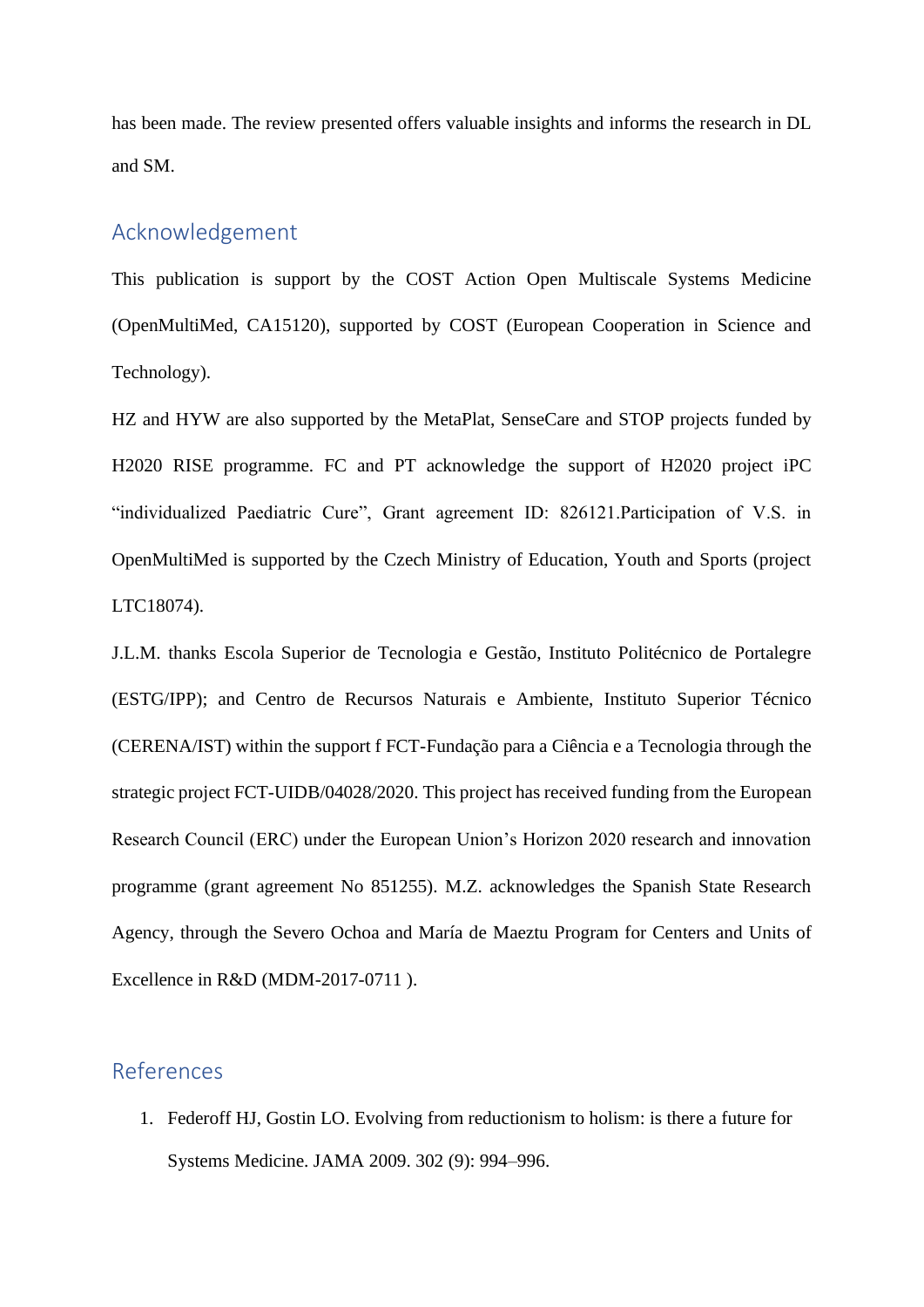- <span id="page-30-0"></span>2. Apweiler R, Beissbarth T. Berthold M et al.. Whither Systems Medicine?. Exp Mol Med, 2018; 50: e453.
- <span id="page-30-1"></span>3. Zanin M, Chorbev I, Stres B, et al.. Community effort endorsing multiscale modelling, multiscale data science and multiscale computing for systems medicine, Briefings in Bioinformatics 2019. 20(3): 1057–1062
- <span id="page-30-2"></span>4. Capobianco E. Systems and precision medicine approaches to diabetes heterogeneity: a Big Data perspective. Clin Transl Med. 2017;6(1):23.
- <span id="page-30-3"></span>5. Zhou Z, Feng J. Deep Forest: Towards An Alternative to Deep Neural Networks. In: Proceedings of the Twenty-Sixth International Joint Conference on Artificial Intelligence, 2017, p.3553-3559.
- <span id="page-30-9"></span>6. Chen D, Liu S, Kingsbury P et al.. Deep learning and alternative learning strategies for retrospective real-world clinical data. npj Digit. Med. 2019;2: 43.
- <span id="page-30-4"></span>7. Vieira S, Pinaya W, Mechelli A. Using Deep learning to investigate the neuroimaging correlates of psychiatric and neurological disorders: Methods and applications. Neuroscience & Biobehavioral Reviews, 2017; 7: 58-75
- <span id="page-30-5"></span>8. Emmert-Streib F, Yang Z, Feng H, Tripathi S and Dehmer M. An Introductory Review of Deep Learning for Prediction Models With Big Data. Front. Artif. Intell., 2020; 3:4. doi: 10.3389/frai.2020.00004
- <span id="page-30-6"></span>9. Lan K, Wang D, Fong, S, et al.. A Survey of Data Mining and Deep Learning in Bioinformatics. J Med Syst, 2018; 42: 139.
- <span id="page-30-7"></span>10. Ravì D, Wong C, Deligianni, et al., Deep Learning for Health Informatics. IEEE Journal of Biomedical and Health Informatics 2017; 21(1): 4-21.
- <span id="page-30-8"></span>11. Cao C, Liu F, Tan H, et al.. Deep Learning and Its Applications in Biomedicine, Genomics Proteomics Bioinformatics, 2018; 16: 17–32.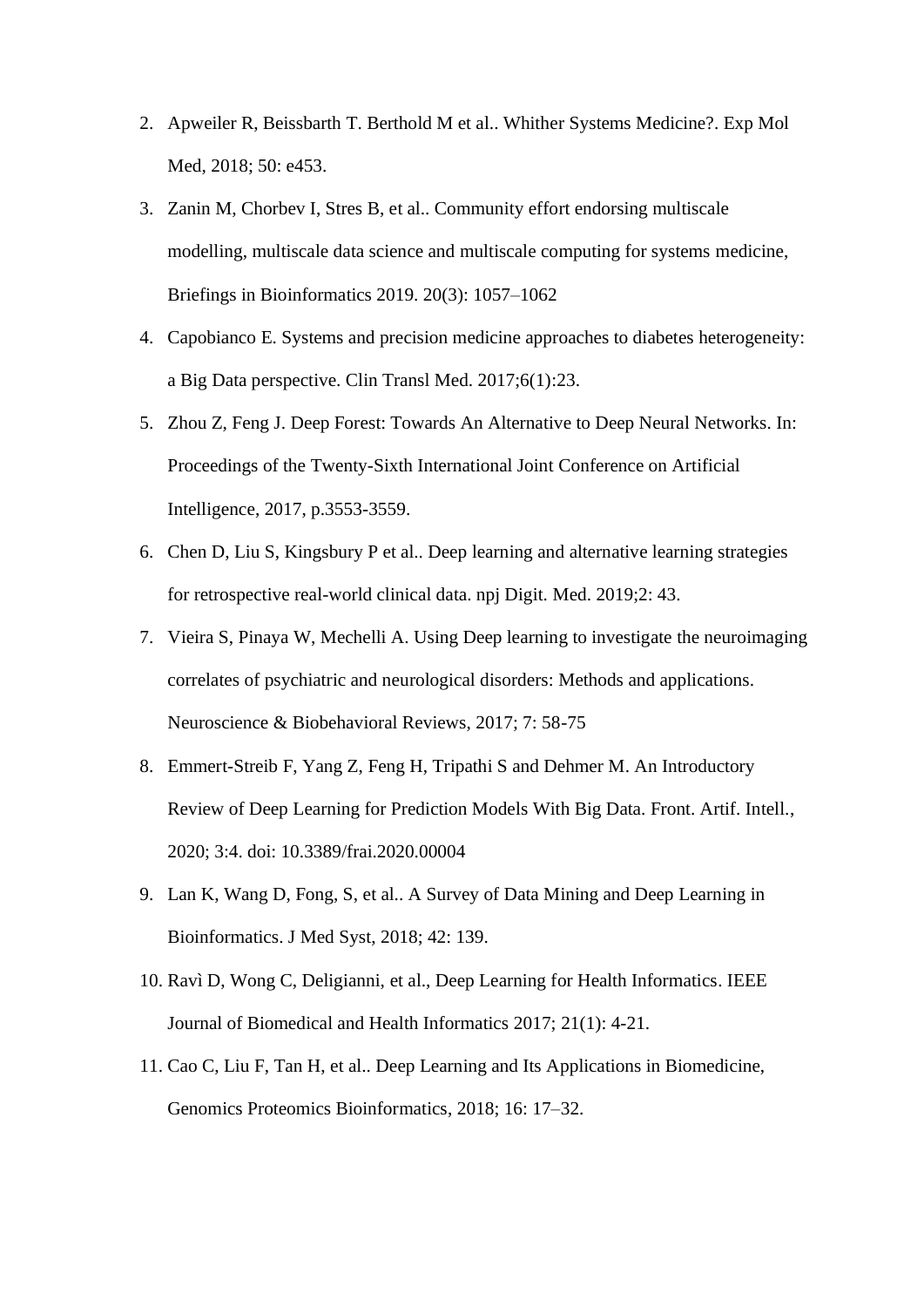- <span id="page-31-0"></span>12. Su C, Tong J, Zhu Y, Cui P, Wang F. Network embedding in biomedical data science, Briefings in Bioinformatics, 2020. 21(1):182–197.
- <span id="page-31-1"></span>13. Yue X, Wang Z, Huang J, et al.. Graph embedding on biomedical networks: methods, applications and evaluations, Bioinformatics, 2019; 36(4): 1241-1251.
- <span id="page-31-2"></span>14. Ekins S. The Next Era: Deep Learning in Pharmaceutical Research. Pharm Res. 2016;33(11):2594-2603. doi:10.1007/s11095-016-2029-7
- <span id="page-31-3"></span>15. Gawehn E, Hiss JA, Schneider G. Deep Learning in Drug Discovery. Mol Inform. 2016;35(1):3-14. doi:10.1002/minf.201501008
- <span id="page-31-4"></span>16. Jing Y, Bian Y, Hu Z, Wang L, Xie XQ. Deep Learning for Drug Design: an Artificial Intelligence Paradigm for Drug Discovery in the Big Data Era [published correction appears in AAPS J. 2018 Jun 25;20(4):79.
- <span id="page-31-5"></span>17. LeCun Y, Bengio Y, Hinton G. Deep learning. Nature 2015; 521: 436–444.
- <span id="page-31-6"></span>18. Mnih V, Kavukcuoglu K, Silver D et al.. Human-level control through deep reinforcement learning. Nature 2015; 518: 529–533
- <span id="page-31-7"></span>19. Krizhevsky A, Sutskever I, Hinton G. ImageNet classification with deep convolutional neural networks. Commun. ACM, 2017; 60(6): 84–90.
- <span id="page-31-8"></span>20. Purwins H, Li B, Virtanen T, et al.. Deep learning for Audio Signal Processing. IEEE Journal of Selected Topics in Signal Processing, 2019; 13(2): 206-219.
- <span id="page-31-9"></span>21. Min, S, Lee, B, Yoon, S. Deep learning in bioinformatics. Briefings in Bioinformatics, 2017; 18(5): 851–869.
- <span id="page-31-10"></span>22. Tang B, Pan Z, Yin K, Khateeb A. Recent Advances of deep learning in Bioinformatics and Computational Biology. Frontiers in Genetics, 2019; 10:214
- <span id="page-31-11"></span>23. Bland JS, Minich DM, Eck BM. A SM Approach: Translating Emerging Science into Individualized Wellness. Adv Med. 2017; 2017:1718957.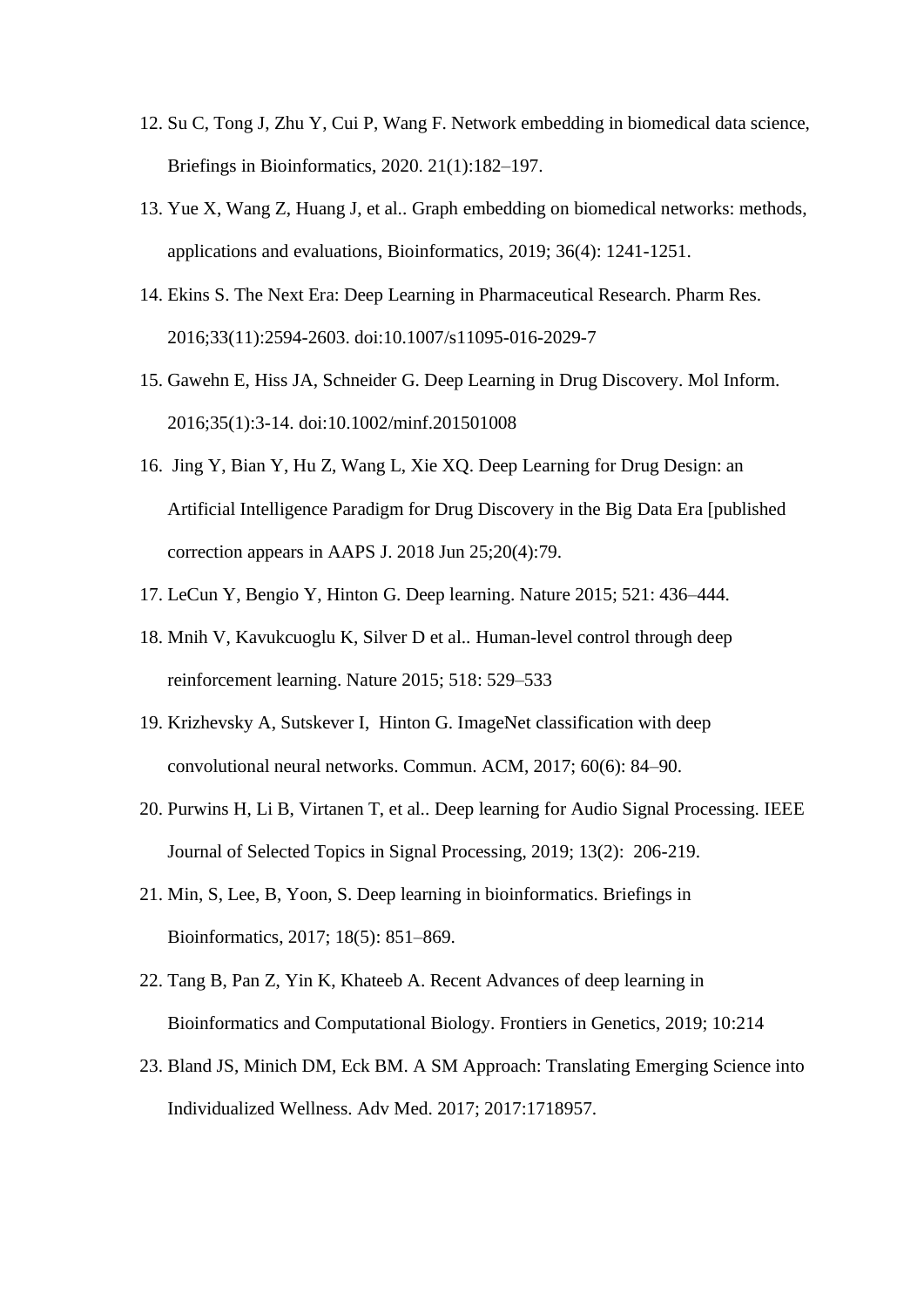- <span id="page-32-0"></span>24. Shi Y, Zhong S. From genomes to societies: a holistic view of determinants of human health. Curr Opin Biotechnol. 2014 Aug;28:134-42.
- <span id="page-32-1"></span>25. Dahlgren G, Whitehead M. Policies and strategies to promote social equity in health Background document to WHO – Strategy paper for Europe. Institute for FUTURE STUDIES, 53p. ISSN: 1652-120X, ISBN: 978-91-85619-18-4, 1991.
- <span id="page-32-2"></span>26. Pinart M, Nimptsch K, Bouwman J et al. Joint Data Analysis in Nutritional Epidemiology: Identification of Observational Studies and Minimal Requirements. J Nutr. 2018 Feb 1;148(2):285-297.
- <span id="page-32-3"></span>27. Sansone SA, Rocca-Serra P, Field D, et al. Toward interoperable bioscience data. Nat Genet 2012;44:121–6.
- <span id="page-32-4"></span>28. González-Beltrán A, Maguire E, Sansone SA et al. linkedISA: semantic representation of ISA-Tab experimental metadata. BMC Bioinformatics. 2014;15 Suppl 14:S4.
- <span id="page-32-5"></span>29. Pinu FR, Beale DJ, Paten AM et al. Systems Biology and Multi-Omics Integration: Viewpoints from the Metabolomics Research Community. Metabolites. 2019 Apr 18;9(4).
- <span id="page-32-6"></span>30. Grapov D, Fahrmann J, Wanichthanarak J, and Khoomrung S. Rise of Deep Learning for Genomic, Proteomic, and Metabolomic Data Integration in Precision Medicine. OMICS: A Journal of Integrative Biology 2018. 20: 630-636.
- <span id="page-32-7"></span>31. Ulriksen GH, Pedersen R, Ellingsen G. Infrastructuring in healthcare through the openEHR architecture. Computer Supported Cooperative Work (CSCW). 2017 Apr 1;26(1-2):33-69.
- <span id="page-32-8"></span>32. Bender D, Sartipi K. HL7 FHIR: An Agile and RESTful approach to healthcare information exchange. InProceedings of the 26th IEEE international symposium on computer-based medical systems 2013 Jun 20 (pp. 326-331). IEEE.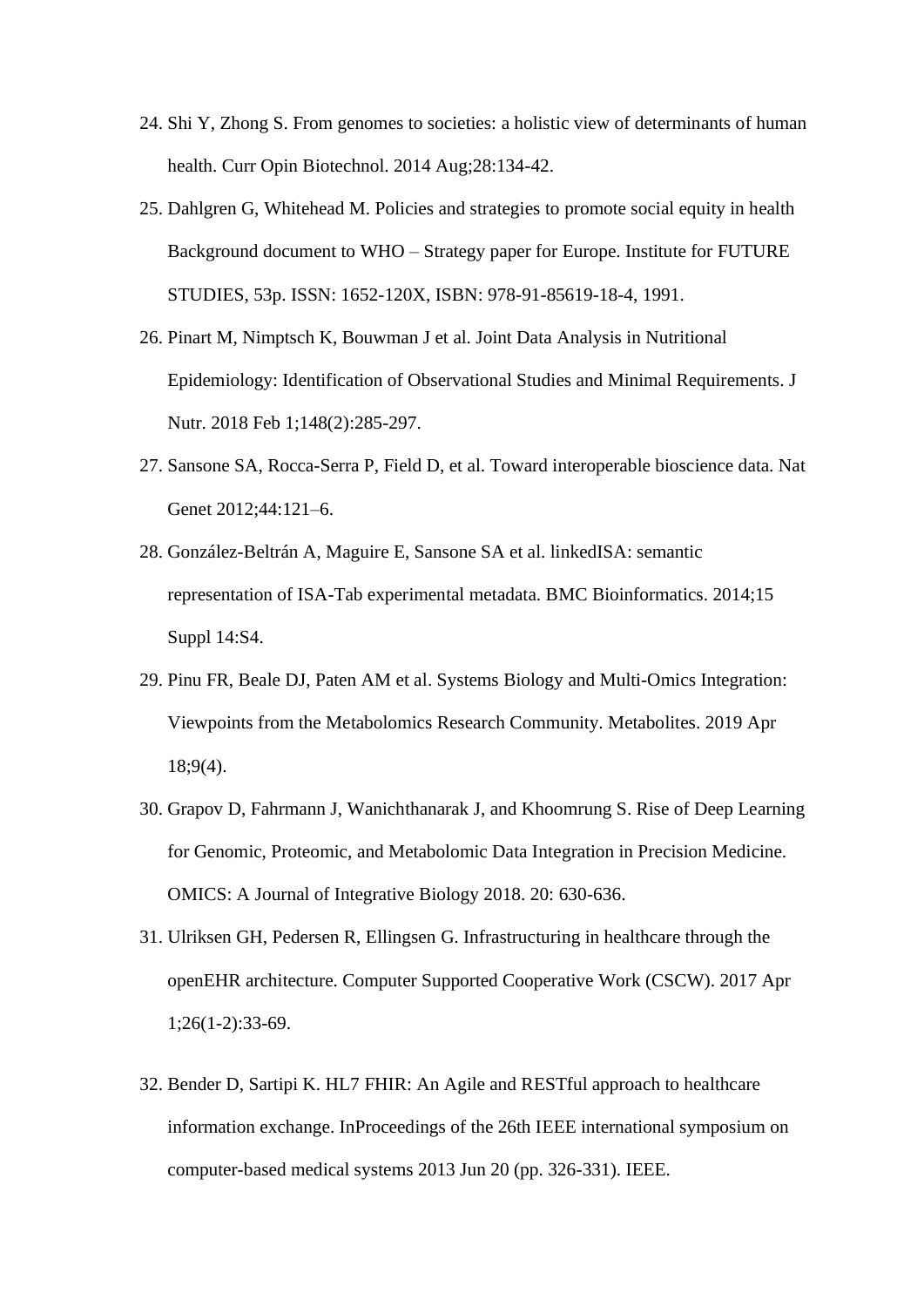- <span id="page-33-0"></span>33. Curtis HJ, Goldacre B. OpenPrescribing: normalised data and software tool to research trends in English NHS primary care prescribing 1998–2016. BMJ open. 2018 Feb 1;8(2):e019921.
- <span id="page-33-1"></span>34. Steels S, Ainsworth J, van Staa TP. Implementation of a "real‐world" learning health system: Results from the evaluation of the Connected Health Cities programme. 2020 Learning Health Systems.:e10224
- <span id="page-33-2"></span>35. Lang, AE, Lozano, AM. Parkinson's disease. New England Journal of Medicine 1998. 339(16): 1130-1143.
- <span id="page-33-3"></span>36. Dauer, W, Przedborski, S. Parkinson's disease: mechanisms and models. Neuron 2003. 39(6): 889-909.
- <span id="page-33-4"></span>37. Gan-Or, Z, Giladi, N, Rozovski, U et al.. Genotype-phenotype correlations between GBA mutations and Parkinson disease risk and onset. Neurology 2008. 70(24): 2277- 2283.
- <span id="page-33-5"></span>38. Simon-Sanchez, J, Schulte, C, Bras, JM, et al.. Genome-wide association study reveals genetic risk underlying Parkinson's disease. Nature genetics 2009. 41(12): 1308.
- <span id="page-33-6"></span>39. Nalls, MA, Pankratz, N, Lill, CM, et al.. Large-scale meta-analysis of genome-wide association data identifies six new risk loci for Parkinson's disease. Nature genetics 2014. 46(9): 989.
- <span id="page-33-7"></span>40. Hubble, JP, Cao, T, Hassanein, RES, Neuberger, JS, Roller, WC. Risk factors for Parkinson's disease. Neurology 1993. 43(9): 1693-1693.
- <span id="page-33-8"></span>41. Lai, BCL, Marion, SA, Teschke, K, Tsui, JKC. Occupational and environmental risk factors for Parkinson's disease. Parkinsonism & related disorders 2002. 8(5): 297-309.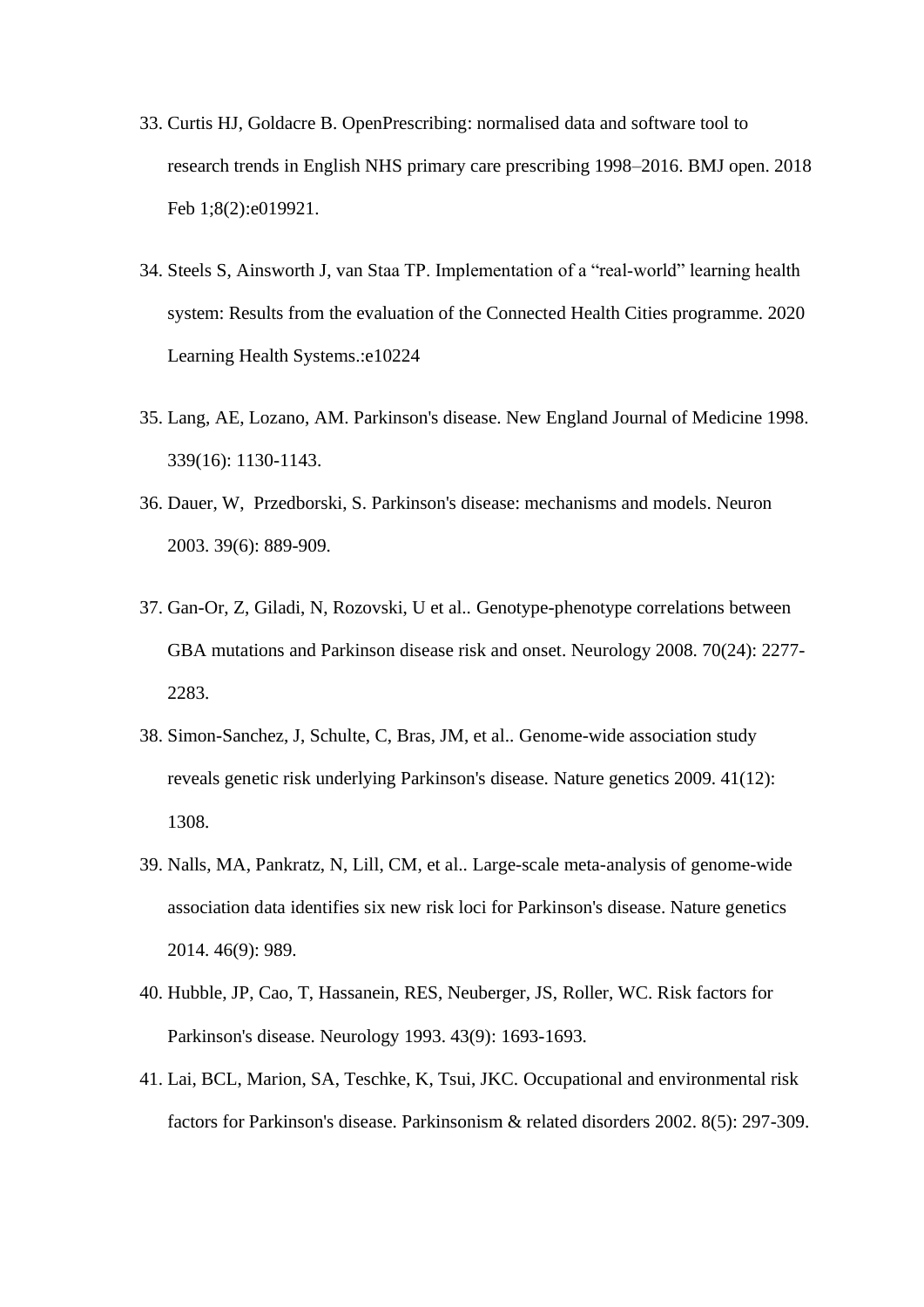- <span id="page-34-3"></span>42. Abbott, RD, Ross, GW, White, LR, et al.. Environmental, life-style, and physical precursors of clinical Parkinson's disease: recent findings from the Honolulu-Asia Aging Study. Journal of neurology 2003. 250(3): iii30-iii39.
- <span id="page-34-1"></span>43. Baldereschi, M, Di Carlo, A, Vanni, P, et al.. Lifestyle‐related risk factors for Parkinson's disease: a population‐based study. Acta neurologica scandinavica 2003. 108(4): 239-244.
- 44. Ascherio, A, Chen, H, Weisskopf, MG, et al.. Pesticide exposure and risk for Parkinson's disease. Annals of Neurology: Official Journal of the American Neurological Association and the Child Neurology Society 2006. 60(2): 197-203.
- 45. Hancock, DB, Martin, ER, Mayhew, GM, et al.. Pesticide exposure and risk of Parkinson's disease: a family-based case-control study. BMC neurology 2008. 8(1): 6.
- 46. Gorell, JM, Johnson, CC, Rybicki, BA, et al.. Occupational exposures to metals as risk factors for Parkinson's disease. Neurology 1997. 48(3): 650-658.
- <span id="page-34-0"></span>47. Kyrozis, A, Ghika, A, Stathopoulos, P, et al.. Dietary and lifestyle variables in relation to incidence of Parkinson's disease in Greece. European journal of epidemiology 2013. 28(1): 67-77.
- <span id="page-34-2"></span>48. Bettiol, SS, Rose, TC, Hughes, CJ, Smith, LA. Alcohol consumption and Parkinson's disease risk: a review of recent findings. Journal of Parkinson's disease 2015. 5(3): 425-442.
- <span id="page-34-4"></span>49. Ross, GW, Petrovitch, H, Abbott, RD, et al.. Association of olfactory dysfunction with risk for future Parkinson's disease. Annals of neurology 2008. 63(2): 167-173.
- <span id="page-34-5"></span>50. Hu, G, Jousilahti, P, Bidel, S, Antikainen, R, Tuomilehto, J. Type 2 diabetes and the risk of Parkinson's disease. Diabetes care 2007. 30(4): 842-847.
- 51. Chen, H, Jacobs, E, Schwarzschild, MA et al.. Nonsteroidal antiinflammatory drug use and the risk for Parkinson's disease. Annals of Neurology: Official Journal of the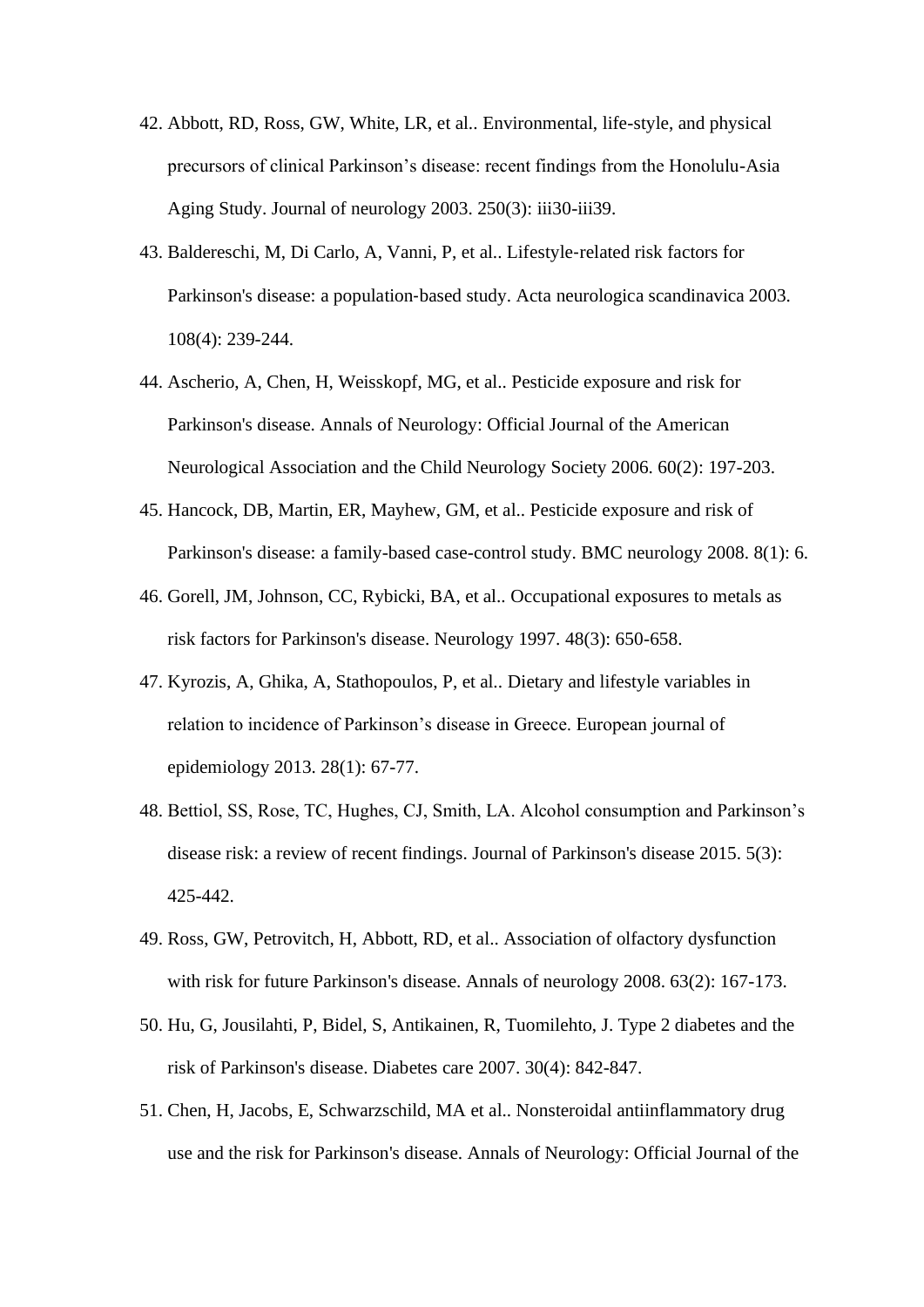American Neurological Association and the Child Neurology Society 2005; 58(6), 963-967.

- <span id="page-35-0"></span>52. Goldman, SM, Tanner, CM, Oakes, D, et al.. Head injury and Parkinson's disease risk in twins. Annals of neurology 2006. 60(1): 65-72.
- <span id="page-35-1"></span>53. Chen, H, O'Reilly, EJ, Schwarzschild, MA, Ascherio, A. Peripheral inflammatory biomarkers and risk of Parkinson's disease. American journal of epidemiology 2008. 167(1): 90-95.
- <span id="page-35-2"></span>54. Sampson, TR, Debelius, JW, Thron, T, et al.. Gut microbiota regulate motor deficits and neuroinflammation in a model of Parkinson's disease. Cell 2016. 167(6): 1469- 1480.
- <span id="page-35-3"></span>55. Klassen, BT, Hentz, JG, Shill, HA, et al.. Quantitative EEG as a predictive biomarker for Parkinson disease dementia. Neurology 2011. 77(2): 118-124.
- <span id="page-35-4"></span>56. De Lau, LM, Koudstaal, PJ, Hofman, A, Breteler, MM. Serum cholesterol levels and the risk of Parkinson's disease. American journal of epidemiology 2006. 164(10): 998-1002.
- <span id="page-35-5"></span>57. Weisskopf, MG, O'reilly, E, Chen, H, Schwarzschild, MA, Ascherio, A. Plasma urate and risk of Parkinson's disease. American journal of epidemiology 2007. 166(5): 561- 567.
- <span id="page-35-6"></span>58. Abbott, RD, Petrovitch, H, White, LR, et al.. Frequency of bowel movements and the future risk of Parkinson's disease. Neurology 2001. 57(3): 456-462.
- <span id="page-35-7"></span>59. Winkler, J, Ehret, R, Büttner, T, et al.. Parkinson's disease risk score: moving to a premotor diagnosis. Journal of neurology 2011. 258(2): 311.
- <span id="page-35-8"></span>60. Zhou Z, Feng J. Deep Forest. National Science Review, 2019; 6: 74-86.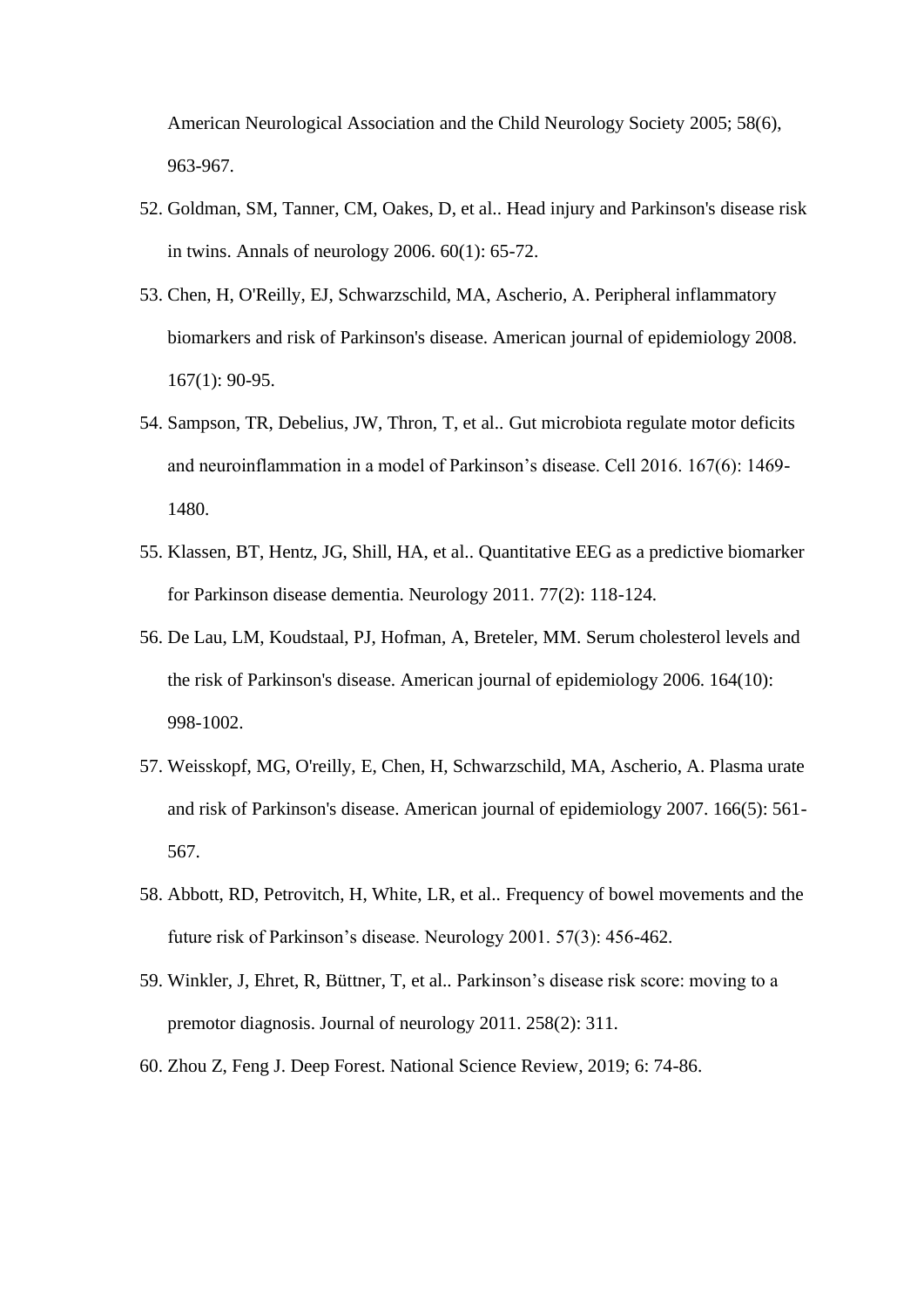- <span id="page-36-0"></span>61. Zhong G, Wang L, Ling X, Dong J. An overview on data representation learning: From traditional feature learning to recent deep learning. The Journal of Finance and Data Science. 2016; 2(4): 265-278.
- <span id="page-36-1"></span>62. Chauhan S, Vig L, De Filippo M, Corbetta M, Ahmad S, Zorzi M. A Comparison of Shallow and Deep Learning Methods for Predicting Cognitive Performance of Stroke Patients From MRI Lesion Image. Frontiers in Neuroinformatics. 2019; 13:53.
- <span id="page-36-2"></span>63. Ching T, Himmelstein DS, Beaulieu-Jones BK, et al. Opportunities and obstacles for deep learning in biology and medicine. J R Soc Interface. 2018;15(141):20170387.
- <span id="page-36-3"></span>64. Haykin S. Neural Networks: A Comprehensive Foundation. New Jersey: Prentice Hall, 1994.
- <span id="page-36-4"></span>65. Hjelm RD, Damaraju E, Cho K, Laufs H, Plis SM., Calhoun VD. Spatio-Temporal Dynamics of Intrinsic Networks in Functional Magnetic Imaging Data Using Recurrent Neural Networks. Frontiers in Neuroscience 2018; 12: 600.
- <span id="page-36-5"></span>66. Salehinejad H, Sankar S, Barfett J, Colak E, Valaee S. Recent Advances in Recurrent Neural Networks. 2018; arXiv:1801.01078
- <span id="page-36-6"></span>67. LeCun Y, et al. Handwritten digit recognition with a back-propagation network, in: Proceedings of the Advances in Neural Information Processing Systems (NIPS), 1989, pp. 396–404.
- <span id="page-36-7"></span>68. LeCun Y, Bottou, L, Bengio, Y, Haffner, P. Gradient-based learning applied to document recognition, Proceedings of IEEE 1998; 86 (11): 2278–2324.
- <span id="page-36-8"></span>69. Khan A, Sohail A, Zahoora U, Qureshi A. A survey of the recent architectures of deep convolutional neural networks. Artif Intell Rev, 2020. https://doi.org/10.1007/s10462- 020-09825-6
- <span id="page-36-9"></span>70. Gu J. et al. Recent advances in convolutional neural networks. Pattern Recognition 2018; 77: 354-377.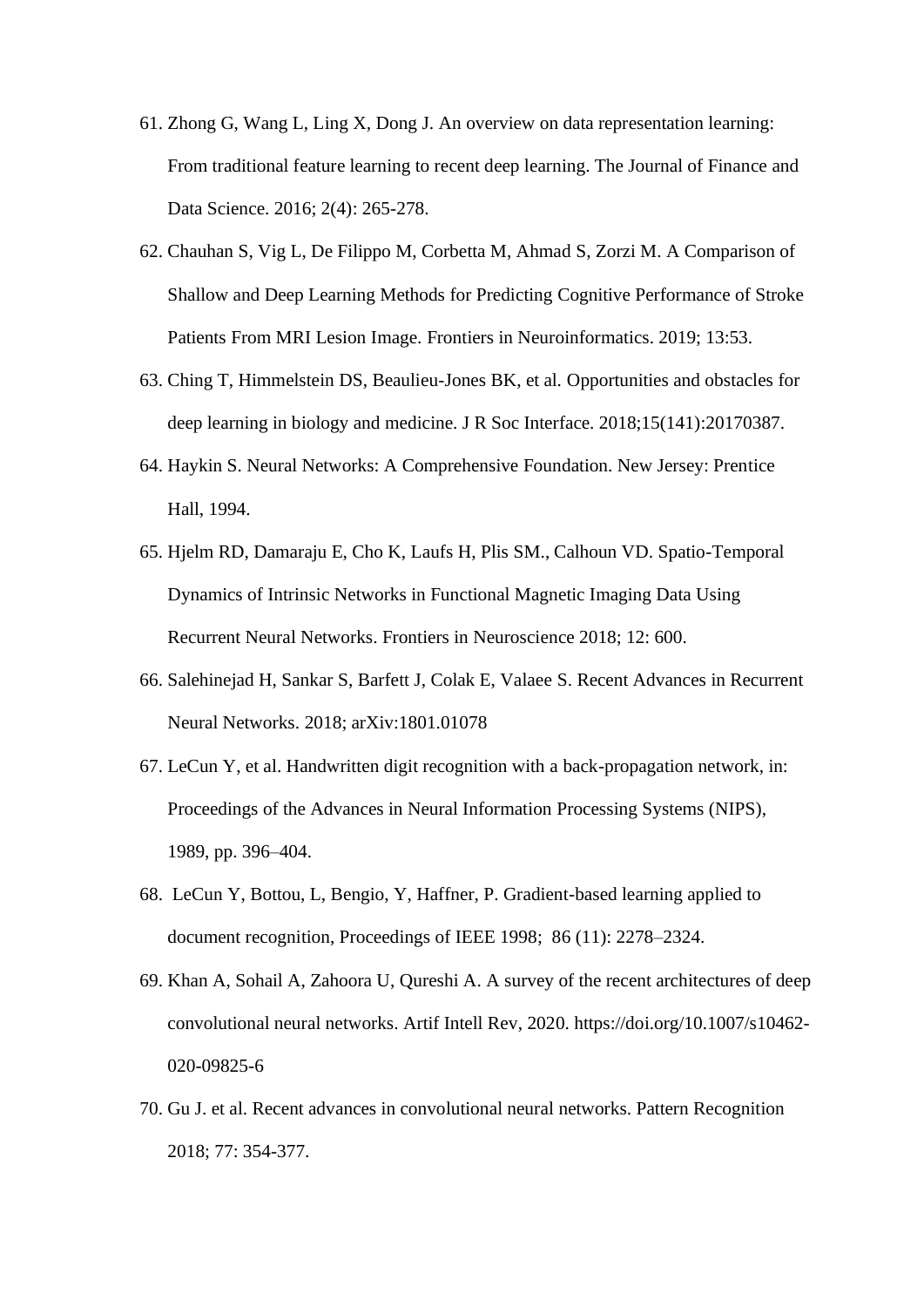- <span id="page-37-0"></span>71. Shen D, Wu G, Suk H. DL in medical image analysis. Annual Review of Biomedical Engineering 2017; 19:221-248
- <span id="page-37-1"></span>72. Ribli, D, Horváth, A, Unger, Z et al. Detecting and classifying lesions in mammograms with deep learning. Sci Rep 2018;8: 4165.
- <span id="page-37-2"></span>73. Sharma A, Vans E, Shigemizu D et al.. DeepInsight: A methodology to transform a non-image data to an image for convolution neural network architecture. Sci Rep 9, 11399 (2019).<https://doi.org/10.1038/s41598-019-47765-6>
- <span id="page-37-3"></span>74. Alipanahi B, Delong A, Weirauch MT, Frey BJ. Predicting the sequence specificities of DNA- and RNA-binding proteins by deep learning. Nat Biotechnol. 2015;33(8):831-838. doi:10.1038/nbt.3300
- <span id="page-37-4"></span>75. Kramer, M.A. Nonlinear principal component analysis using autoassociative neural networks. AIChE Journal 1991;37(2),233–243. doi:10.1002/aic.690370209.
- <span id="page-37-5"></span>76. Purkait N. Hands-On Neural Networks with Keras: Design and create neural networks using deep learning and artificial intelligence principles. Packt Publishing, 2019
- <span id="page-37-6"></span>77. Gondara, L. Medical Image Denoising Using Convolutional Denoising Autoencoders. In: 2016 IEEE 16th International Conference on Data Mining Workshops (ICDMW), Barcelona, 2016, pp. 241-246.
- <span id="page-37-7"></span>78. Hinton, G. E., and Salakhutdinov, R. R. Reducing the dimensionality of data with neural networks. Science 2006; 313: 504–507.
- <span id="page-37-8"></span>79. Rumelhart, D.E., Hinton, G.E., Williams R.J. Learning internal representations by error propagation. In Parallel Distributed Processing. Vol 1: Foundations. MIT Press, Cambridge, MA, 1986.
- <span id="page-37-9"></span>80. Xu, J., Xiang, L., Liu, Q., Gilmore, H., Wu, J., Tang, J., Madabhushi, A. Stacked sparse autoencoder (SSAE) for nuclei detection on breast cancer histopathology images. IEEE Trans. Med. Imaging 2016; 35:119–130.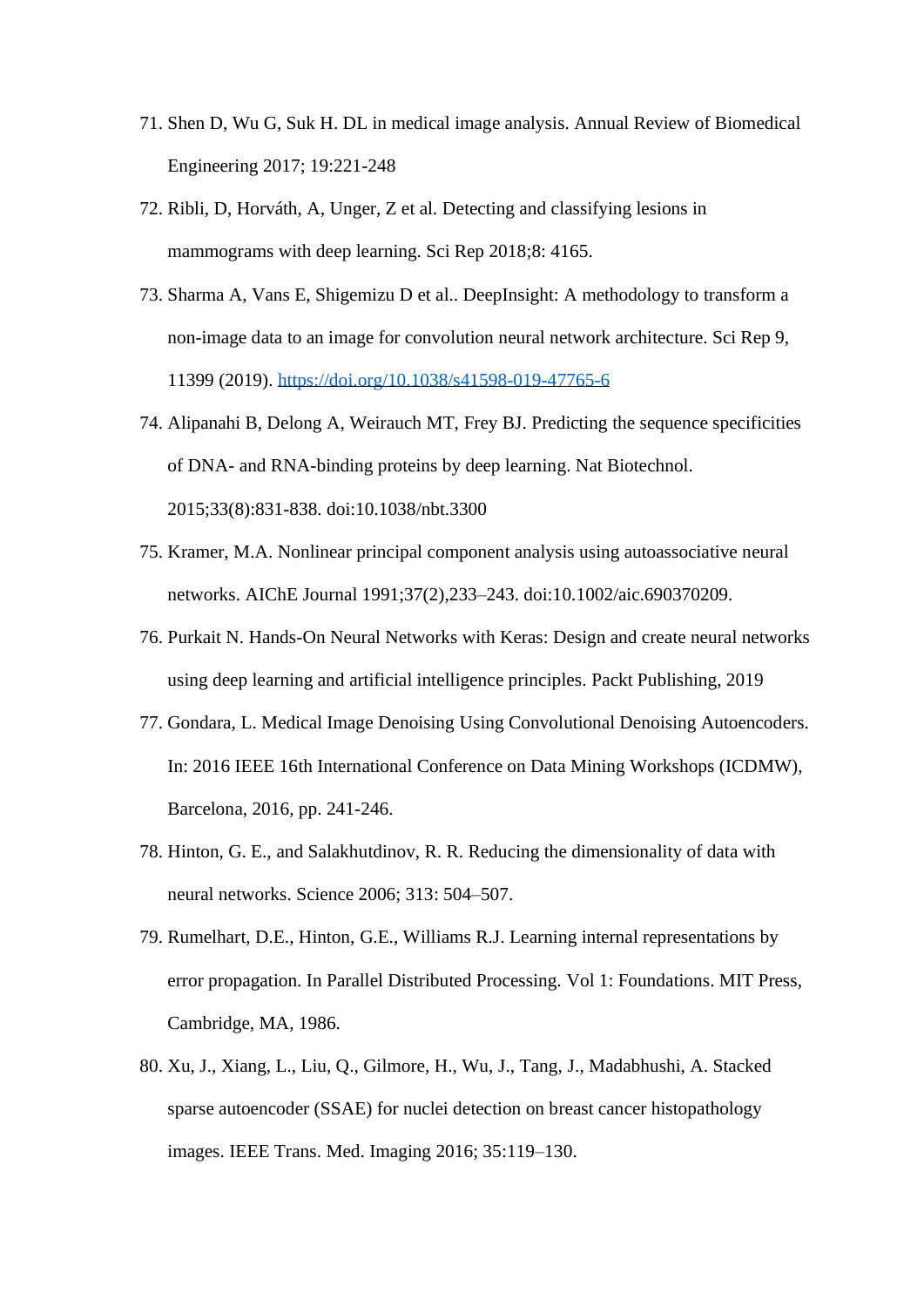- <span id="page-38-0"></span>81. Miotto R, Li L, Kidd BA and Dudley JT: Deep Patient: An Unsupervised representation to predict the future of patients from the electronic health records. Sci Rep 6: 26094, 2016.
- <span id="page-38-1"></span>82. Rezende, D.J.; Mohamed, S.; Wierstra, D. Stochastic backpropagation and approximate inference in deep generative models. International Conference on Machine Learning, 2014.
- <span id="page-38-2"></span>83. Goodfellow, I, Pouget-Abadie, J, Mirza, M, et al.. Generative adversarial networks. International Conference on Neural Information Processing Systems, 2014.
- <span id="page-38-3"></span>84. Hinton GE, Osindero S, Teh YW. A fast learning algorithm for deep belief nets. Neural Comput. 2006;18(7):1527-1554.
- <span id="page-38-4"></span>85. Salakhutdinov, R. Learning deep generative models. Annual Review of Statistics and Its Application. 2015; 2(1): 361-385.
- <span id="page-38-5"></span>86. Voulodimos A, Doulamis N, Doulamis A, Protopapadakis E. Deep Learning for Computer Vision: A Brief Review. Comput Intell Neurosci. 2018;2018:7068349.
- <span id="page-38-6"></span>87. Akhavan Aghdam, M., Sharifi, A., and Pedram, M. M. Combination of rs-fMRI and sMRI data to discriminate autism spectrum disorders in young children using deep belief network. J. Digit. Imaging. 2018;31, 895–903
- <span id="page-38-7"></span>88. Wang J, Xu J, Wang X. Combination of Hyperband and Bayesian Optimization for Hyperparameter Optimization in Deep Learning. 2018; arXiv:1801.01596.
- <span id="page-38-8"></span>89. Chollet F. Keras: Theano-based Deep Learning library. Code: https://github. com/fchollet. Documentation: http://keras.io 2015.
- <span id="page-38-9"></span>90. Jia Y. Caffe: an open source convolutional architecture for fast feature embedding. In: ACM International Conference on Multimedia. ACM, Washington, DC, 2014.
- <span id="page-38-10"></span>91. Abadi M, Agarwal A, Barham P, et al. TensorFlow: large-scale machine learning on heterogeneous distributed systems. arXiv Preprint arXiv:1603.04467, 2016.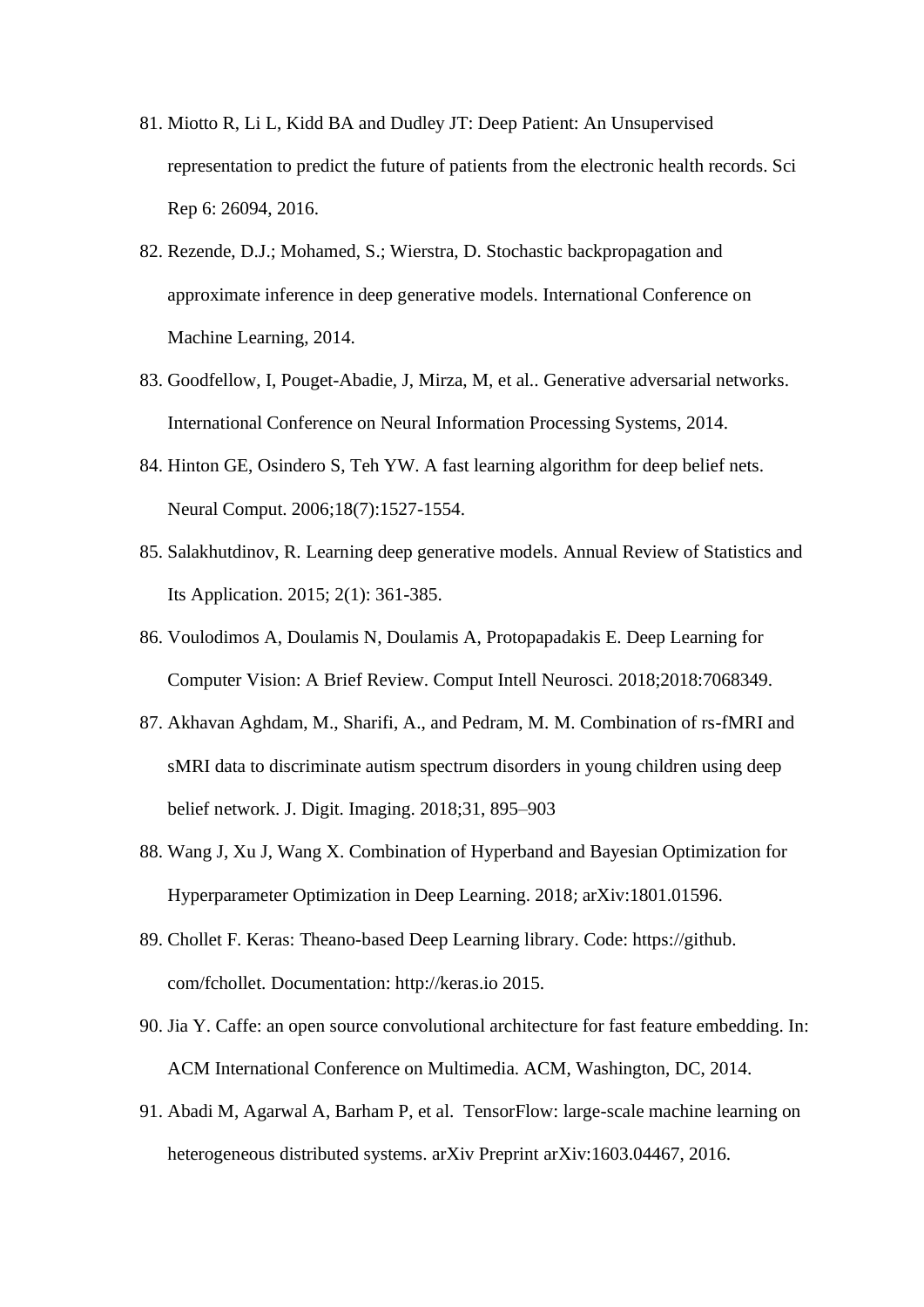- <span id="page-39-0"></span>92. Goodfellow I, Bengio Y, Courville A. Deep Learning. MIT Press. 2016.
- <span id="page-39-1"></span>93. Srivastava N, Hinton G, Krizhevsky A, Sutskever I, Salakhutdinov R. Dropout: A Simple Way to Prevent Neural Networks from Overfitting. Journal of Machine Learning Research. 2014;15: 1929-1958.
- <span id="page-39-2"></span>94. Zhang D, Wang H, Figueiredo M, and Balzano L. Learning to share: Simultaneous parameter tying and sparsification in deep learning. In International Conference on Learning Representations (ICLR), 2018
- <span id="page-39-3"></span>95. Zheng H, Wassan J, Moisescu M, et al.. Multiscale Computing in Systems Medicine: a Brief Reflection. In Proceedings of BIBM Conference (Madrid, Spain, December-2018) 2190-2196, 2018
- <span id="page-39-4"></span>96. Brown M, Dunn WB, Ellis DI, et al. A metabolome pipeline: from concept to data to knowledge. Metabolomics 2005; 1(1):39-51
- <span id="page-39-5"></span>97. Kantz ED, Tiwari S, Watrous JD, et al. Deep Neural Networks for Classification of LC-MS Spectral Peaks. Anal Chem. 2019 Oct 1;91(19):12407-12413.
- <span id="page-39-6"></span>98. Melnikov AD, Tsentalovich YP, Yanshole VV. DL for the Precise Peak Detection in High-Resolution LC−MS Data. Anal Chem. 2020 Jan 7;92(1):588-592.
- <span id="page-39-7"></span>99. Date Y, Kikuchi J. Application of a Deep Neural Network to Metabolomics Studies and Its Performance in Determining Important Variables. Anal Chem. 2018 Feb 6;90(3):1805-1810.
- <span id="page-39-8"></span>100. Ji H1, Xu Y, Lu H, et al. Deep MS/MS-Aided Structural-Similarity Scoring for Unknown Metabolite Identification. Anal Chem. 2019 May 7;91(9):5629-5637.
- 101. Colby SM, Nuñez JR, Hodas NO, et al. Deep learning to Generate in Silico Chemical Property Libraries and Candidate Molecules for Small Molecule Identification in Complex Samples. Anal Chem. 2020 Jan 21;92(2):1720-1729.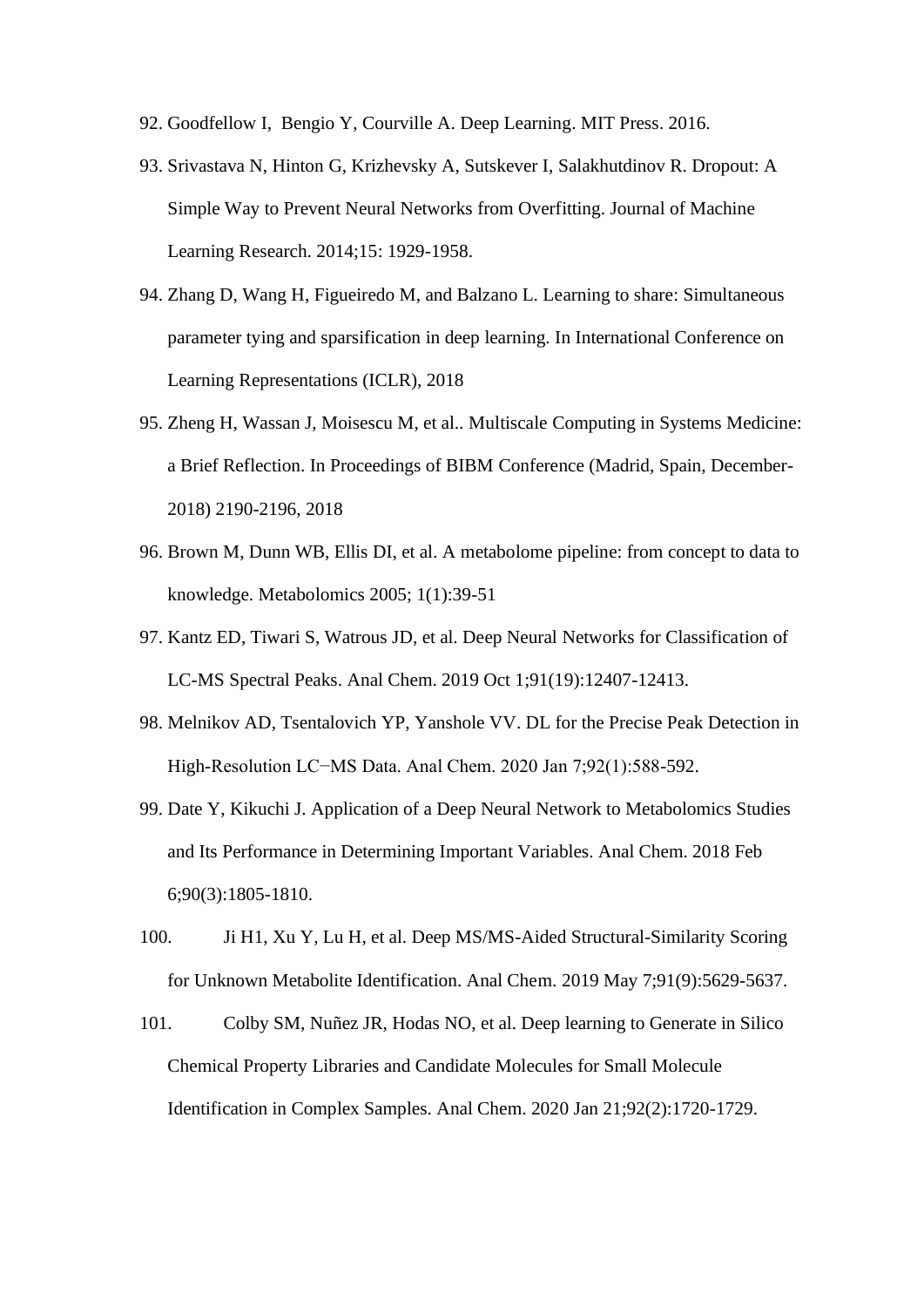- <span id="page-40-0"></span>102. Tran NH, Zhang X, Xin L, et al. De novo peptide sequencing by deep learning. Proc Natl Acad Sci U S A. 2017 Aug 1;114(31):8247-8252.
- <span id="page-40-1"></span>103. Greene CS, Tan J, Ung M, et al. Big data bioinformatics. J Cell Physiol. 2014 Dec: 229(12): 1896-900.
- <span id="page-40-2"></span>104. Alaskar H. Convolutional Neural Network Application in Biomedical Signals. Journal of Computer Science and Information Technology 2018; 6(2): 45-59.
- <span id="page-40-3"></span>105. Acharya UR, Fujita H, Lih OS, Adam M, Tan JH, Chua CK. Automated detection of coronary artery disease using different durations of ECG segments with convolutional neural network. Knowl.-Based Syst. 2017; 132: 62–71.
- <span id="page-40-4"></span>106. Zhou K, Greenspan H, and Shen D. Deep learning for medical image analysis. Elsevier Inc 2017.
- <span id="page-40-5"></span>107. González G, Washko GR, Estépar RSJ. Deep learning for biomarker regression: application to osteoporosis and emphysema on chest CT scans. Proc SPIE Int Soc Opt Eng. 2018 Feb;10574.
- <span id="page-40-6"></span>108. Bobrov E, Georgievskaya A, Kiselev K, et al. PhotoAgeClock: Deep learning algorithms for development of non-invasive visual biomarkers of aging. Aging (Albany NY). 2018 Nov 9;10(11):3249-3259.
- <span id="page-40-7"></span>109. Cole JH, Poudel RPK, Tsagkrasoulis D, et al. Predicting brain age with deep learning from raw imaging data results in a reliable and heritable biomarker. Neuroimage. 2017 Dec;163:115-124.
- <span id="page-40-8"></span>110. Wang B, Lunetta KL, Dupis J, et al.. Integrative Omics Approach to Identifying Genes Associated With Atrial Fibrillation. Circ Res 2020; 126: 350-360.
- <span id="page-40-9"></span>111. Chua W, Purmah Y, Cardoso VR, et al.. Data-driven discovery and validation of circulating blood-based biomarkers associated with prevalent atrial fibrillation. Eur Heart J 2019; 40: 1268-1276.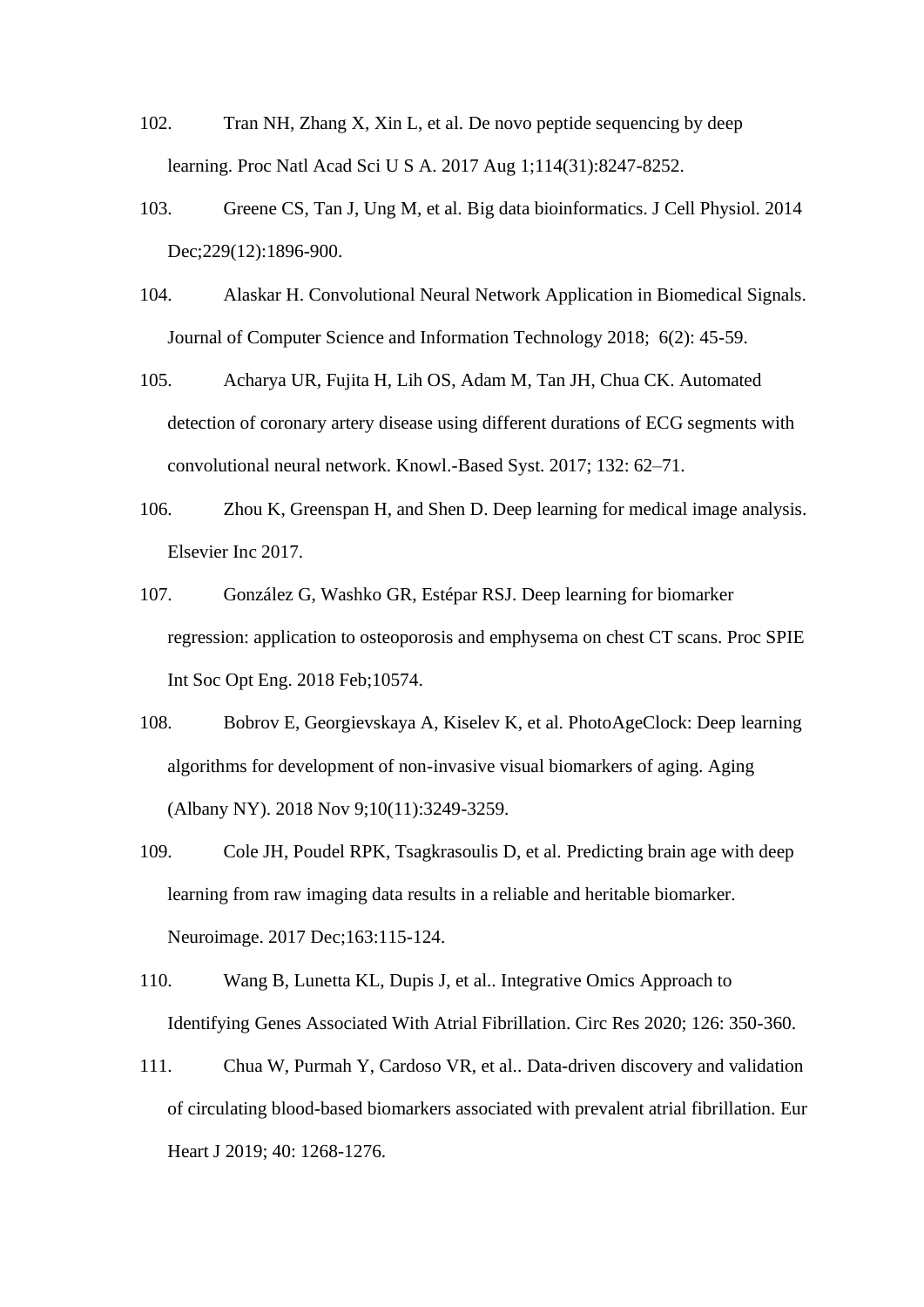- <span id="page-41-0"></span>112. Lehallier B, Gate D, Schaum N, et al.. Undulating changes in human plasma proteome profiles across the lifespan. Nat Med 2019; 25:1843-1850.
- <span id="page-41-1"></span>113. Ahadi S, Zhou W, Schussler-Fiorenza Rose SM, et al.. Personal aging markers and ageotypes revealed by deep longitudinal profiling. Nat Med 2020; 26: 83-90.
- <span id="page-41-2"></span>114. Chaudhary K, Poirion OB, Lu L, et al. DL-Based Multi-Omics Integration Robustly Predicts Survival in Liver Cancer. Clin Cancer Res. 2018 Mar 15;24(6):1248-1259.
- <span id="page-41-3"></span>115. Alakwaa FM, Chaudhary K, Garmire LX. DL Accurately Predicts Estrogen Receptor Status in Breast Cancer Metabolomics Data. Proteome Res. 2018 Jan 5;17(1):337-347.
- <span id="page-41-4"></span>116. Guo M, Yu Y, Wen T, et al.. Analysis of disease comorbidity patterns in a large-scale China population. BMC Med Genomics 2019; 12: 177.
- <span id="page-41-5"></span>117. Lim B, van der Schaar M. Disease-Atlas: Navigating Disease Trajectories using DL, Proceedings of Machine Learning Research 2018; 85:1–23.
- <span id="page-41-6"></span>118. Zhang, J, Gong, J, Barnes, L. HCNN: Heterogeneous Convolutional Neural Networks for Comorbid Risk Prediction with Electronic Health Records. In the Prc. Of 2017 IEEE/ACM International Conference on Connected Health: Applications, Systems and Engineering Technologies (CHASE), Philadelphia, PA, USA, 2017 pp. 214-221.
- <span id="page-41-7"></span>119. Sobradillo P, Pozo F, Agustí Á. P4 medicine: the future around the corner. Archivos de Bronconeumología ((English Edition)) 2011. 47(1) : pp.35-40.
- <span id="page-41-8"></span>120. Flores M, Glusman G, Brogaard K, Price ND, Hood L. P4 medicine: how systems medicine will transform the healthcare sector and society. Per Med. 2013;10(6):565-576. doi:10.2217/pme.13.57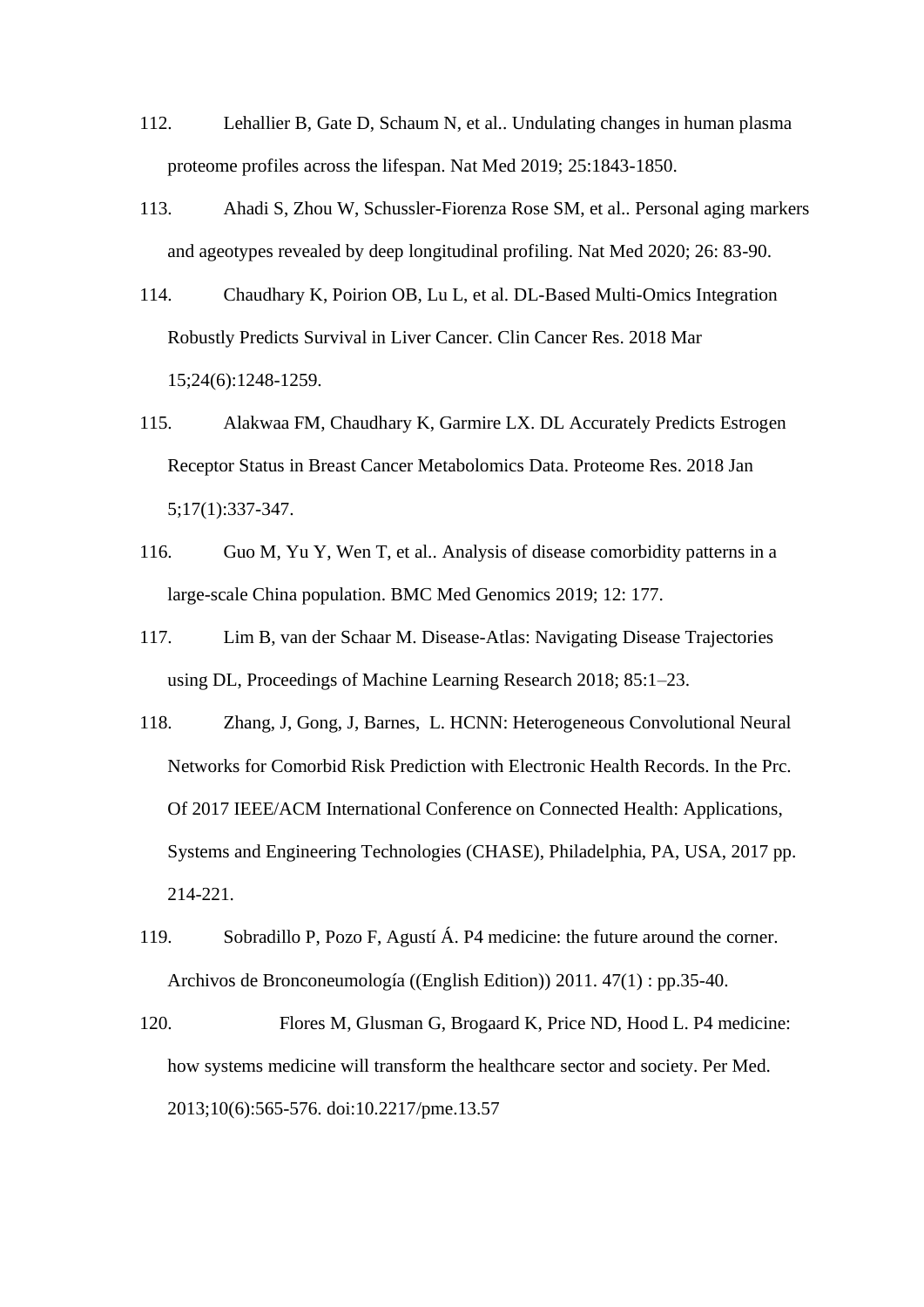- <span id="page-42-0"></span>121. Zhang, S. M. H. Bamakan SMH, Qu Q, and Li S. Learning for Personalized Medicine: A Comprehensive Review From a Deep learning Perspective. IEEE Reviews in Biomedical Engineering 2019; 12: 194-208.
- <span id="page-42-1"></span>122. Torkamani A, Andersen KG, Steinhubl SR, Topol EJ. High-Definition Medicine. Cell. 2017;170(5):828–843.
- <span id="page-42-2"></span>123. Kieseberg P, Hobel H, Schrittwieser S, Weippl E, and Holzinger A. Protecting anonymity in data-driven biomedical science. Interactive Knowledge Discovery and Data Mining in Biomedical Informatics. Springer, 2014, pp. 301–316.
- <span id="page-42-3"></span>124. Papadakis, G.Z., Karantanas, A.H., Tsiknakis, M., Tsatsakis, A., Spandidos, D.A., & Marias, K. (2019). Deep learning opens new horizons in personalized medicine (Review). Biomedical Reports, 10, 215-217.
- <span id="page-42-4"></span>125. Liu, F., Yadav, P., Baschnagel, A.M. and McMillan, A.B. (2019), MR‐based treatment planning in radiation therapy using a deep learning approach. J Appl Clin Med Phys, 20: 105-114. doi:10.1002/acm2.12554
- <span id="page-42-5"></span>126. Suresh, H, Hunt, N, Johnson, A et al.. Clinical Intervention Prediction and Understanding using Deep Networks. preprint arXiv:1705.08498, 2017.
- <span id="page-42-6"></span>127. Lou B, Doken S, Zhuang T, et al. An image-based deep learning framework for individualizing radiotherapy dose. Lancet Digit Health. 2019;1(3):e136‐e147. doi:10.1016/S2589-7500(19)30058-5
- <span id="page-42-7"></span>128. Liang M, Li Z, Chen T, Zeng J. Integrative Data Analysis of Multi-Platform Cancer Data with a Multimodal Deep Learning Approach. IEEE/ACM Trans Comput Biol Bioinform. 2015;12(4):928-37.
- <span id="page-42-8"></span>129. Rampášek L, Hidru D, Smirnov P, Haibe-Kains B, Goldenberg A. Dr.VAE: improving drug response prediction via modeling of drug perturbation effects. Bioinformatics. 2019;35(19):3743‐3751.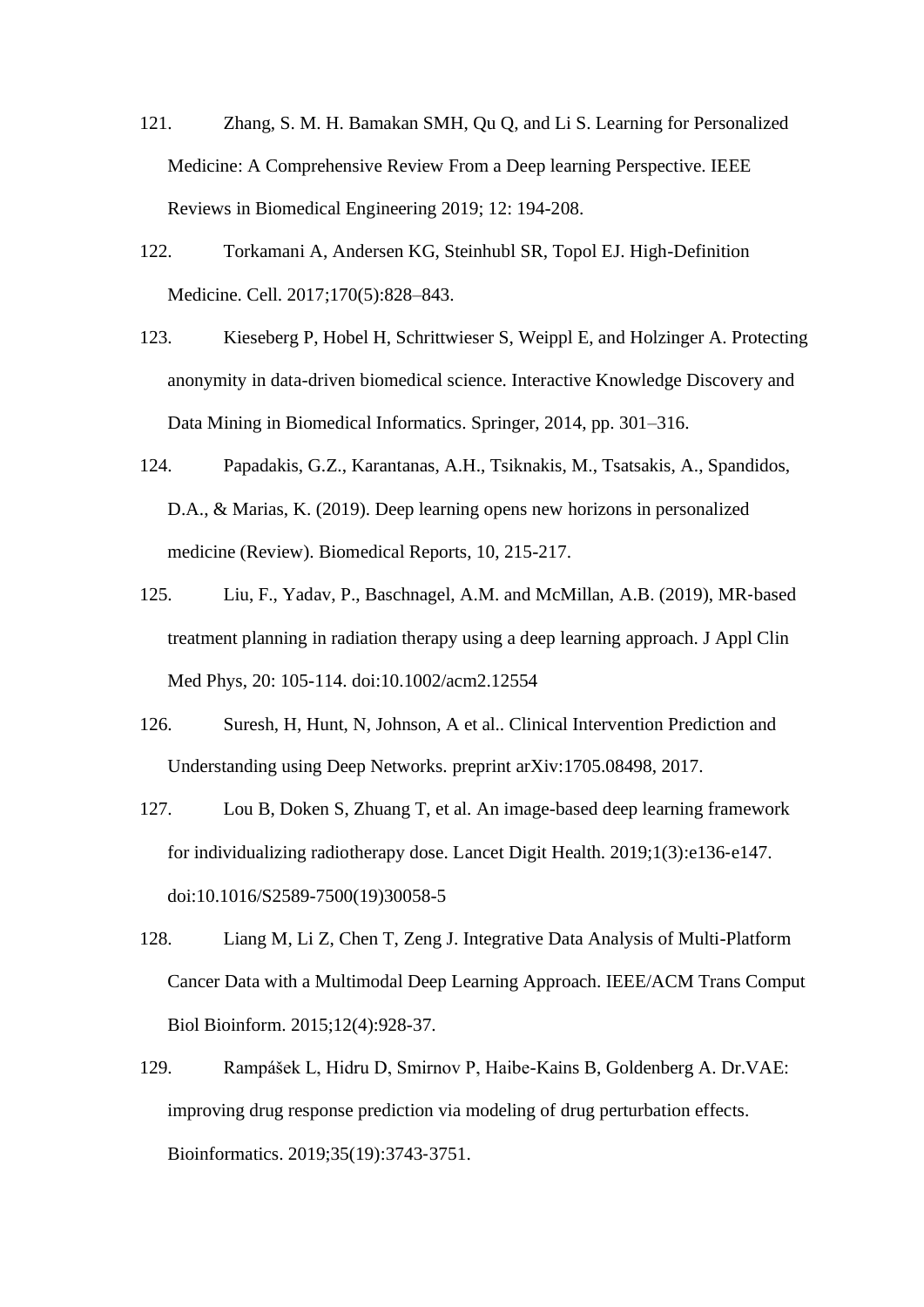- <span id="page-43-0"></span>130. Chen H, Engkvist O, Wang Y, Olivecrona M, Blaschke T. The rise of deep learning in drug discovery. Drug Discov Today. 2018;23:1241–1250.
- <span id="page-43-1"></span>131. Gómez-Bombarelli, R, Wei, JN. and Duvenaud, D et al.. Automatic Chemical Design Using a Data-Driven Continuous Representation of Molecules. ACS Central Science 4.2 (2018): 268–276.
- <span id="page-43-2"></span>132. Kadurin A, Nikolenko S, Khrabrov K, Aliper A, Zhavoronkov A. druGAN: An Advanced Generative Adversarial Autoencoder Model for de Novo Generation of New Molecules with Desired Molecular Properties in Silico. Mol Pharm. 2017 Sep 5;14(9):3098-3104.
- <span id="page-43-3"></span>133. Madani A, Ong JR, Tibrewal A and Mofrad MRK: Deep echocardiography: Data-efficient supervised and semi-supervised DL towards automated diagnosis of cardiac disease. NPJ Digit Med 1: 59, 2018.
- <span id="page-43-4"></span>134. Ding Y, Sohn JH, Kawczynski MG, Trivedi H, Harnish R, Jenkins NW, Lituiev D, Copeland TP, Aboian MS, Mari Aparici C, et al: A DL model to predict a diagnosis of alzheimer disease by using 18F‑FDG PET of the brain. Radiology 290: 456‑464, 2019.
- <span id="page-43-5"></span>135. Ehteshami Bejnordi B, Veta M, Johannes van Diest P, van Ginneken B, Karssemeijer N, Litjens G, van der Laak JA, Hermsen M, Manson QF, Balkenhol M, et al; the CAMELYON16 Consortium: Diagnostic assessment of deep learning algorithms for detection of lymph node metastases in women with breast cancer. JAMA 318: 2199‑2210, 2017.
- <span id="page-43-6"></span>136. Oh M, Zhang L. DeepMicro: deep representation learning for disease prediction based on microbiome data. Sci Rep. 2020;10(1):6026. Published 2020 Apr 7. doi:10.1038/s41598-020-63159-5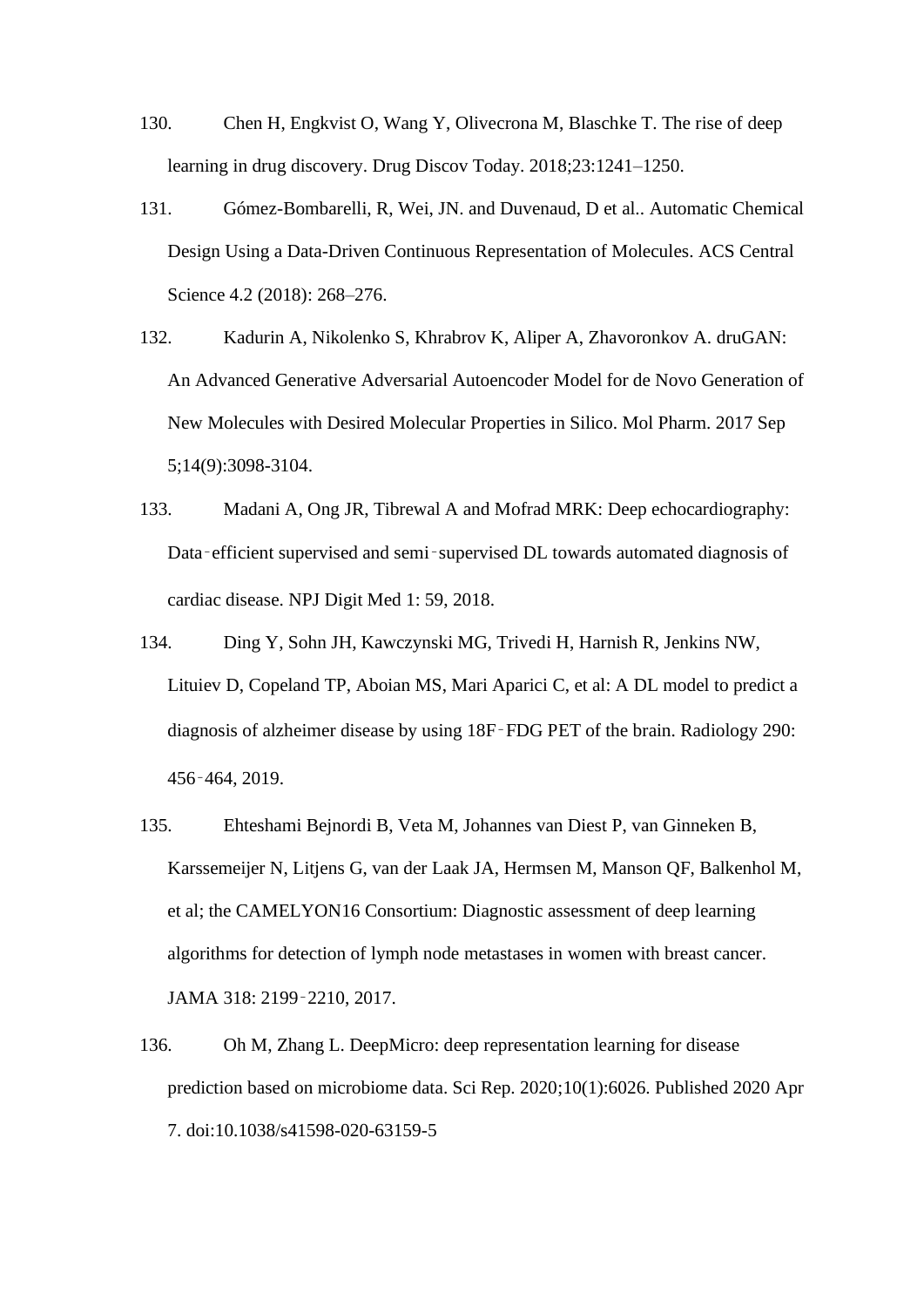- <span id="page-44-0"></span>137. Behrouzi A, Nafari AH, Siadat SD. The significance of microbiome in personalized medicine. Clin Transl Med. 2019;8(1):16.
- <span id="page-44-1"></span>138. Shickel B, Tighe PJ, Bihorac A, Rashidi P. Deep EHR: A Survey of Recent Advances in Deep Learning Techniques for Electronic Health Record (EHR) Analysis. IEEE J Biomed Health Inform. 2018;22(5):1589‐1604.
- <span id="page-44-2"></span>139. Rajkomar A, Oren E, Chen K, et al. Scalable and accurate deep learning with electronic health records. NPJ Digit Med. 2018;1:18.
- <span id="page-44-3"></span>140. Rashidian S, Hajagos J, Moffitt RA, et al. Deep Learning on Electronic Health Records to Improve Disease Coding Accuracy. AMIA Jt Summits Transl Sci Proc. 2019;2019:620‐629.
- <span id="page-44-4"></span>141. Hood L, Heath JR, Phelps ME, Lin B. Systems Biology and New Technologies Enable Predictive and Preventative Medicine. Science. 2004 Oct 22;306(5696):640-643.
- <span id="page-44-5"></span>142. Razzak MI, Imran M, Xu G. Big data analytics for preventive medicine Neural Comput Appl. 2019;1‐35.
- <span id="page-44-6"></span>143. Lu MT, Ivanov A, Mayrhofer T, Hosny A, Aerts HJWL, Hoffmann U. Use of deep learning to assess long-term mortality from chest radiographs. JAMA Netw Open. 2019;2(7):e197416.
- <span id="page-44-7"></span>144. Poplin R, Varadarajan AV, Blumer K, et al. Prediction of cardiovascular risk factors from retinal fundus photographs via deep learning. Nat Biomed Eng. 2018;2(3):158-164.
- <span id="page-44-8"></span>145. González G, Ash SY, Vegas-Sánchez-Ferrero G, et al. Disease Staging and Prognosis in Smokers Using Deep Learning in Chest Computed Tomography. Am J Respir Crit Care Med. 2018;197(2):193‐203.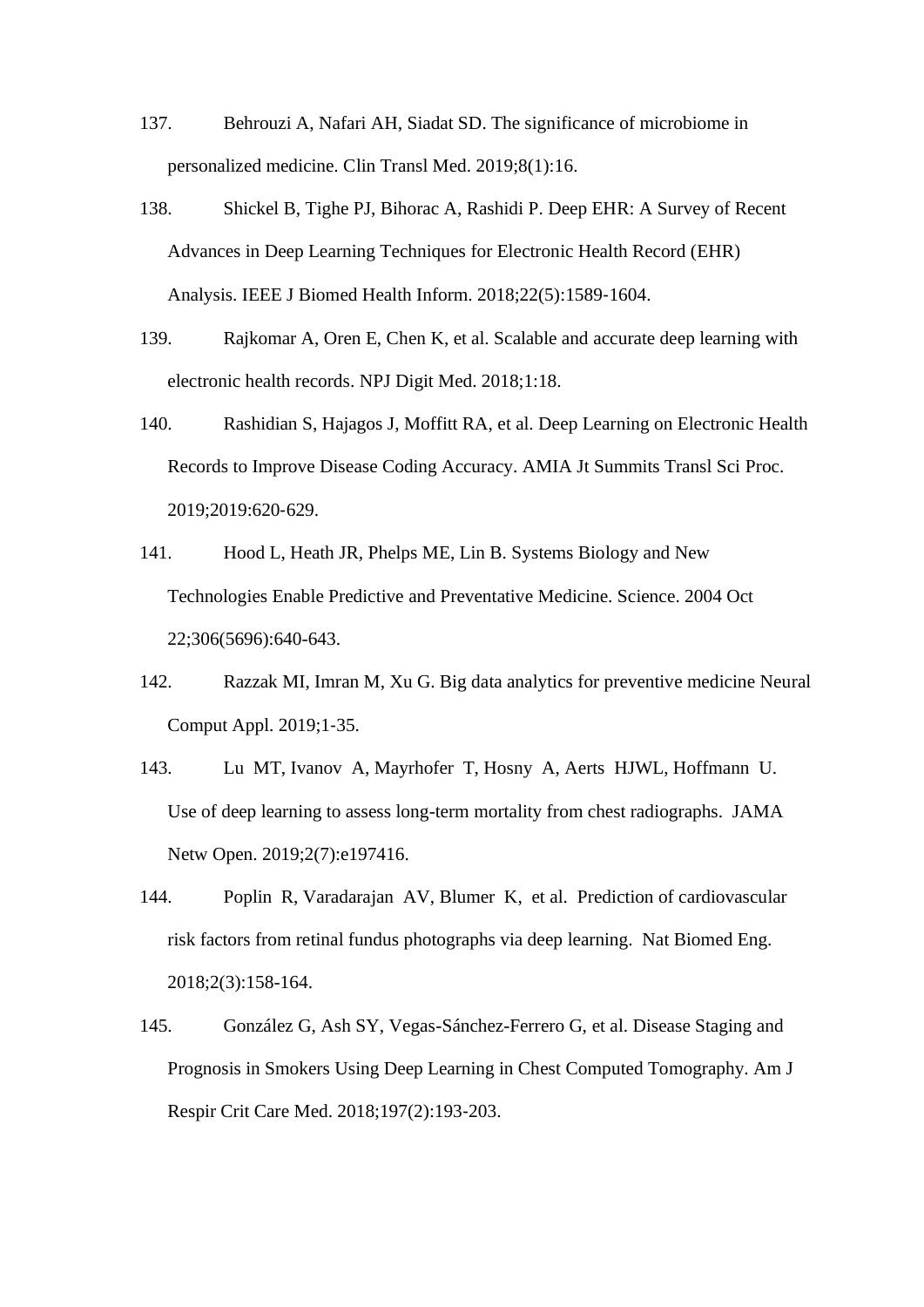- <span id="page-45-0"></span>146. Tsega S, Cho HJ. Prediction and Prevention Using Deep Learning. JAMA Netw Open. 2019;2(7):e197447.
- <span id="page-45-1"></span>147. Kim, SY, Kim, S, Cho, J et al.. A deep learning model for real-time mortality prediction in critically ill children. Crit Care 2019; 23: 279.
- <span id="page-45-2"></span>148. Avati A, Jung K, Harman S, Downing L, Ng A, Shah NH. Improving palliative care with deep learning. BMC Med Inform Decis Mak. 2018;18(Suppl 4):122
- <span id="page-45-3"></span>149. Pereira CR, Weber SA, Hook C, et al.. Deep learning-aided Parkinson's disease diagnosis from handwritten dynamics. In2016 29th SIBGRAPI Conference on Graphics, Patterns and Images (SIBGRAPI) 2016 (pp. 340-346). Ieee.
- <span id="page-45-4"></span>150. Pereira CR, Pereira DR, Rosa GH, et al.. Handwritten dynamics assessment through convolutional neural networks: An application to Parkinson's disease identification. Artificial intelligence in medicine. 2018; 87:67-77.
- <span id="page-45-5"></span>151. Gallicchio C, Micheli A, Pedrelli L. Deep Echo State Networks for Diagnosis of Parkinson's Disease. arXiv preprint arXiv:1802.06708. 2018.
- <span id="page-45-6"></span>152. Gunduz H. Deep Learning-Based Parkinson's Disease Classification Using Vocal Feature Sets. IEEE Access. 2019; 7:115540-51.
- <span id="page-45-7"></span>153. Oh SL, Hagiwara Y, Raghavendra U, et al.. A deep learning approach for Parkinson's disease diagnosis from EEG signals. Neural Computing and Applications. 2018; 30:1-7.
- <span id="page-45-8"></span>154. Choi H, Ha S, Im HJ, et al.. Refining diagnosis of Parkinson's disease with deep learning-based interpretation of dopamine transporter imaging. NeuroImage: Clinical. 2017; 16:586-94.
- <span id="page-45-9"></span>155. Eskofier BM, Lee SI, Daneault JF, et al.. Recent machine learning advancements in sensor-based mobility analysis: Deep learning for Parkinson's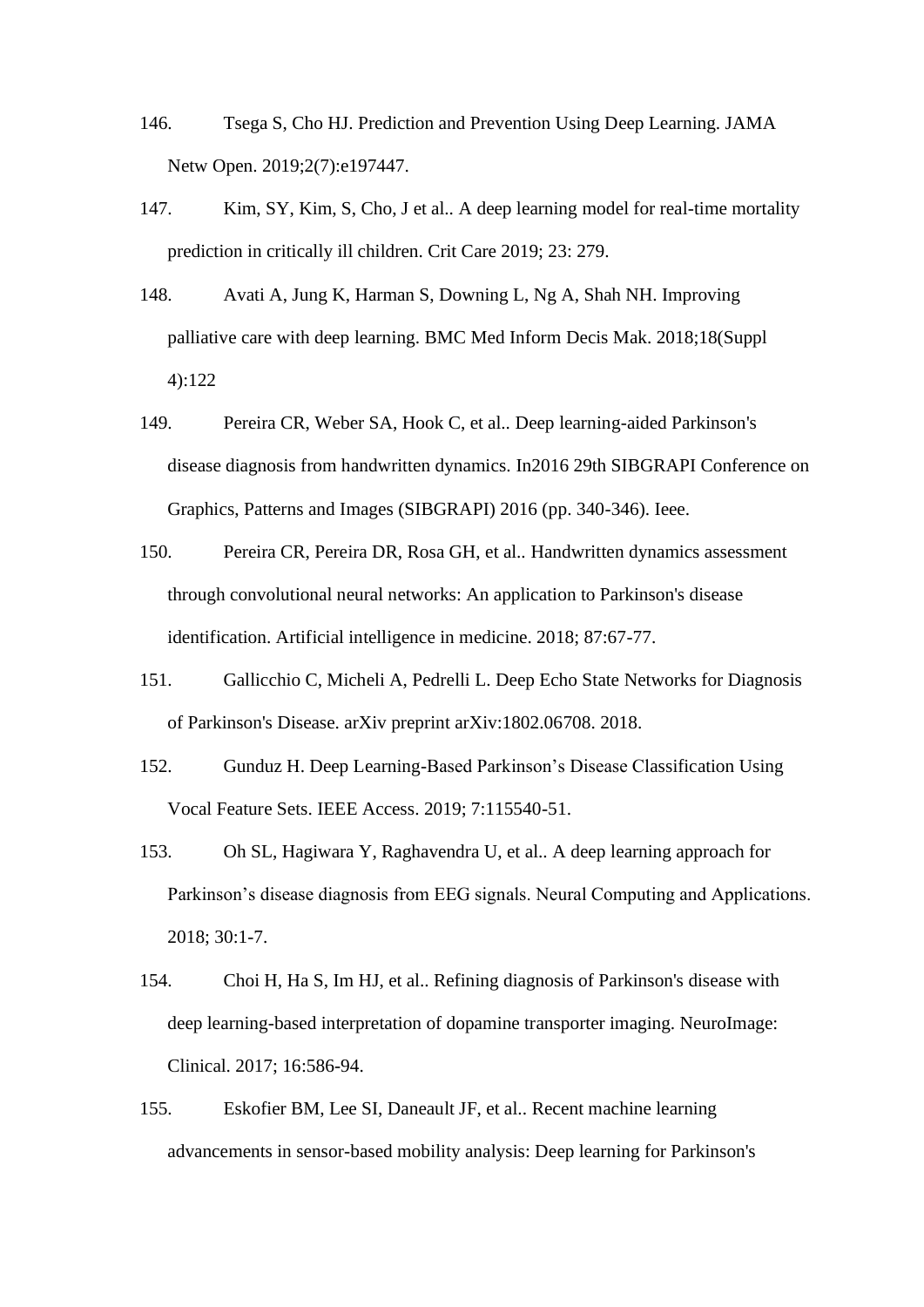disease assessment. In2016 38th Annual International Conference of the IEEE Engineering in Medicine and Biology Society (EMBC) 2016 (pp. 655-658). IEEE.

- <span id="page-46-0"></span>156. Camps J, Sama A, Martin M, et al.. Deep learning for freezing of gait detection in Parkinson's disease patients in their homes using a waist-worn inertial measurement unit. Knowledge-Based Systems. 2018; 139:119-31.
- 157. Um TT, Pfister FM, Pichler D, et al.. Data augmentation of wearable sensor data for parkinson's disease monitoring using convolutional neural networks. In Proceedings of the 19th ACM International Conference on Multimodal Interaction 2017 (pp. 216-220).
- <span id="page-46-1"></span>158. Cheng WY, Scotland A, Lipsmeier F, et al.. Human activity recognition from sensor-based large-scale continuous monitoring of Parkinson's disease patients. In 2017 IEEE/ACM International Conference on Connected Health: Applications, Systems and Engineering Technologies (CHASE) 2017 (pp. 249-250). IEEE.
- <span id="page-46-2"></span>159. Zeng X, Zhu S, Liu X, et al.. deepDR: a network-based deep learning approach to in silico drug repositioning. Bioinformatics. 2019; 35(24):5191-5198.
- <span id="page-46-3"></span>160. Kelly CJ, Karthikesalingam A, Suleyman M, Corrado G, King D. Key challenges for delivering clinical impact with artificial intelligence. BMC Med. 2019;17(1):195.
- <span id="page-46-4"></span>161. Belkoura S, Zanin M, LaTorre A. Fostering interpretability of data mining models through data perturbation. Expert Systems with Applications, 2019; 137: 191- 201.
- <span id="page-46-5"></span>162. Paschali, M, Naeem, M, Simson, W et al.. Deep Learning Under the Microscope: Improving the Interpretability of Medical Imaging Neural Networks. arXiv 2019 :1904.03127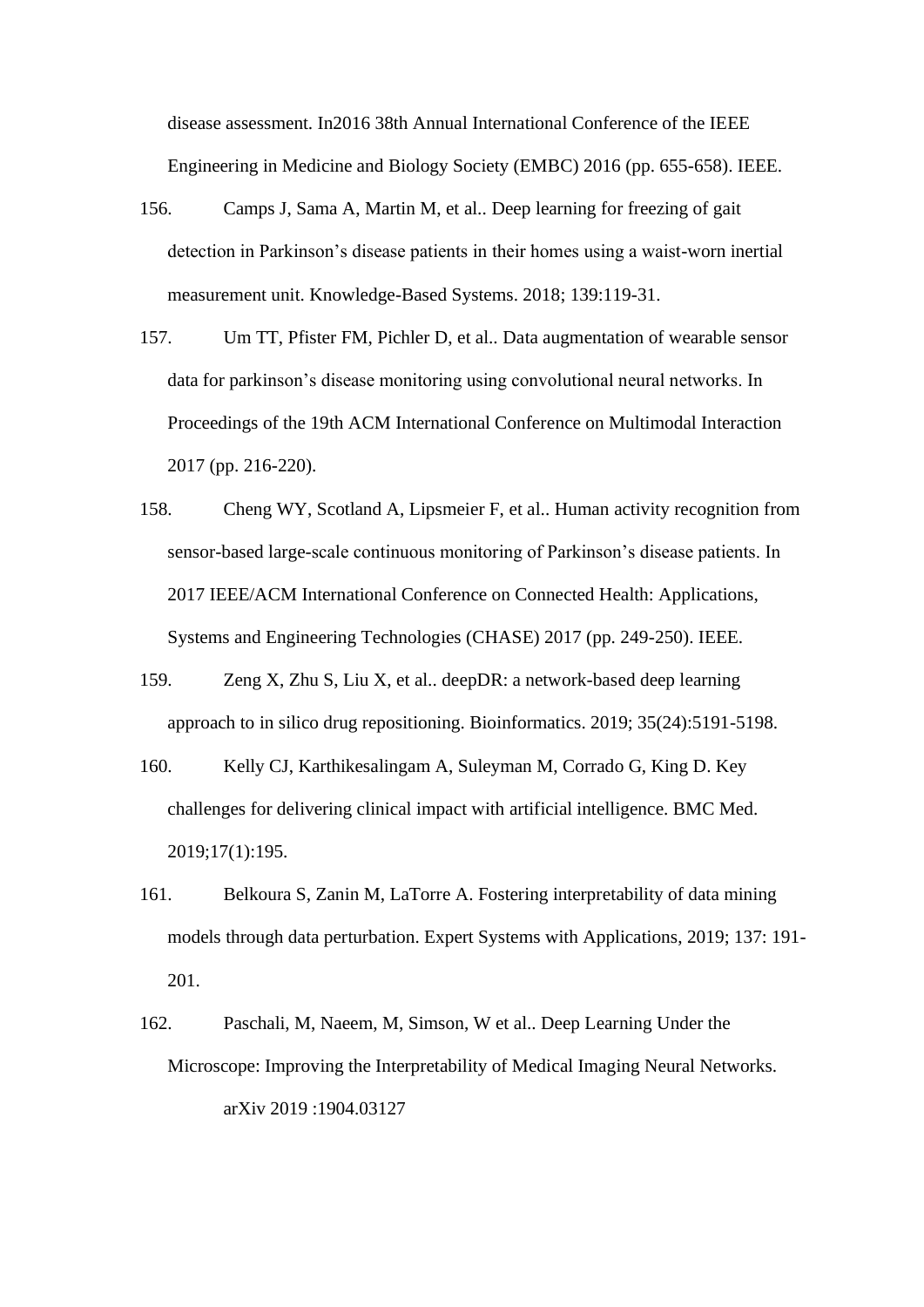- <span id="page-47-0"></span>163. Richards, BA, Lillicrap, TP, Beaudoin, P et al.. A deep learning framework for neuroscience. Nat Neurosci 2019; 22: 1761–1770.
- <span id="page-47-1"></span>164. Srivastava N, Hinton G, Krizhevsky A, et al. Dropout: a simple way to prevent neural networks from overfitting. J Mach Learn Res 2014;15(1):1929–58.
- <span id="page-47-2"></span>165. Dong, Y, Yang, W, Wang, J et al.. MLW-gcForest: a multi-weighted gcForest model towards the staging of lung adenocarcinoma based on multi-modal genetic data. BMC Bioinformatics 2019; 20: 578.
- <span id="page-47-3"></span>166. Adalı, T, Trussell, HJ, Hansen, LK, Calhoun, VD. The Dangers of Following Trends in Research: Sparsity and Other Examples of Hammers in Search of Nails. Proceedings of the IEEE 2018,106(6): 1014-1018.
- <span id="page-47-4"></span>167. Abrol, A, Fu, Z, Salman, M et al.. Hype versus hope: Deep learning encodes more predictive and robust brain imaging representations than standard machine learning. bioRxiv 2020, 10.1101/2020.04.14.041582.
- <span id="page-47-5"></span>168. Song Z, Zou S, Zhou W, et al.. Clinically applicable histopathological diagnosis system for gastric cancer detection using deep learning. bioRxiv 2020.01.30.927749; doi: https://doi.org/10.1101/2020.01.30.927749
- <span id="page-47-6"></span>169. Nagendran M, Chen Y, Lovejoy C et al.. Artificial intelligence versus clinicians: systematic review of design, reporting standards, and claims of deep learning studies BMJ 2020; 368 :m689
- <span id="page-47-7"></span>170. De Fauw, J, Ledsam, JR, Romera-Paredes, B et al.. Clinically applicable deep learning for diagnosis and referral in retinal disease. Nat Med 2018; 24: 1342–1350.
- <span id="page-47-8"></span>171. Tomašev, N, Glorot, X, Rae, JW et al. A clinically applicable approach to continuous prediction of future acute kidney injury. Nature 2019; 572: 116–119.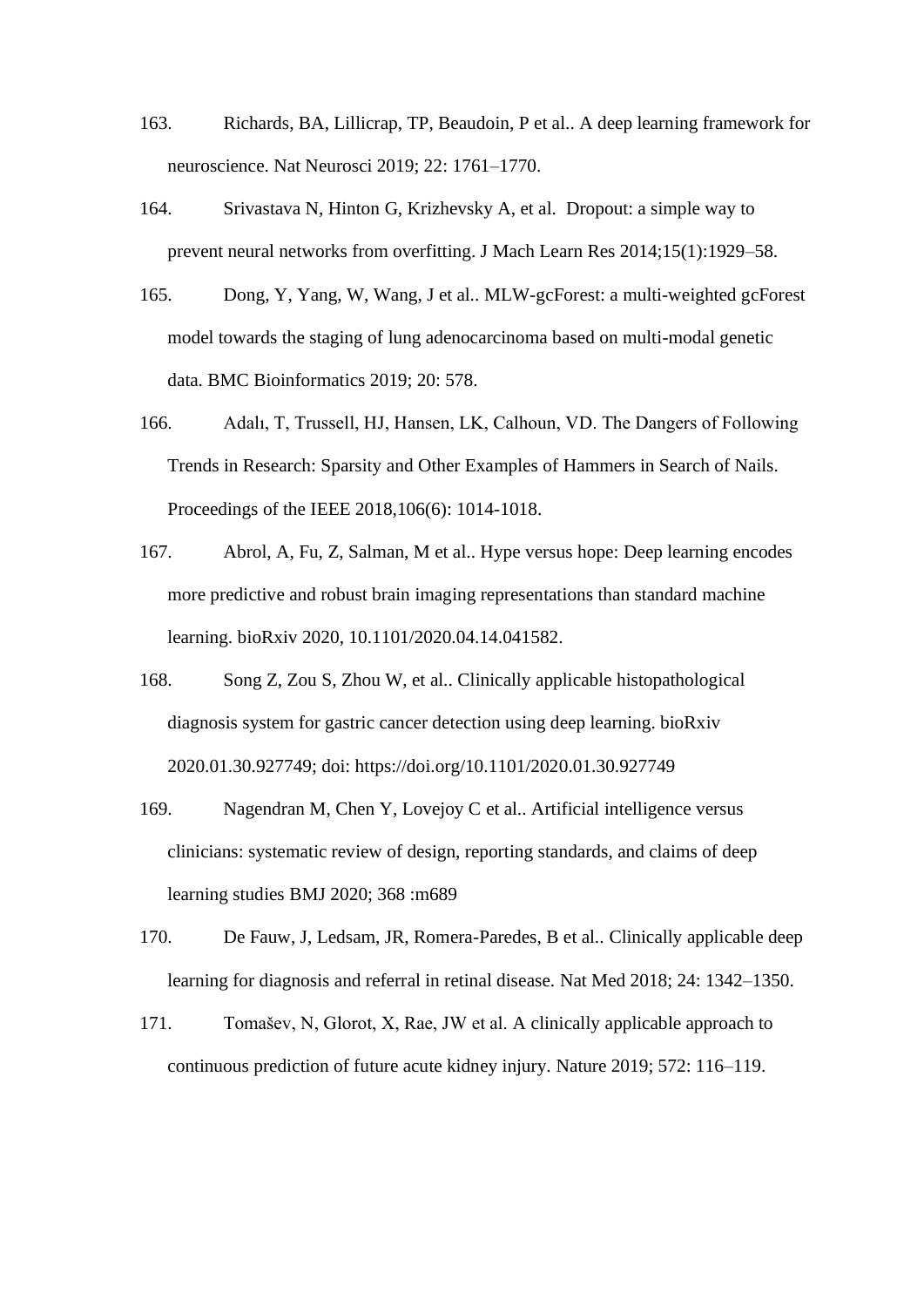- <span id="page-48-0"></span>172. COST Innovators' Grant Guidelines. COST 060/19: The COST Association, November-2019 [https://www.cost.eu/wp-content/uploads/2019/11/COST-060-19-](https://www.cost.eu/wp-content/uploads/2019/11/COST-060-19-CIG-Guidelines.pdf) [CIG-Guidelines.pdf](https://www.cost.eu/wp-content/uploads/2019/11/COST-060-19-CIG-Guidelines.pdf) (access in 18-August-2020)
- <span id="page-48-1"></span>173. Innovative Medicine Initiative. IMI2 JU Scientific Committee recommendations regarding data infrastructure and integration.

[https://www.imi.europa.eu/sites/default/files/SC%20Recommendation\\_Data%20inf](https://www.imi.europa.eu/sites/default/files/SC%20Recommendation_Data%20infrastructure%20and%20integration_FINAL.docx.pdf) [rastructure%20and%20integration\\_FINAL.docx.pdf](https://www.imi.europa.eu/sites/default/files/SC%20Recommendation_Data%20infrastructure%20and%20integration_FINAL.docx.pdf) (access in 20-August-2020).

- <span id="page-48-2"></span>174. Horizon Europe - the next research and innovation framework programme [https://ec.europa.eu/info/horizon-europe-next-research-and-innovation-framework](https://ec.europa.eu/info/horizon-europe-next-research-and-innovation-framework-programme_en)[programme\\_en](https://ec.europa.eu/info/horizon-europe-next-research-and-innovation-framework-programme_en) (access in 18-August-2020)
- <span id="page-48-3"></span>175. Hood L, Auffray C. Participatory medicine: a driving force for revolutionizing healthcare. Genome Med. 2013;5(12):110.
- <span id="page-48-4"></span>176. Amendola, S, Lodato, R, Manzari, S, Occhiuzzi, C, Marrocco, G. RFID Technology for IoT-Based Personal Healthcare in Smart Spaces. IEEE Internet of Things Journal 2014; 1(2):144-152.
- <span id="page-48-5"></span>177. Tison GH, Sanchez JM, Ballinger B, et al. Passive Detection of Atrial Fibrillation Using a Commercially Available Smartwatch. JAMA Cardiol. 2018;3(5):409‐416.
- <span id="page-48-6"></span>178. Kwon MC, Park G, Choi S. Smartwatch User Interface Implementation Using CNN-Based Gesture Pattern Recognition. Sensors (Basel). 2018;18(9):2997.
- <span id="page-48-7"></span>179. Isakadze,N, Martin, S. How useful is the smartwatch ECG?, Trends in Cardiovascular Medicine 2019; <https://doi.org/10.1016/j.tcm.2019.10.010>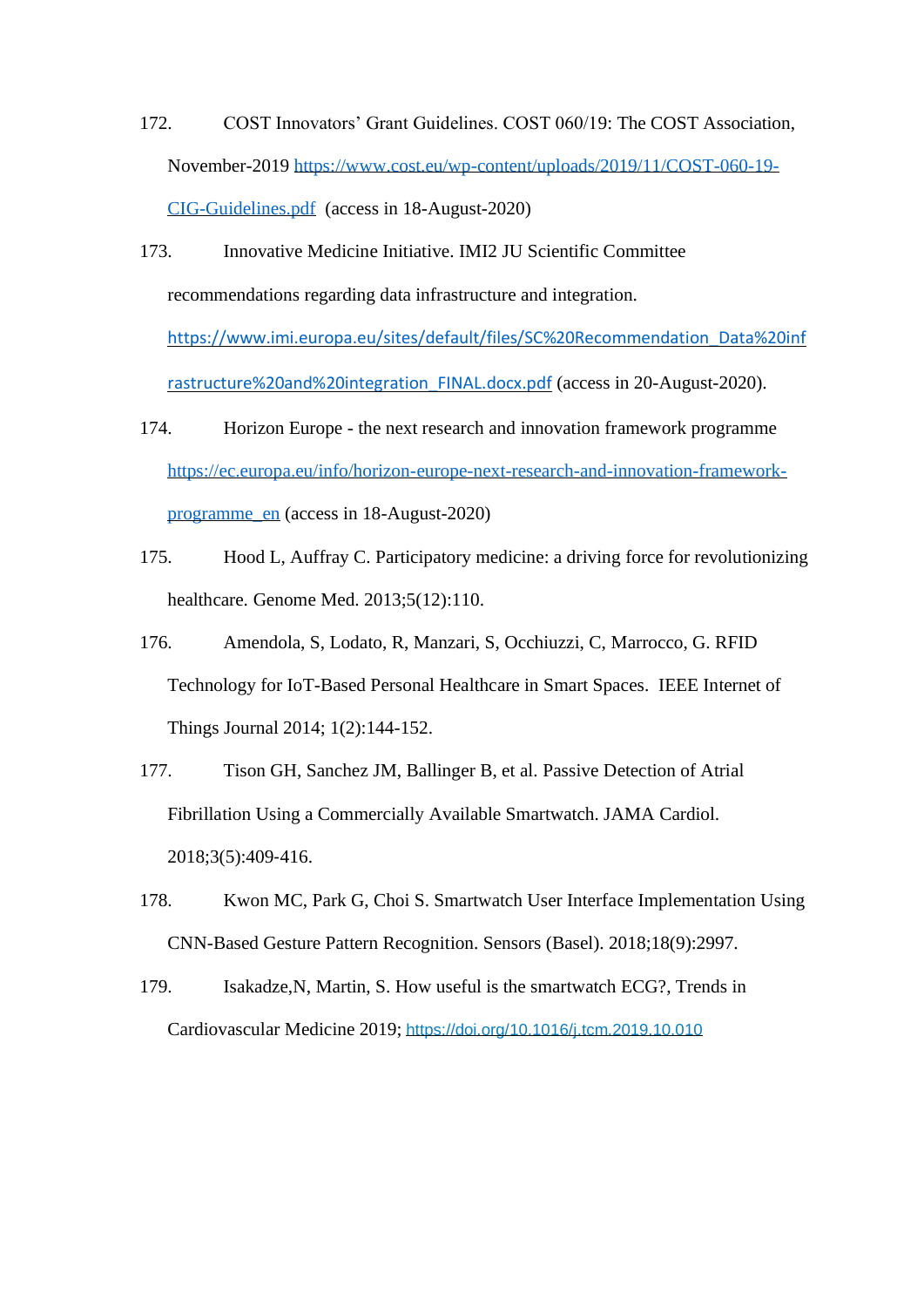# Figure Legends

- Figure 1 Illustration of the layer-by-layer processing in DL consisting of an input layer, multiple hidden layers and an output layer
- Figure 2 Illustration of a basic building block in a deep neural network
- Figure 3 An illustration of the basic structure of an unfolded RNN with an input unit  $X_t$ , a hidden unit  $h_t$ , and an output unit  $Y_t$  at a sequence index t. The weight matrices  $W_X$ ,  $W_Y$ , and  $W_R$ representing input connection, output connection and recurrent connection respectively are shared across the sequence dimension.
- Figure 4 A typical architecture of CNNs which includes 4 main operations, i.e. convolution, rectified linear units (ReLU), pooling and classification with convolutional layers, and pooling layers arranged in an alternating fashion
- Figure 5 Main steps of the GAF image construction. Starting from an originating time series (A), its ordinate is first scaled to fit the interval [-1,1] (B), and then translated into polar coordinates (C), and finally to the GAF image (D).
- Figure 6 DL for Integrative Biomarker Identification. Abbreviations: Seq-Sequencing, GWAS: Genome wide association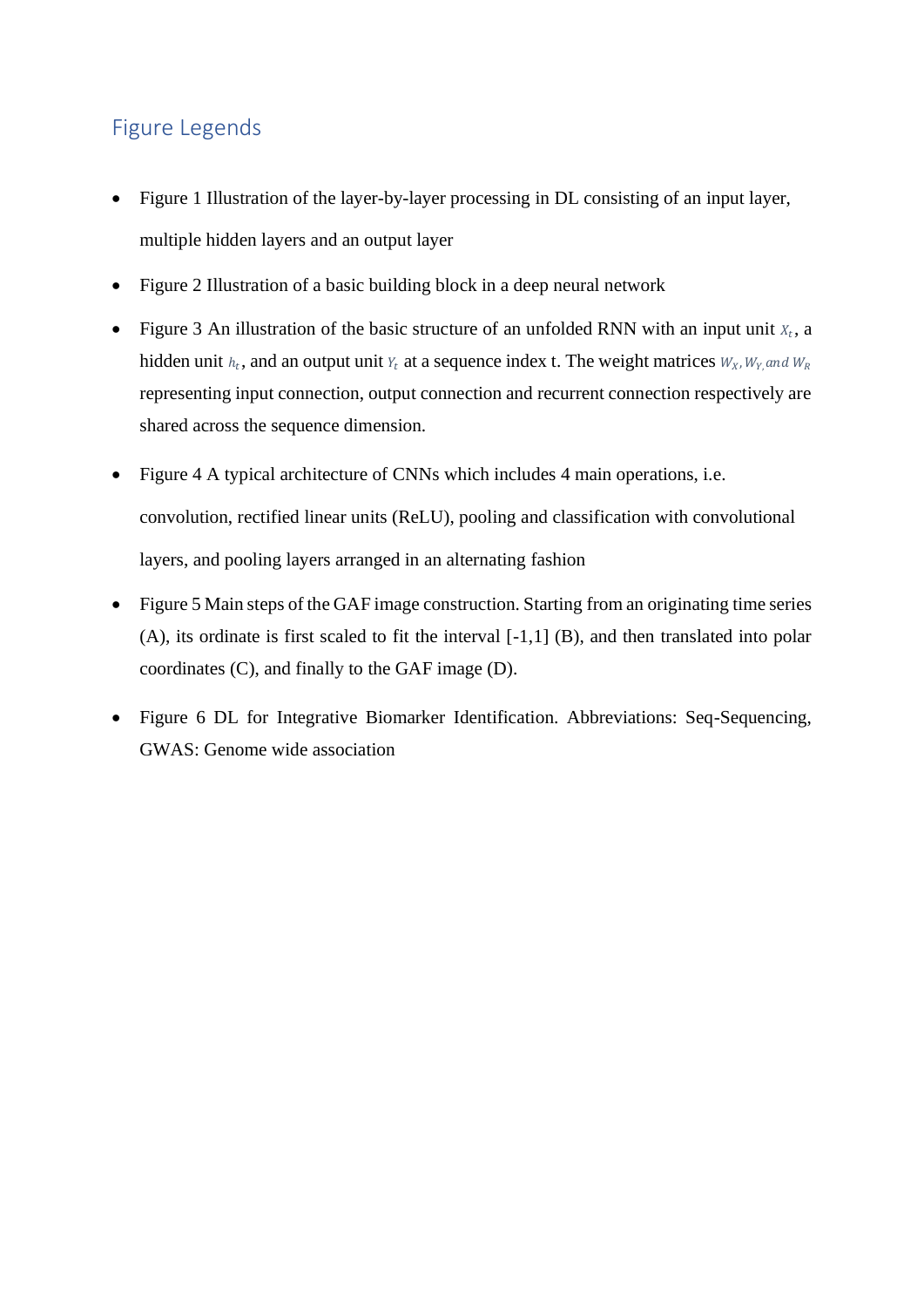# Table Legend

<span id="page-50-0"></span>• Table 1 A summary of DL models including key benefits, main drawbacks and an example of successful applications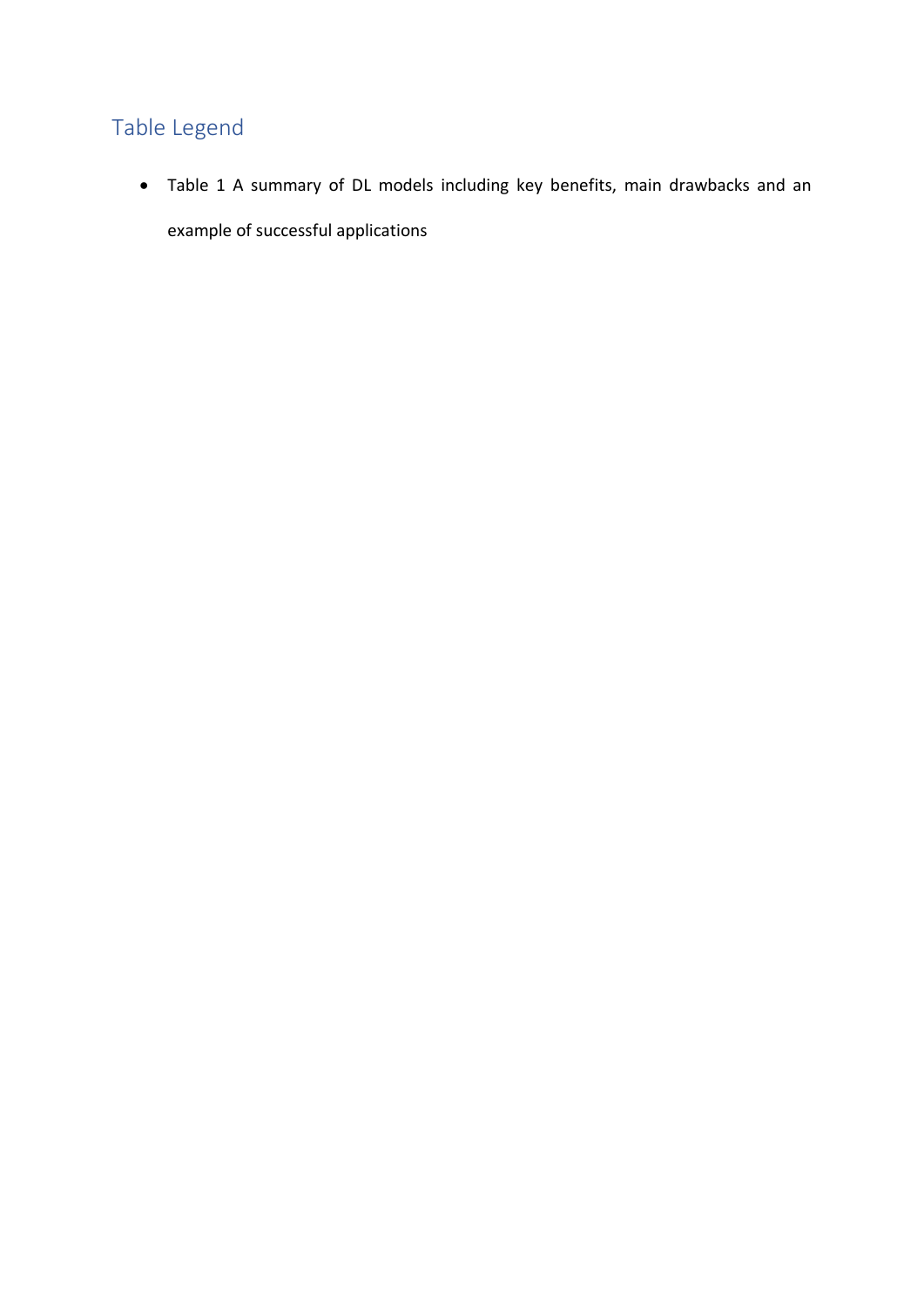# Key points

- As a multiscale, multidisciplinary approach to medicine, Systems Medicine is characterised by the presence of large amounts of high-dimensional, heterogeneous data.
- In order to tackle complicated tasks such as the discovery of complex disease patterns with multiple facets from data and realize the full potential of machine learning in the era of big data, learning models need to go deep and Deep Learning architectures hold great promise in this endeavour.
- This review paper addresses the main developments of Deep Learning algorithms and a set of general topics where Deep Learning is decisive; namely, within the Systems Medicine landscape. It informed about the associated applications in Systems Medicine with an emphasis on the applications to predictive, preventive and precision medicine.
- Several key challenges have been highlighted including delivering clinical impact and improving interpretability.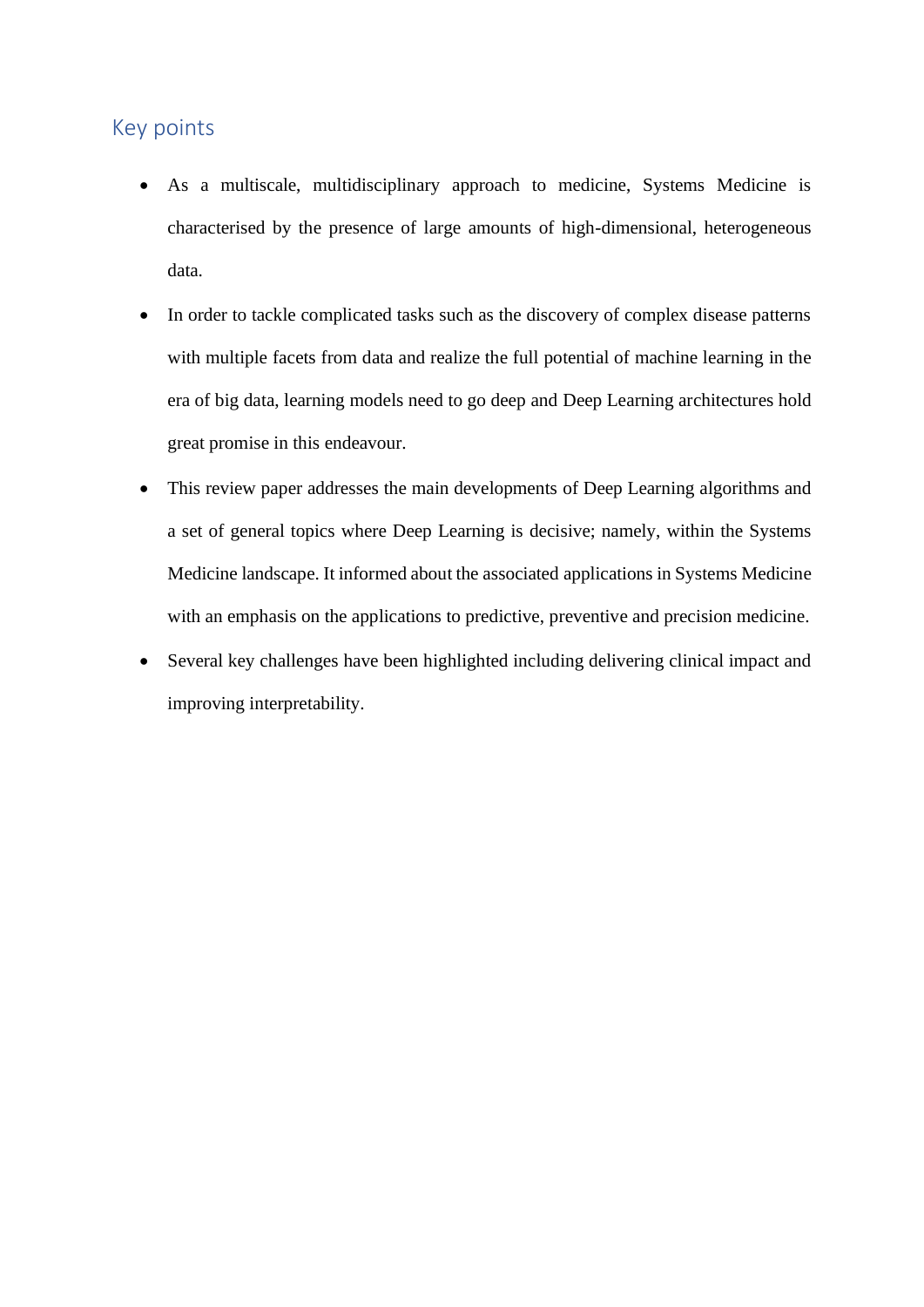# **Biographies**

**Haiying Wang** is a Reader in computer science at Ulster University. His research interests lie broadly within the areas of machine learning, integrative data analysis, and network-based approaches to systems biology.

**Estelle Pujos-Guillot** is the head of a metabolomic platform dedicated to metabolism studies in nutrition and health in the French National Research Institute for Agriculture, Food and Environment. Her research interests concern metabolomics and data mining to increase knowledge extraction from high throughput data.

**Blandine Comte** is a research director working at the French National Research Institute for Agriculture, Food and Environment. Her research interests are focused on understanding the mechanisms by which nutrition contributes to the development or the prevention of noncommunicable chronic diseases.

**Joao Luis de Miranda** is Professor (ESTG/IPP) and Researcher (CERENA/IST) in Optimization methods and Process Systems Engineering. He is also addressing international cooperation in multidisciplinary frameworks, and serving in several boards/committees at the national/European level.

**Vojtech Spiwok** is a molecular modeling researcher applying machine learning to accelerate molecular simulations.

**Ivan Chorbev** is a professor at the Faculty for Computer Science and Engineering, University Ss Cyril and Methodius in Skopje, North Macedonia working in the area of eHealth and Assistive technologies.

**Filippo Castiglione** is a computer scientist working at the National Research Council of Italy. His research interests range from the modeling of biological systems, to machine learning and high-performance computing.